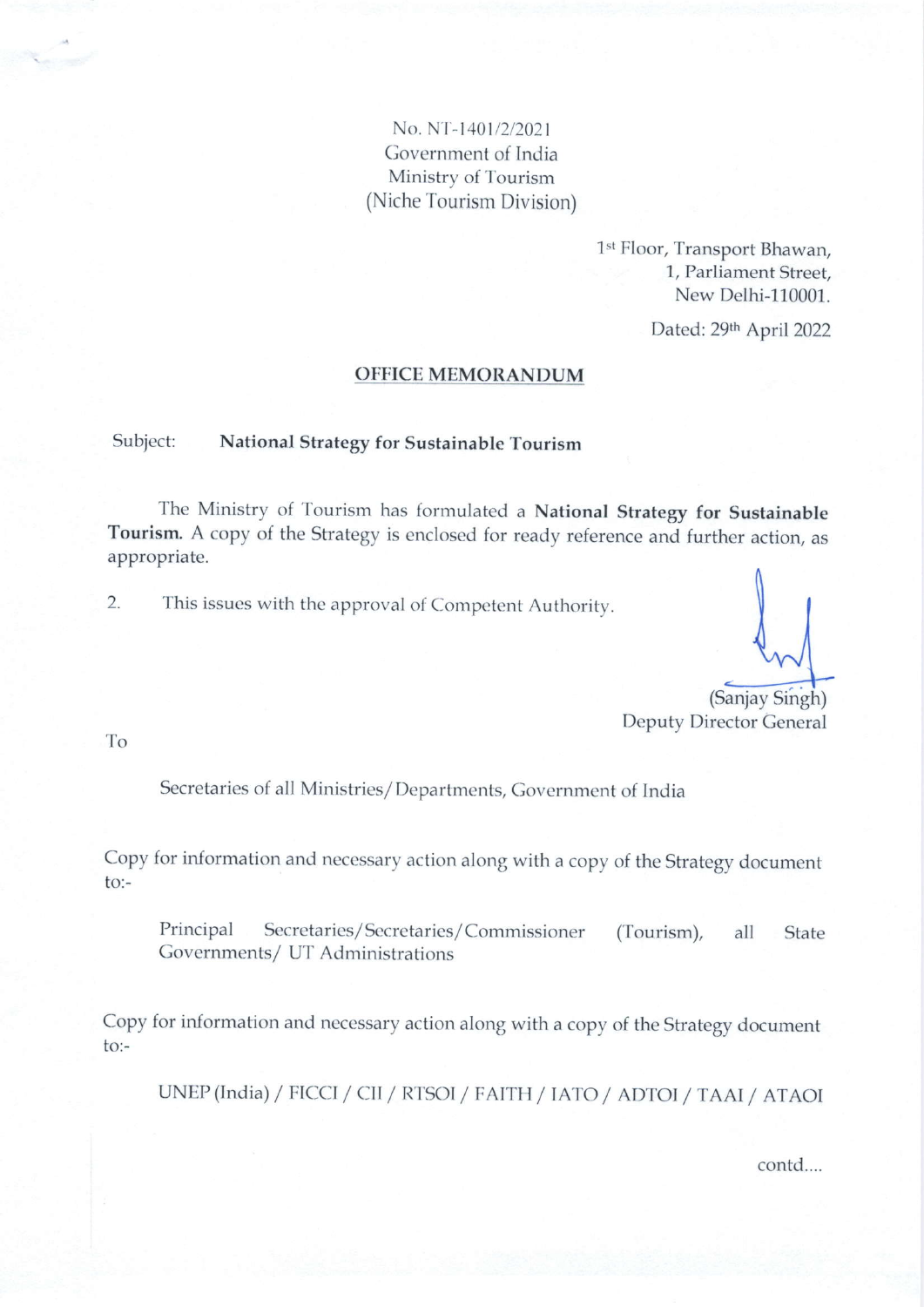Copv for information to:-

- 1. PS to  $HM(T)$  / PS to MoS (SYN) / PS to MoS (AB)<br>2. PS to Secretary (T)
- 2. PS to Secretary  $(T)$ <br>3. PS to DG  $(T)$  / PS t
- 3. PS to DG (T) / PS to AS (T) /<br>4. PS to ADG (T) / PS to EA (T)
- 4. PS to ADG  $(T)$  / PS to EA  $(T)$  / PS to ADG (MR)<br>5. All Regional Directors, Ministry of Tourism
- All Regional Directors, Ministry of Tourism

(Sanjay Singh) Deputy Director General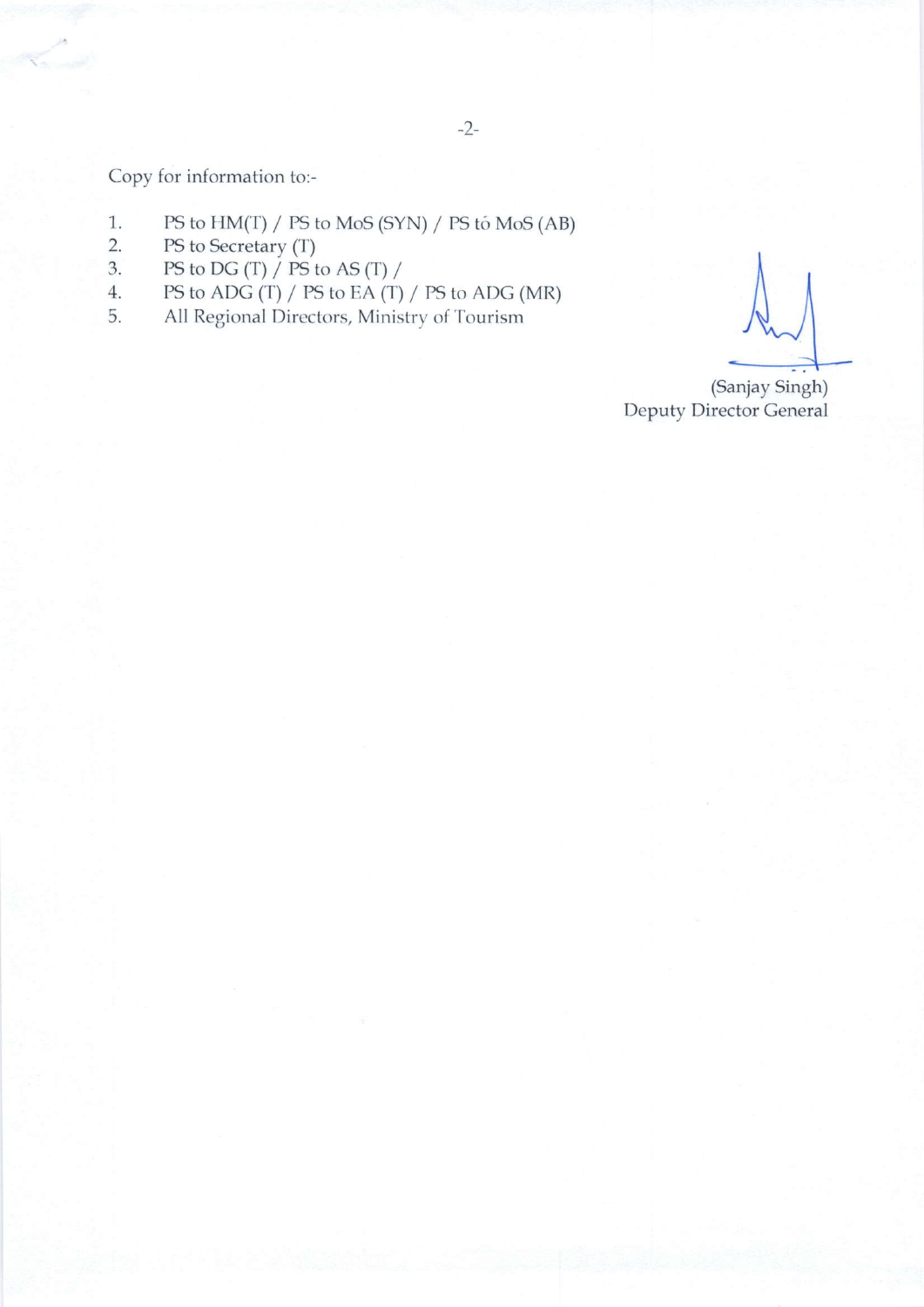**National Strategy**

*for*

# **Sustainable Tourism**



**29th April, 2022**

**Ministry of Tourism Government of India**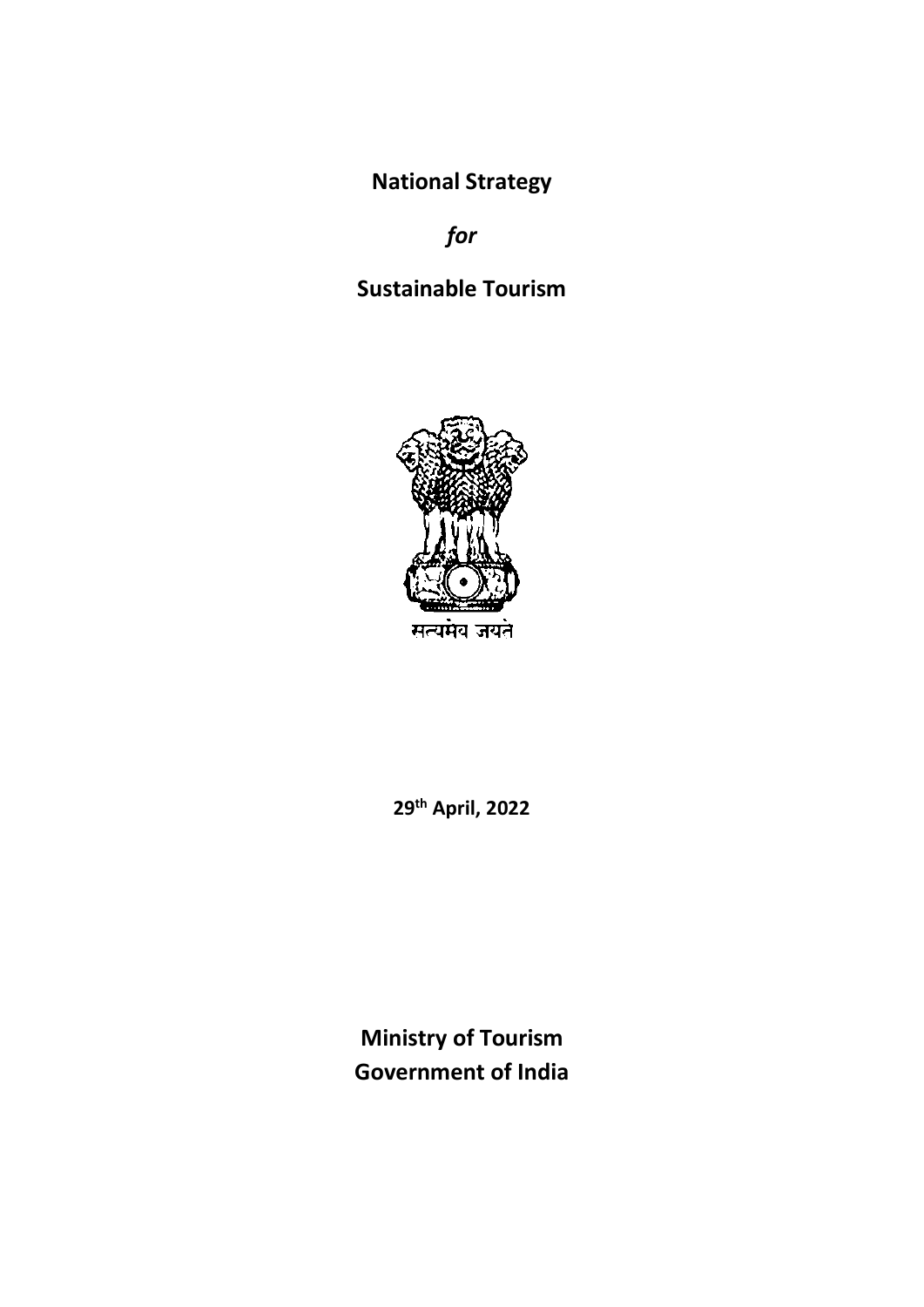# **National Strategy for Sustainable Tourism**

| 1.1. |                                                                                  |  |  |
|------|----------------------------------------------------------------------------------|--|--|
| 1.2. |                                                                                  |  |  |
| 1.3. |                                                                                  |  |  |
| 1.4. |                                                                                  |  |  |
| 1.5. |                                                                                  |  |  |
| 1.6. |                                                                                  |  |  |
| 1.7. |                                                                                  |  |  |
|      |                                                                                  |  |  |
| 2.1. |                                                                                  |  |  |
| 2.2. |                                                                                  |  |  |
| 2.3. |                                                                                  |  |  |
| 2.4. |                                                                                  |  |  |
|      |                                                                                  |  |  |
| 3.1. |                                                                                  |  |  |
| 3.2. |                                                                                  |  |  |
| 3.3. |                                                                                  |  |  |
| 3.4. |                                                                                  |  |  |
| 3.5. | ENSURING THE EFFICIENT USE OF LAND AND RAW MATERIALS IN TOURISM DEVELOPMENT 12   |  |  |
| 3.6. |                                                                                  |  |  |
| 3.7. |                                                                                  |  |  |
|      |                                                                                  |  |  |
| 4.1. |                                                                                  |  |  |
| 4.2. |                                                                                  |  |  |
| 4.3. |                                                                                  |  |  |
| 4.4. |                                                                                  |  |  |
| 4.5. |                                                                                  |  |  |
| 4.6. | USING TOURISM TO ENCOURAGE LANDHOLDERS TO PRACTICE SUSTAINABLE LAND MANAGEMENT17 |  |  |
| 4.7. |                                                                                  |  |  |
| 4.8. |                                                                                  |  |  |
| 4.9. |                                                                                  |  |  |
|      |                                                                                  |  |  |
| 5.1. |                                                                                  |  |  |
| 5.2. |                                                                                  |  |  |
| 5.3. |                                                                                  |  |  |
| 5.4. |                                                                                  |  |  |
| 5.5. |                                                                                  |  |  |
| 5.6. |                                                                                  |  |  |
| 5.7. |                                                                                  |  |  |
| 5.8. | MONITORING AND ADDRESSING VISITOR SATISFACTION AND THE QUALITY OF EXPERIENCE 23  |  |  |
|      |                                                                                  |  |  |
| 6.1. |                                                                                  |  |  |
| 6.2. |                                                                                  |  |  |
|      |                                                                                  |  |  |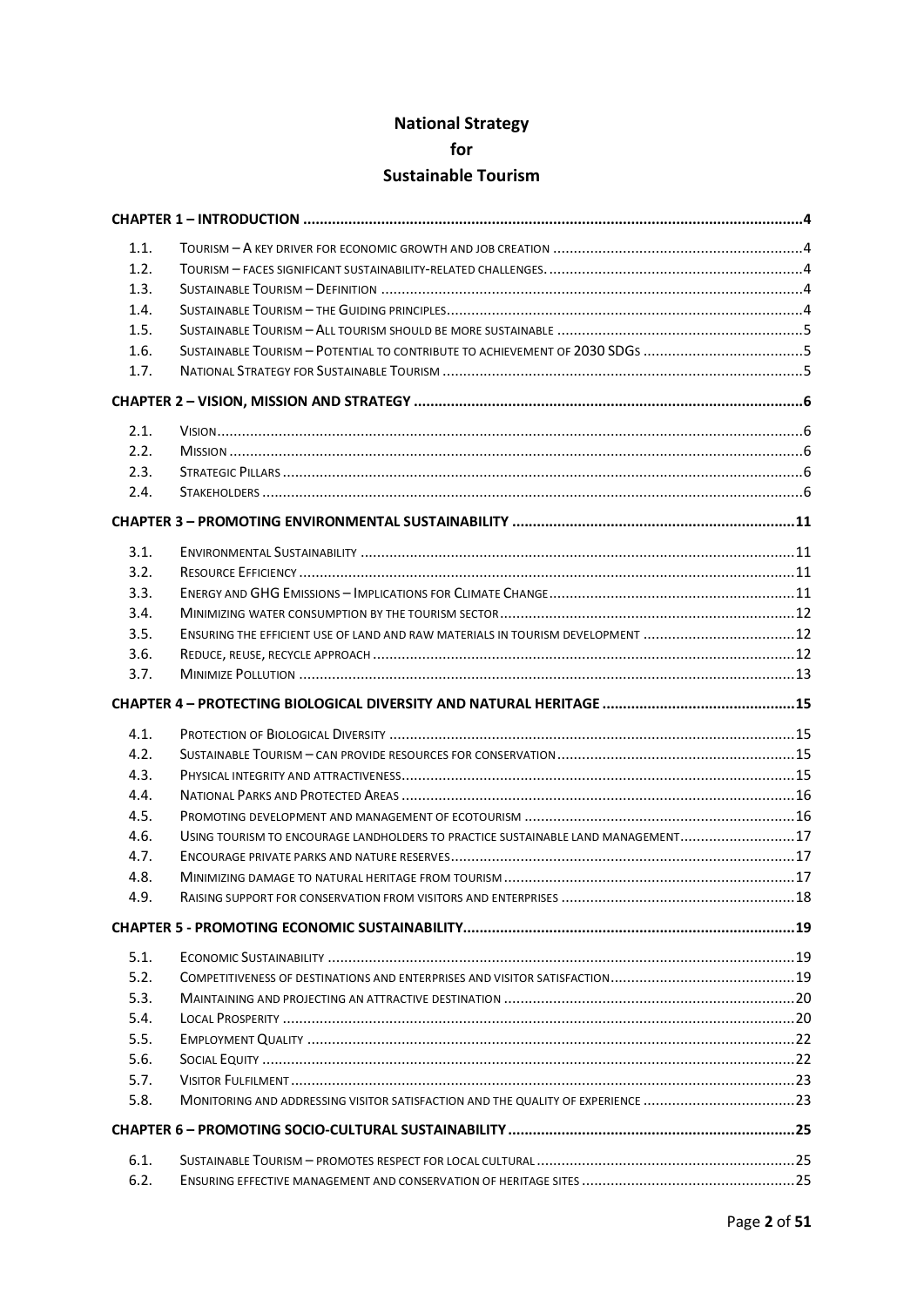| 6.3. |                                                                                                                                                                                                                                                                                                                                       |  |  |
|------|---------------------------------------------------------------------------------------------------------------------------------------------------------------------------------------------------------------------------------------------------------------------------------------------------------------------------------------|--|--|
| 6.4. |                                                                                                                                                                                                                                                                                                                                       |  |  |
| 6.5. |                                                                                                                                                                                                                                                                                                                                       |  |  |
|      |                                                                                                                                                                                                                                                                                                                                       |  |  |
| 7.1. |                                                                                                                                                                                                                                                                                                                                       |  |  |
| 7.2. |                                                                                                                                                                                                                                                                                                                                       |  |  |
| 7.3. |                                                                                                                                                                                                                                                                                                                                       |  |  |
| 7.4. |                                                                                                                                                                                                                                                                                                                                       |  |  |
| 7.5. |                                                                                                                                                                                                                                                                                                                                       |  |  |
|      |                                                                                                                                                                                                                                                                                                                                       |  |  |
| 8.1. |                                                                                                                                                                                                                                                                                                                                       |  |  |
| 8.2. |                                                                                                                                                                                                                                                                                                                                       |  |  |
| 8.3. |                                                                                                                                                                                                                                                                                                                                       |  |  |
| 8.4. |                                                                                                                                                                                                                                                                                                                                       |  |  |
| 8.5. |                                                                                                                                                                                                                                                                                                                                       |  |  |
| 8.6. |                                                                                                                                                                                                                                                                                                                                       |  |  |
|      |                                                                                                                                                                                                                                                                                                                                       |  |  |
| 9.1. |                                                                                                                                                                                                                                                                                                                                       |  |  |
| 9.2. | $G$ OVERNANCE $\ldots$ $\ldots$ $\ldots$ $\ldots$ $\ldots$ $\ldots$ $\ldots$ $\ldots$ $\ldots$ $\ldots$ $\ldots$ $\ldots$ $\ldots$ $\ldots$ $\ldots$ $\ldots$ $\ldots$ $\ldots$ $\ldots$ $\ldots$ $\ldots$ $\ldots$ $\ldots$ $\ldots$ $\ldots$ $\ldots$ $\ldots$ $\ldots$ $\ldots$ $\ldots$ $\ldots$ $\ldots$ $\ldots$ $\ldots$ $\ld$ |  |  |
| 9.3. |                                                                                                                                                                                                                                                                                                                                       |  |  |
| 9.4. |                                                                                                                                                                                                                                                                                                                                       |  |  |
|      |                                                                                                                                                                                                                                                                                                                                       |  |  |
|      |                                                                                                                                                                                                                                                                                                                                       |  |  |
|      |                                                                                                                                                                                                                                                                                                                                       |  |  |
|      |                                                                                                                                                                                                                                                                                                                                       |  |  |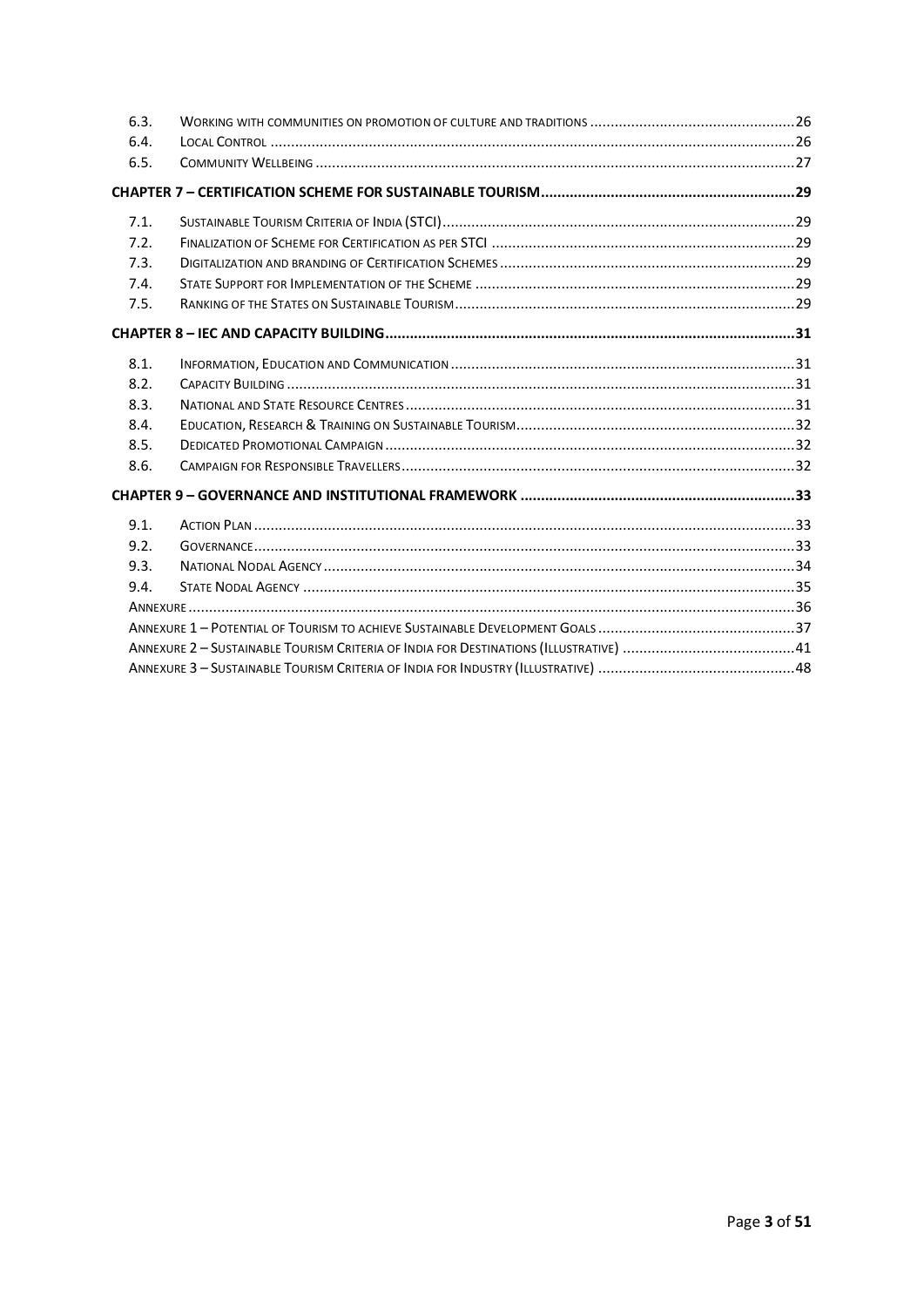#### **Chapter 1 – Introduction**

## <span id="page-5-1"></span><span id="page-5-0"></span>1.1. **Tourism – A key driver for economic growth and job creation**

Tourism has emerged as a key driver of economic growth. It is one of the fastest growing economic sectors and has significant impact on trade, job creation, investment, infrastructure development and social inclusion. Tourism is a major source of employment. It is a labour-intensive sector and has significant multiplier effect on employment in related sectors.

#### <span id="page-5-2"></span>1.2. **Tourism – faces significant sustainability-related challenges.**

Tourism has major impacts on the natural and built environments and on the wellbeing and culture of host populations. Tourism industry has led to pressure on fragile ecosystems and wildlife. It also puts considerable pressure on host communities and compete for the use of scarce resources, notably land and water. It has become a significant contributor to local and global pollution. It also contributes significantly to green-house gases emissions.

#### <span id="page-5-3"></span>1.3. **Sustainable Tourism – Definition**

Sustainable Tourism is the tourism that takes full account of its current and future economic, social and environmental impacts, addressing the needs of visitors, the industry, the environment and host communities.

#### <span id="page-5-4"></span>1.4. **Sustainable Tourism – the Guiding principles**

Sustainable tourism should follow the three basic principles:

#### (i). **Environmental Sustainability**

Make optimal use of environmental resources that constitute a key element in tourism development, maintaining essential ecological processes and helping to conserve natural heritage and biodiversity.

#### (ii). **Socio-cultural Sustainability**

Respect the socio-cultural authenticity of host communities, conserve their built and living cultural heritage and traditional values, and contribute to intercultural understanding and tolerance.

#### (iii). **Economic Sustainability**

Ensure viable, long-term economic operations, providing socio-economic benefits to all stakeholders that are fairly distributed, including stable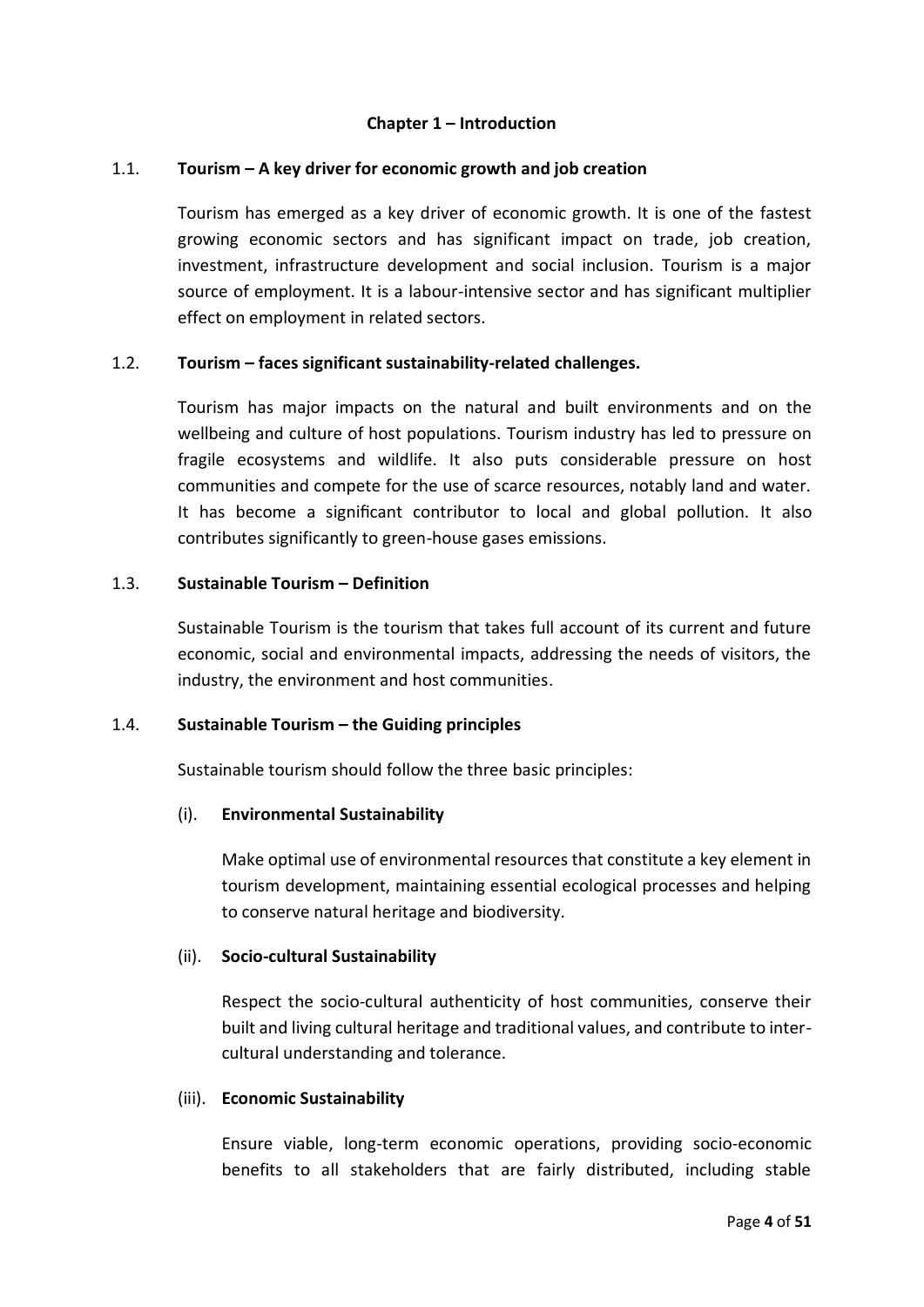employment and income-earning opportunities and social services to host communities, and contributing to poverty alleviation.

# <span id="page-6-0"></span>1.5. **Sustainable Tourism – All tourism should be more sustainable**

The principles of sustainable tourism shall be applicable to all forms of tourism in all types of destinations, including mass tourism and various niche tourism segments. Sustainable tourism is not a discrete or special form of tourism. Rather, all forms of tourism should strive to be more sustainable. Making tourism more sustainable is not only about managing the negative impacts of the industry but using tourism as a vehicle to benefit local communities, economically and socially, and to raise awareness and support for conservation of natural and cultural heritage.

# <span id="page-6-1"></span>1.6. **Sustainable Tourism – Potential to contribute to achievement of 2030 SDGs**

Tourism has been included as targets in Goals 8, 12 and 14 on inclusive and sustainable economic growth, sustainable consumption and production (SCP) and the sustainable use of oceans and marine resources, respectively. Tourism, however, has the potential to contribute, directly or indirectly, to all of the sustainable development goals. The hiatus in the tourism sector brought about by COVID-19, provides a chance to rethink and reset the direction of tourism and the values on which its success is judged. The COVID-19 crisis is a watershed moment to align the efforts of sustaining livelihoods dependent on tourism to the Sustainable Development Goals.

#### <span id="page-6-2"></span>1.7. **National Strategy for Sustainable Tourism**

National Strategy for sustainable tourism aims to mainstream sustainability in Indian tourism sector and ensure a more resilient, inclusive, carbon neutral and resource efficient tourism while safeguarding natural and cultural resources.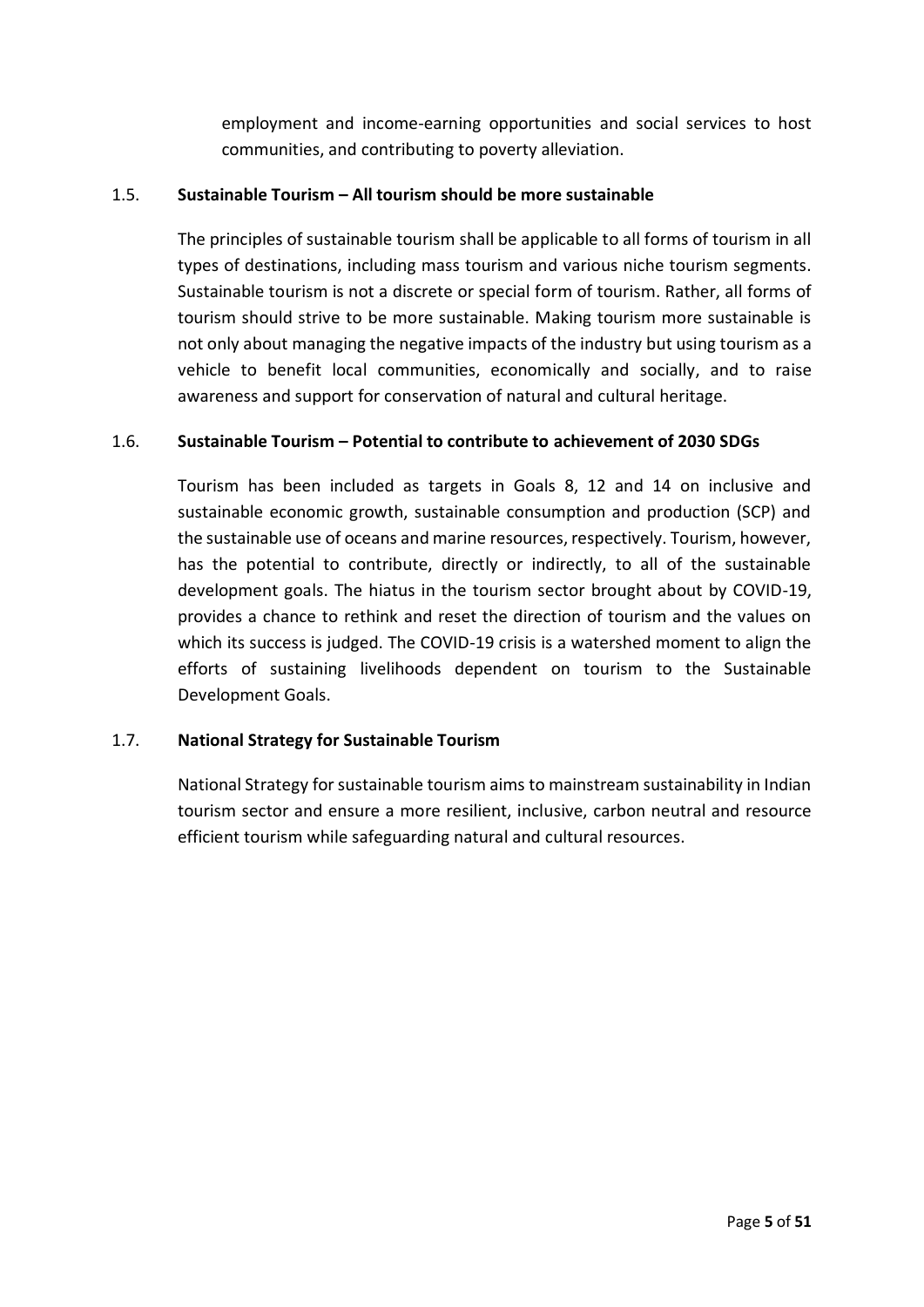#### **Chapter 2 – Vision, Mission and Strategy**

### <span id="page-7-0"></span>2.1. **Vision**

<span id="page-7-1"></span>To position India as a preferred global destination for sustainable and responsible tourism.

#### <span id="page-7-2"></span>2.2. **Mission**

To increase the economic, social and environmental benefits to build a low carbon, inclusive and resilient tourism sector in Inda.

# <span id="page-7-3"></span>2.3. **Strategic Pillars**

Following strategic pillars have been identified for development of sustainable tourism:

- (i). Promoting Environmental Sustainability
- (ii). Protecting Biodiversity
- (iii). Promoting Economic Sustainability
- (iv). Promoting Socio-Cultural Sustainability
- (v). Scheme for Certification of Sustainable Tourism
- (vi). IEC and Capacity Building
- (vii). Governance

#### <span id="page-7-4"></span>2.4. **Stakeholders**

#### 2.4.1. **Key Stakeholders**

Promotion and development of sustainable tourism will involve a diverse set of stakeholders, whose role will be crucial for the success of the Strategy. The key stakeholders are:

- (i). Central Ministries
- (ii). State Governments
- (iii). Local Government Institutions
- (iv). Industry
- (v). Non-government organizations
- (vi). Local community

#### 2.4.2. **Central Ministries**

Various Central Ministries are involved in the promotion of sustainable tourism. Various Central and State Schemes must be converged and synergy created for major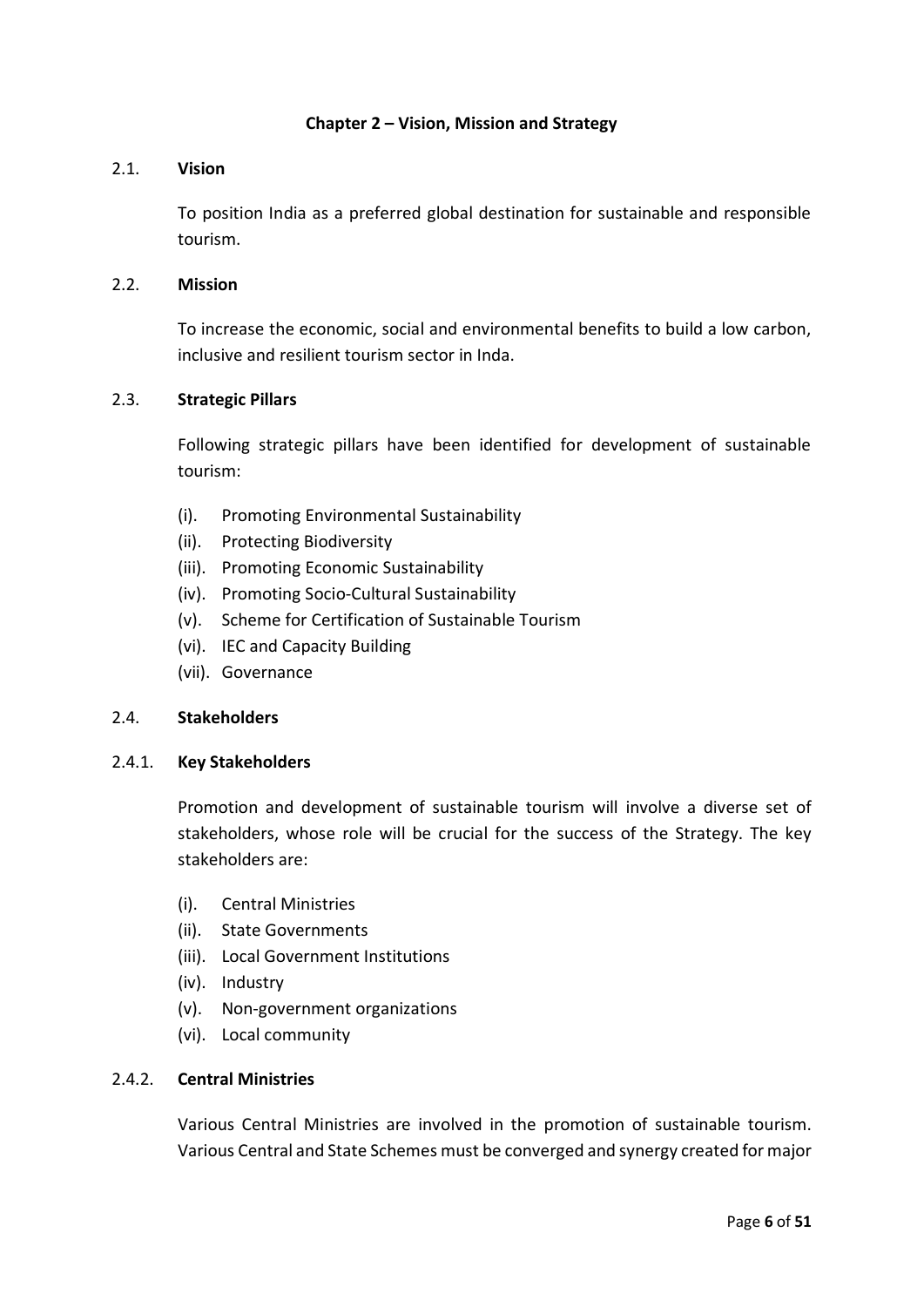impact. Programs and initiatives of the following Ministries need to be studied in detail for promotion of sustainable tourism.

# (i). **Ministry of Tourism**

Ministry of Tourism is responsible for promotion of Tourism in the Country. The Ministry implements various schemes for creation of infrastructure, marketing and promotion and skill development initiatives for tourism. Ministry of Tourism as Nodal Ministry for Tourism will coordinate various initiatives for sustainable tourism.

# (ii). **Ministry of Rural Development**

The Ministry of Rural Development is working towards sustainable and inclusive growth of rural India through a multipronged strategy for eradication of poverty by increasing livelihoods opportunities, providing social safety net and developing infrastructure for growth. The Ministry of Rural Development is an important stakeholder in the development of rural areas in the Country and contribute towards the objective through various schemes being implemented by the Ministry.

# (iii). **Ministry of Environment and Forests**

The Ministry is responsible for implementation of policies and programmes relating to conservation of the country's natural resources including its lakes and rivers, its biodiversity, forests and wildlife. Ministry of Environment is responsible for framing laws and regulations for environment and forests and has a key role in development of sustainable tourism. The Ministry can provide valuable guidance and direction for utilizing natural resources for sustainable and responsible tourism.

#### (iv). **Ministry of Culture**

Ministry of Culture is responsible to preserve, promote and disseminate all forms of art and culture in the Country and has a large number of Institutions and organization involved in the field of art and culture. The Ministry can contribute in the promotion of culture and heritage in a sustainable and responsible manner.

#### (v). **Ministry of Development of North East Region**

The Ministry of Development of North Eastern Region is responsible for the matters relating to the planning, execution and monitoring of development schemes and projects in the North Eastern Region. Its vision is to accelerate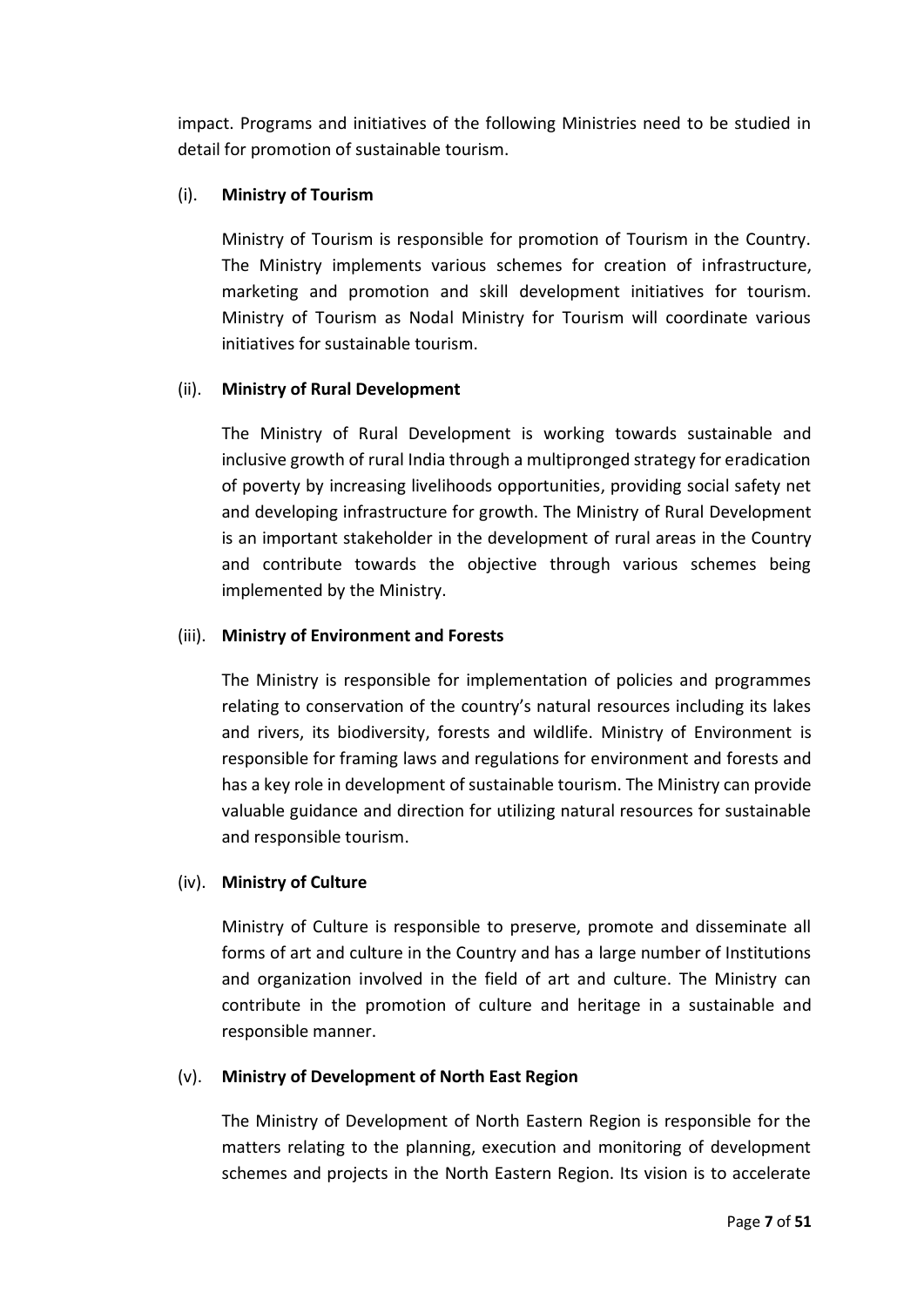the pace of socio-economic development of the Region so that it may enjoy growth parity with the rest of the country. Ministry can help development of sustainable tourism in north east region.

#### (vi). **Ministry of Skill Development and Entrepreneurship**

Ministry of Skills can help with various skill development initiatives for sustainable and responsible tourism including promotion of entrepreneurship.

#### (vii). **Ministry of Textiles**

Ministry of Textiles is responsible for promotion of handicrafts and handlooms. Tourism can help in promotion of handicraft and handlooms to the visitors and generate resources for their growth. Tourism can help promote crafts and provide opportunities for livelihood. The efforts of the Ministry can create synergy with sustainable tourism.

#### (viii). **Department of Agriculture, Cooperation and Farmers Welfare**

Department of Agriculture is responsible for agriculture, cooperation and farmers welfare. The Department implements various schemes, which impact the farming activities and communities in rural areas. The Department may provide support for Farmstays, agri tourism and other related activities, which have synergies with sustainable and responsible tourism.

#### (ix). **Ministry of Education**

Ministry of Education can provide support for incorporating sustainability in the education system at all levels. It can encourage Universities and Research Centres to carry out research on sustainable tourism and its practices in India.

# (x). **Ministry of Tribal Affairs**

Ministry of Tribal Affairs can provide support to indigenous people to benefit from tourism as their alternative livelihood.

#### (xi). **Ministry of Commerce**

Ministry of Commerce can provide various incentives for encouraging sustainable practices in tourism sector.

#### (xii). **Ministry of Civil Aviation**

Ministry of Civil Aviation can provide policies for green fuels and other measures for more sustainable air transport for tourists.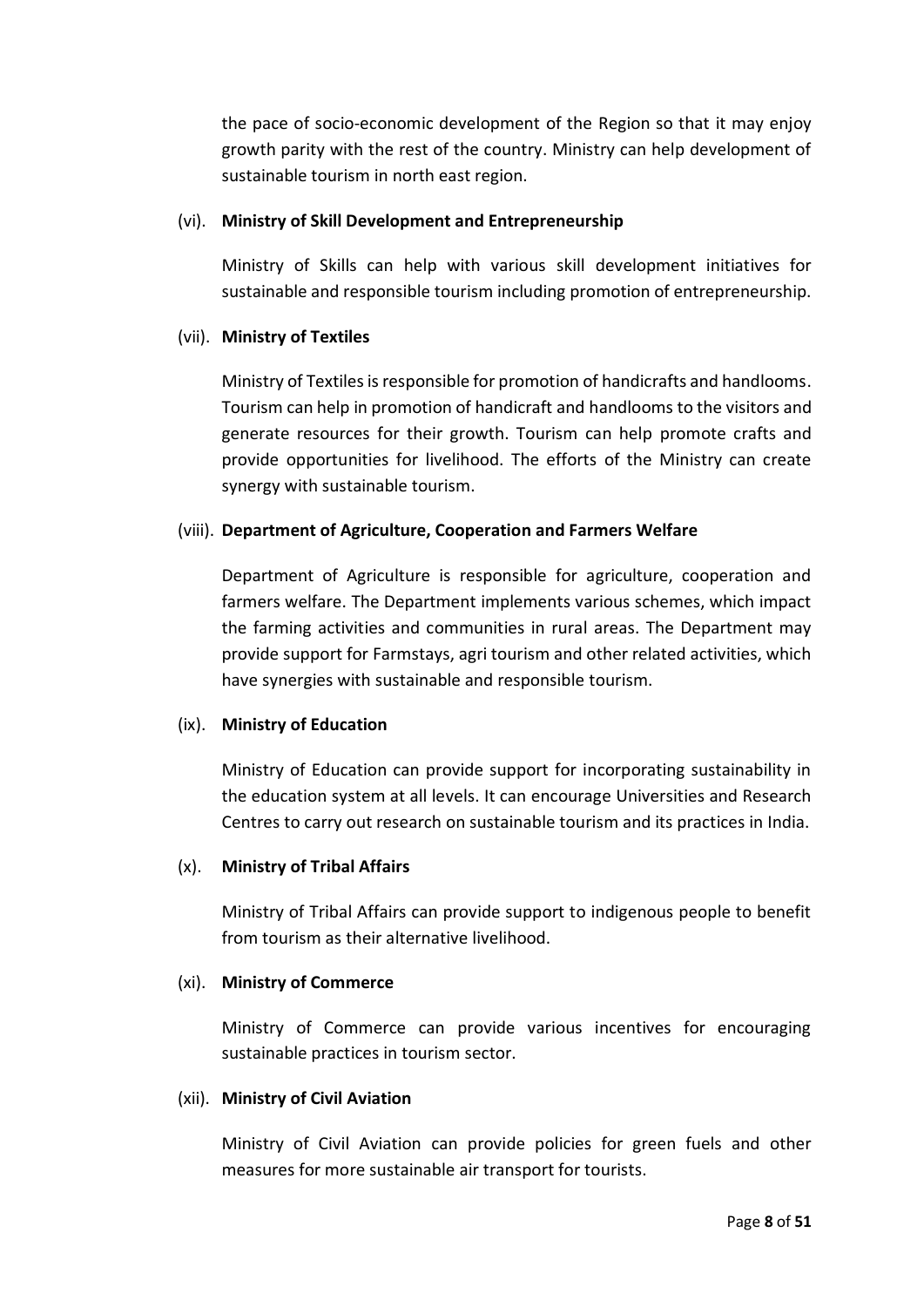#### (xiii). **Ministry of Road Transport and Highways**

Ministry of Road Transport and Highways can provide support for more sustainable surface transport and last mile connectivity

#### (xiv). **Ministry of New and Renewable Energy**

Ministry of New and Renewable Energy can provide support for greater use of renewable energy in tourism sector.

#### (xv). **Ministry of Housing and Urban Affairs**

Ministry of Housing and Urban Affairs can provide support by improving the urban areas, which is crucial for growth of tourism.

#### (xvi). **Ministry of MSME**

Ministry of MSME can provide support for promoting and developing tourism MSMEs

#### 2.4.3. **State Governments**

State Governments have a key role for development of tourism in their respective states. Many states have taken important measures for development of sustainable and responsible tourism. State Governments will have the primary role in creating momentum for sustainable tourism.

### 2.4.4. **Local Government Institutions**

Local Government Institutions have a strong influence on local communities and their support is vital to the success of sustainable tourism. City Governments, Village Panchayats and other institutions have to be consulted and involved in the development of tourism and need to be education and made aware of sustainable tourism.

#### 2.4.5. **Industry**

Industry players such as tour operators, accommodation providers, activity organisers and other sectors of Industry are important stakeholders in the promotion of sustainable tourism. Industry associations can help us create awareness, adopt sustainable practices by its members and promote sustainable tourism.

#### 2.4.6. **Non-Government Organizations**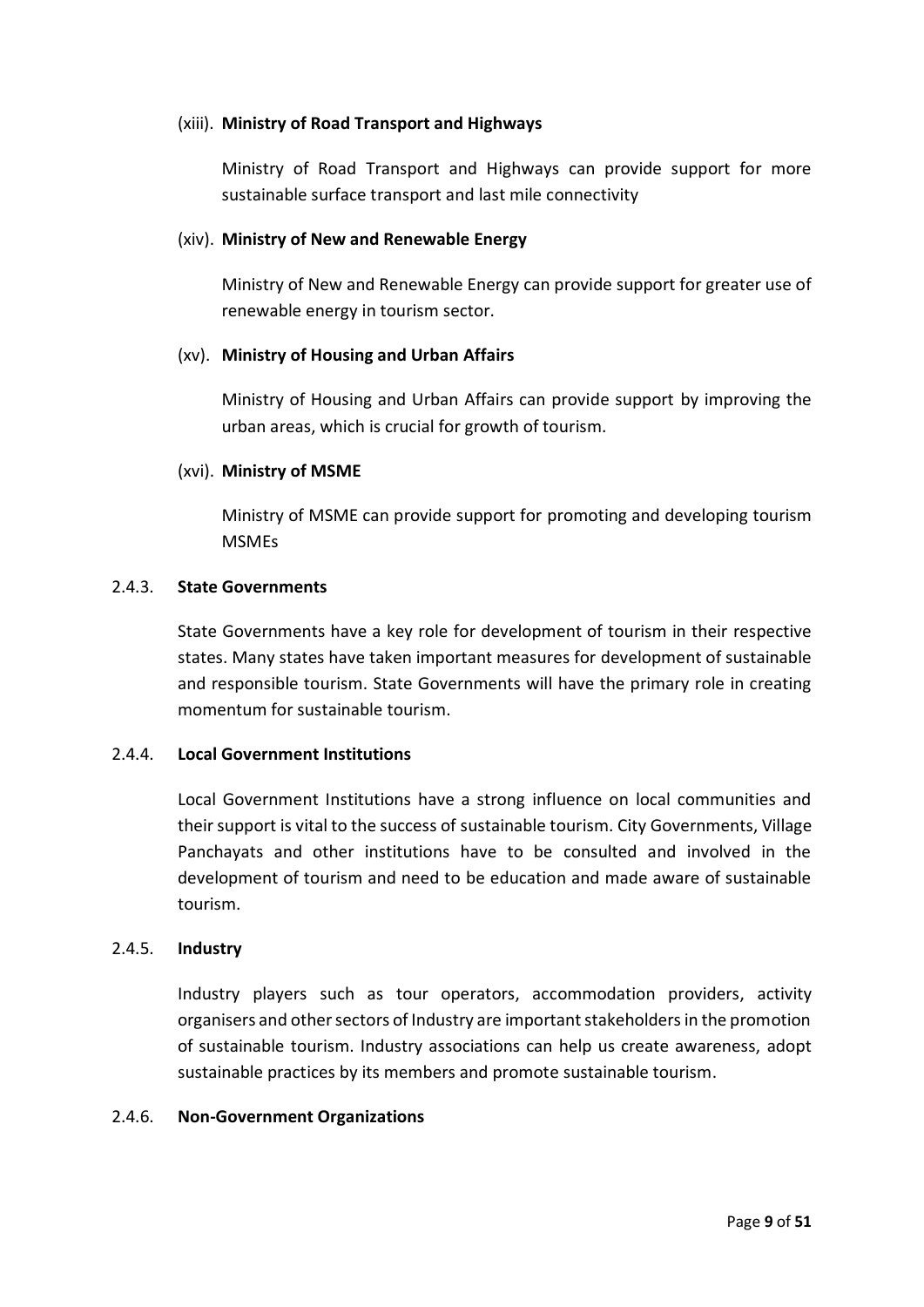Non-Government Organizations involved in the areas of sustainable and responsible tourism, integrated rural development, livelihood promotion in rural areas, community development in rural areas can play a great role in forging community linkages.

# 2.4.7. **Local Community**

Local community is a key stakeholder and has to be taken on board. The Community has to be made aware of the benefits of sustainable tourism, their apprehensions, if any have to be allayed and they have to be encouraged to participate and be part of the value chain. In order to ensure inclusive and responsible tourism, most of the supplies and services must be sourced from local providers. Their capacity building will have to be done to ensure they become part of the supply chain.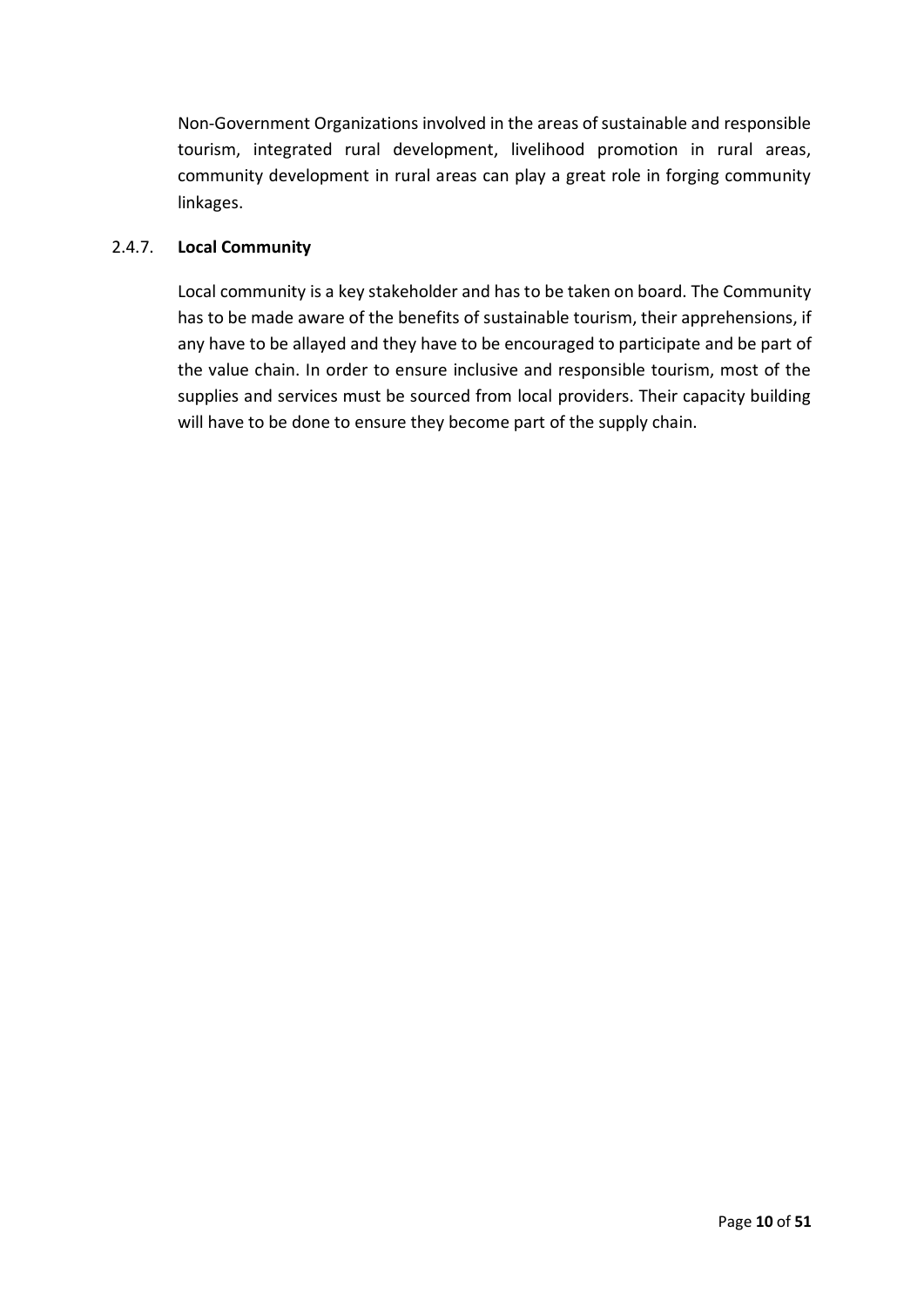# **Chapter 3 – Promoting Environmental Sustainability**

#### <span id="page-12-0"></span>3.1. **Environmental Sustainability**

<span id="page-12-1"></span>The Ministry of tourism adopts environmental sustainability as one of the key principles of sustainable tourism as laid down by UNWTO. It will entail optimal use of environmental resources that constitute a key element in tourism development, maintaining essential ecological processes and helping to conserve natural heritage and biodiversity.

#### <span id="page-12-2"></span>3.2. **Resource Efficiency**

Ministry of Tourism recognizes that tourism is a significant user of resources in many areas and efficient use of resources is important both for the wellbeing of the local environment and host community and in maintaining global resources. There is need to ensure an equitable balance between the needs of local communities and the tourism industry. Resource efficiency in tourism can be achieved largely by changing the consumption patterns of tourists and tourism enterprises. Enterprises need to establish environmental management systems to minimize impacts and drive a process of continual improvement.

#### <span id="page-12-3"></span>3.3. **Energy and GHG Emissions – Implications for Climate Change**

#### 3.3.1. **Tourism a significant contributor to GHG emissions**

Ministry of Tourism recognizes that tourism is a significant contributor of greenhouse gas (GHG) emissions. The growth of energy consumption in travel, transport, accommodation and tourism related activities and the dependency on fossil fuels, increase vulnerability and uncertainty for future business growth and translate into important implications for GHG emissions and climate change. Tourism-related energy use and associated emissions of GHGs can be organized into three subsectors: transport to and from the destination, accommodation and activities.

#### 3.3.2. **Reduction in GHG emissions will demand considerable change**

To achieve absolute emission reductions in tourism demand considerable change in the tourism system, with a reduction in overall energy use, and a switch to renewable energy sources. The transformation toward a low-carbon tourism economy will demand innovative research, major investments in technology, strong and integrative policies and new partnerships between governments and the tourism industry, as well as public education and enhanced consumer awareness.

#### 3.3.3. **Measures to reduce GHG emissions**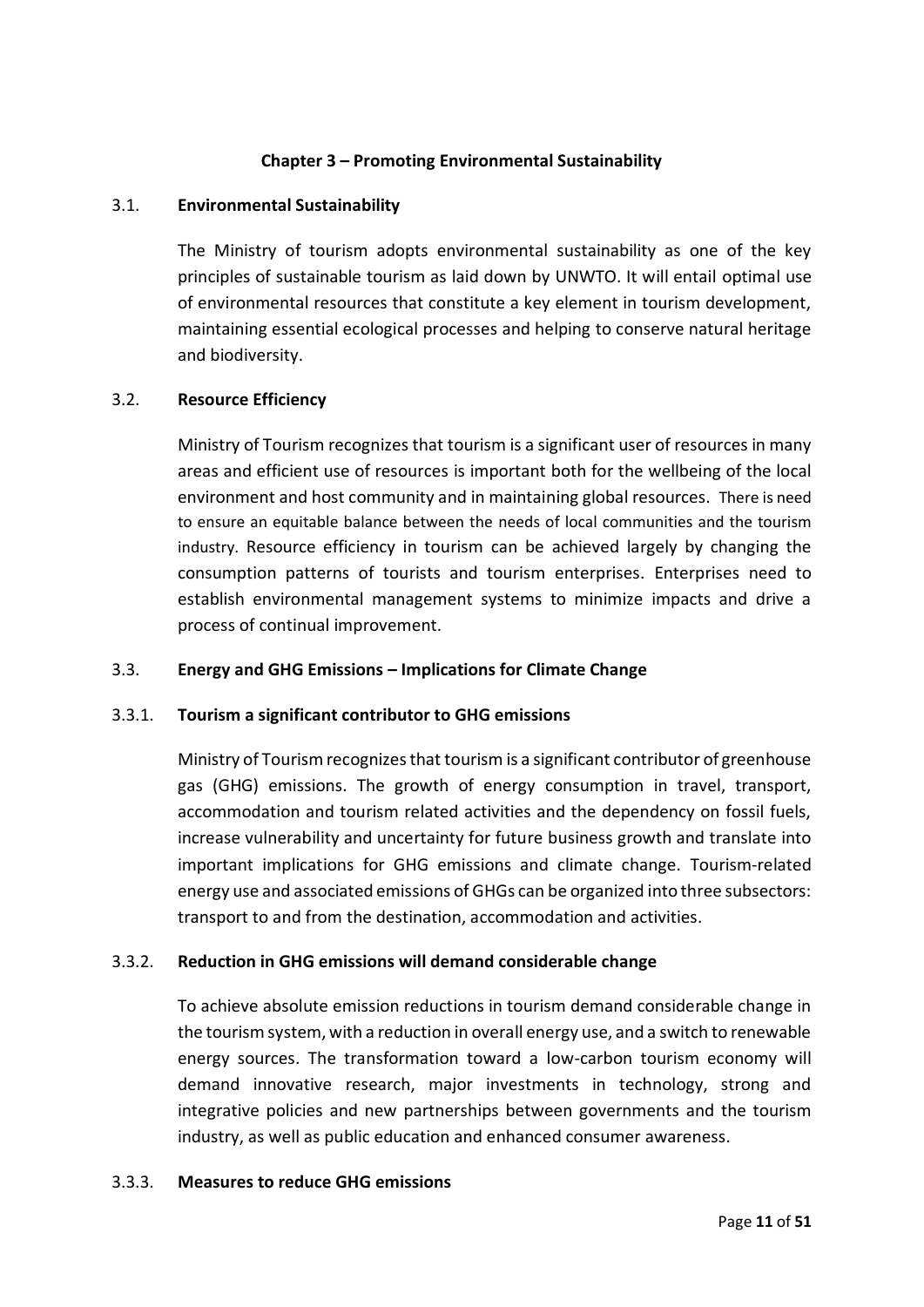Ministry of tourism will work with tourism stakeholders to capitalize on the vast opportunities to influence both sources of supply and consumption leading to emission reductions and economic gains:

- (i) Promoting the use of designs and materials for tourism facilities that maximize insulation and the use of natural heat, light and ventilation.
- (ii) Providing renewable energy sources in tourist destinations.
- (iii) Encouraging individual tourism enterprises to generate their own energy supply, or to supplement it, from renewable sources.
- (iv) Encouraging use of energy efficient plant and equipment for lighting, water heating, cooking, etc.
- (v) Promoting resource efficient transport options
- (vi) Persuading visitors to be responsible in their use of energy.

# <span id="page-13-0"></span>3.4. **Minimizing water consumption by the tourism sector**

Fresh water is a vital resource and consumption of water by the tourism sector is high. Ministry of Tourism will work with the States and Industry to minimize water consumption:

- (i) Restricting water hungry facilities such as swimming pools, golf courses etc.
- (ii) Reusing and recycling water where possible, (e.g. use of greywater to irrigate parks and gardens).
- (iii) Improving infrastructure and maintenance (e.g. reducing leakages).
- (iv) Encouraging installation of water efficient technology such as low-flow showers and toilets.
- (v) Persuading visitors to be responsible in their use of water.

# <span id="page-13-1"></span>3.5. **Ensuring the efficient use of land and raw materials in tourism development**

With growing population, land is in short supply at many destinations. It is therefore important to select sites for tourism development carefully, taking account of alternative uses and the needs of the local community. Although use of local materials can add to quality and distinctiveness, the design and construction of tourism facilities should avoid profligate use of naturally occurring materials such as timber, stone, sand and gravel, and should take account of the capacity of local supply and competing demands.

#### <span id="page-13-2"></span>3.6. **Reduce, reuse, recycle approach**

Tourism enterprises will be encouraged to be efficient in all their use of materials and their use of resources and generation of waste: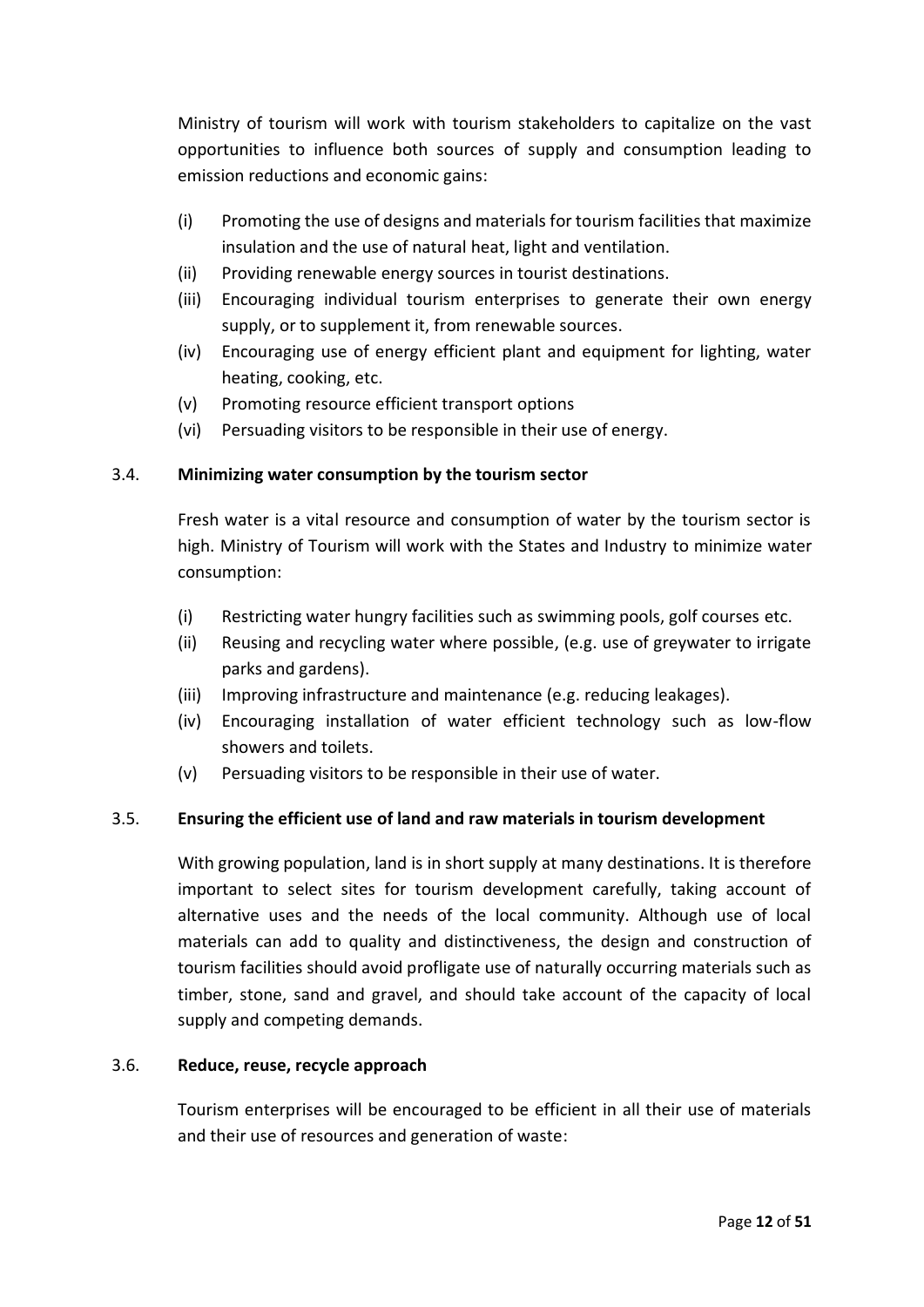- (i) Purchasing of supplies from sustainable sources. This can be facilitated by better information on local availability of such sources and ecolabelling schemes for relevant consumer products.
- (ii) Minimizing use of unnecessary packaging, for example through economic incentives to return containers such as bottles.
- (iii) Encouraging creativity in the reuse of products both within an enterprise or making them available for use in the local community.
- (iv) The creation of markets to recycle tourism supplies (paper, glass and plastic in particular).

# <span id="page-14-0"></span>3.7. **Minimize Pollution**

# 3.7.1. **Tourism is a significant source of pollution**

Tourism enterprises will be required to adhere to the norms and standards to minimize the pollution of air, water and land and the generation of waste by tourism enterprises and visitors. Waste and pollution control will be achieved largely by changing the consumption patterns of tourists and tourism enterprises and stricter enforcement of regulations regarding pollution norms. This should be a key component of individual environmental management systems within enterprises.

#### 3.7.2. **Promoting the use of more sustainable transport**

Transport is one of the most significant sources of environmental pollution resulting from tourism, mainly through air travel and the use of individual private cars. Ministry of Transport will work in favour of low-impact forms of transport. This applies both to journeys to and from the destination, and within it. Promotion of walking and cycling will be facilitated by provision of appropriate infrastructure, including trails and public transport services, more integrated timetabling, and creative marketing. Tourists will be encouraged to offset the impact of their air travel by contributing to carbon sequestration projects.

#### 3.7.3. **Reducing the use of environmentally damaging chemicals**

There will be strict enforcement of standards for the disposal of hazardous waste. Wherever possible, the use of environmentally damaging chemicals should be eliminated through careful policies.

#### 3.7.4. **Avoiding the discharge of sewage to marine and river environments**

Water is an essential resource for both biological and human communities. It is essential for the tourism industry to place a high priority on reducing, managing and treating wastewater and controlling sewage disposal. Wherever possible, connection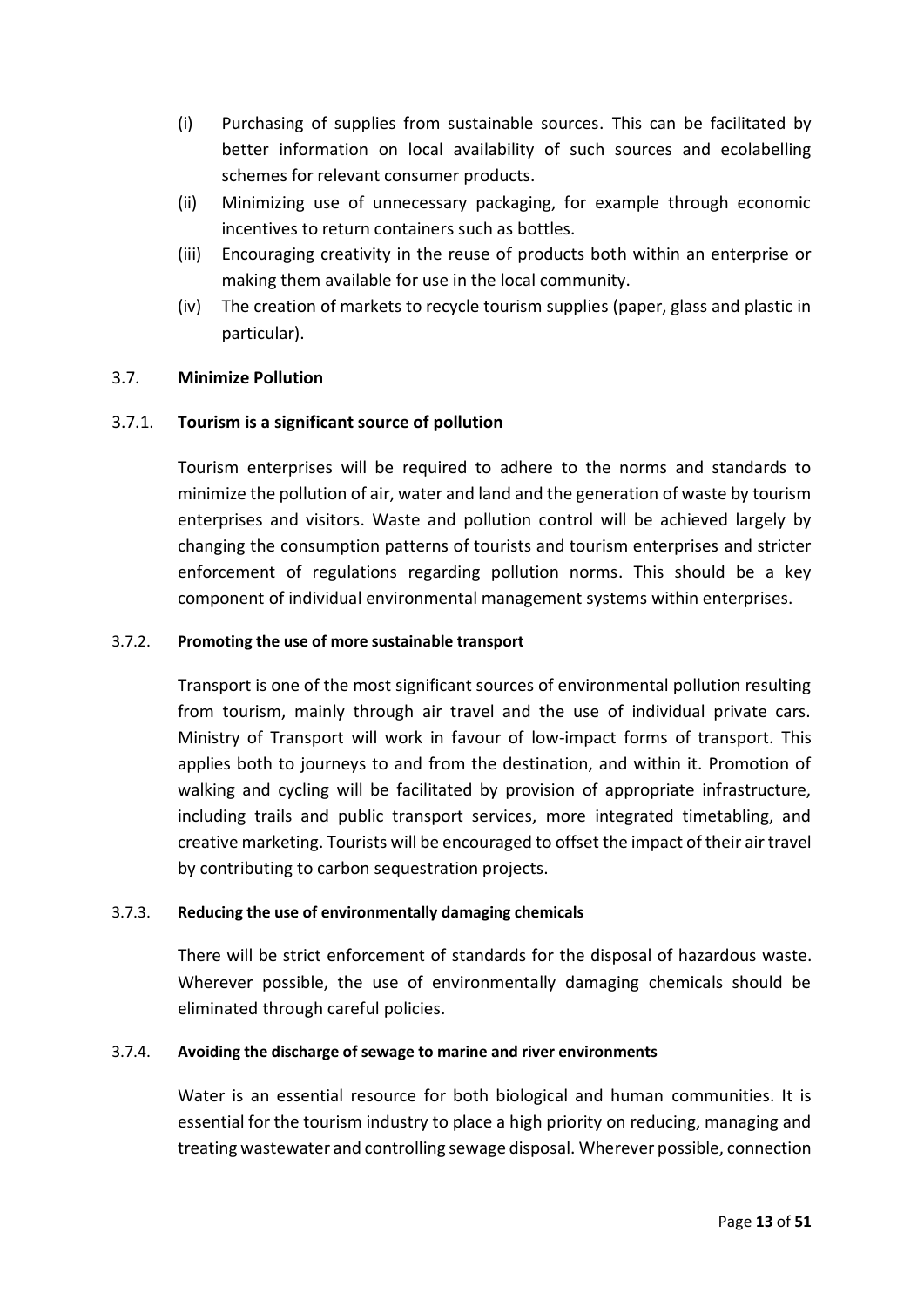should be made to mains sewage disposal systems that are designed to treat and discharge to the highest standards.

#### 3.7.5. **Minimizing waste and where necessary disposing of it with care**

The tourism industry is a major generator of waste and disposal of non-degradable waste is an important issue. Land can be contaminated through the tipping of waste on landfill sites and landfilled biodegradable wastes can also release methane into the atmosphere. Such wastes can cause visual intrusion, habitat damage, and can threaten wildlife. Tourism enterprises will be educated on reducing waste at source and recycling wherever possible. Tourism enterprises will follow the relevant regulations and other guidelines in this regard. Construction should take place with minimum disturbance to the environment.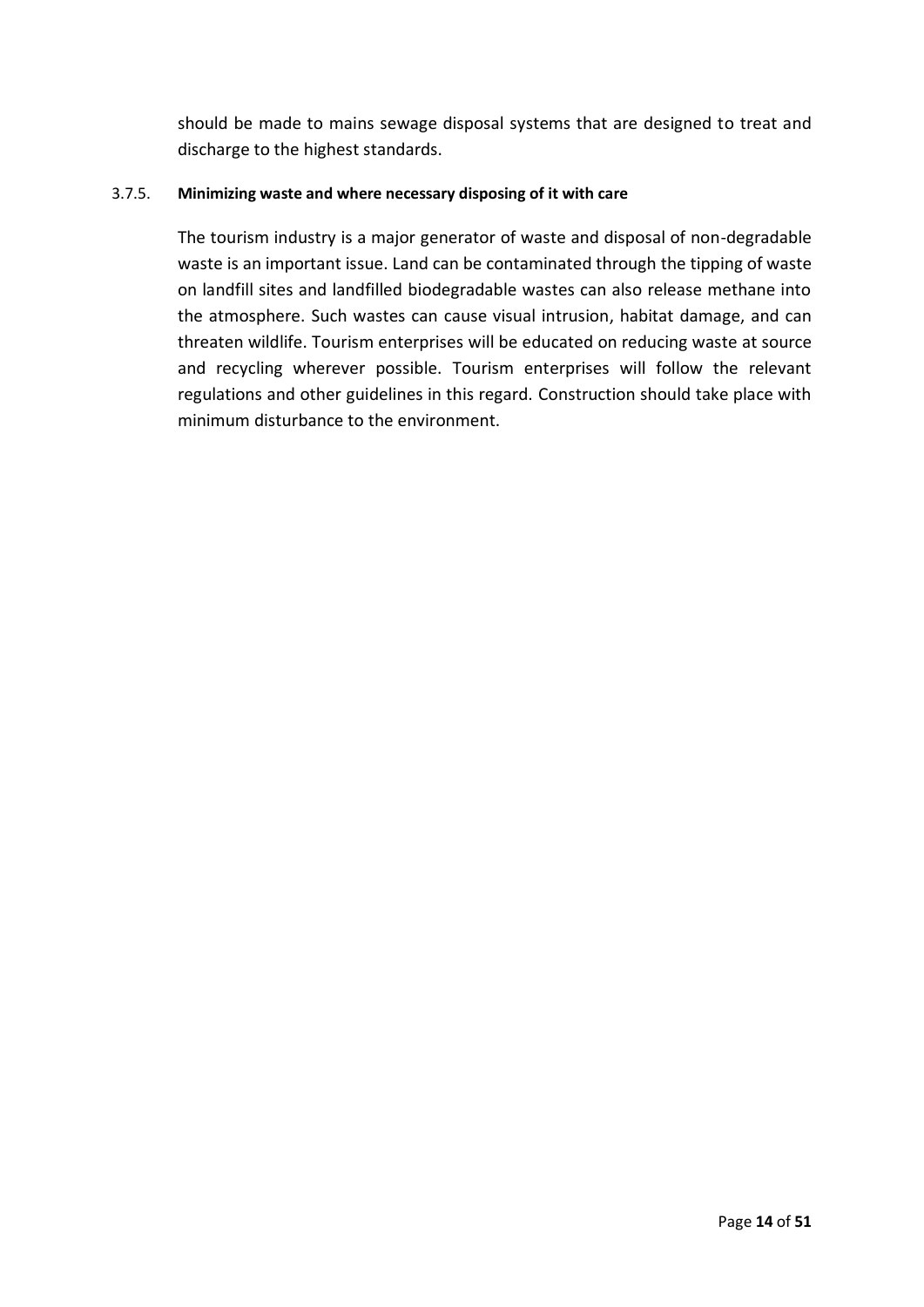# **Chapter 4 – Protecting Biological Diversity and Natural Heritage**

#### <span id="page-16-0"></span>4.1. **Protection of Biological Diversity**

<span id="page-16-1"></span>Protection of biological diversity is an important part of environmental sustainability. There is need to support the conservation of natural areas, habitats and wildlife, and minimize damage to them. This is an area where the positive and negative impacts of tourism can be felt most strongly. All ecosystems, whether mountains, deserts, rainforests, wetlands or inland waters, have their own special sensitivities which need to be considered when planning for tourism activities.

#### <span id="page-16-2"></span>4.2. **Sustainable Tourism – can provide resources for conservation**

While tourism may be a cause of loss of bio-diversity, income from tourism has proved to be a critically important component of funding for conservation in many national parks, reserves and other protected areas. Sustainable and responsible tourism can provide both resources for conservation and also ensure that it doesn't harm bio-diversity.

#### <span id="page-16-3"></span>4.3. **Physical integrity and attractiveness**

#### 4.3.1. **Protection of biodiversity is closely related to physical integrity**

Ministry of Tourism recognizes that the physical structure of places and their aesthetic quality and appearance is critical to long-term health of the tourism industry as the physical attractiveness of destination is a key element of their appeal to visitors. Land and coastal erosion are particular areas of concern where physical degradation is concerned.

#### 4.3.2. **Development to be in harmony with local environment and landscape**

Ministry of Tourism will work with the States to ensure that new tourism development is appropriate to local environmental conditions. Encourage reuse and regeneration of existing buildings and previously used sites rather than new building on greenfield sites. The design of new buildings should be in harmony with the landscape, and where appropriate reflect traditional designs with optimum amount of open space and the retention of tree cover.

#### 4.3.3. **Minimizing the physical impact of tourist activity**

Ministry of Tourism will work towards formulation of policies to minimize the adverse impact of tourist activities. It will encourage visitor management measures to reduce pressures and deflect activities to more robust sites. This can prevent erosion resulting from over-use of sites and damage to marine structures such as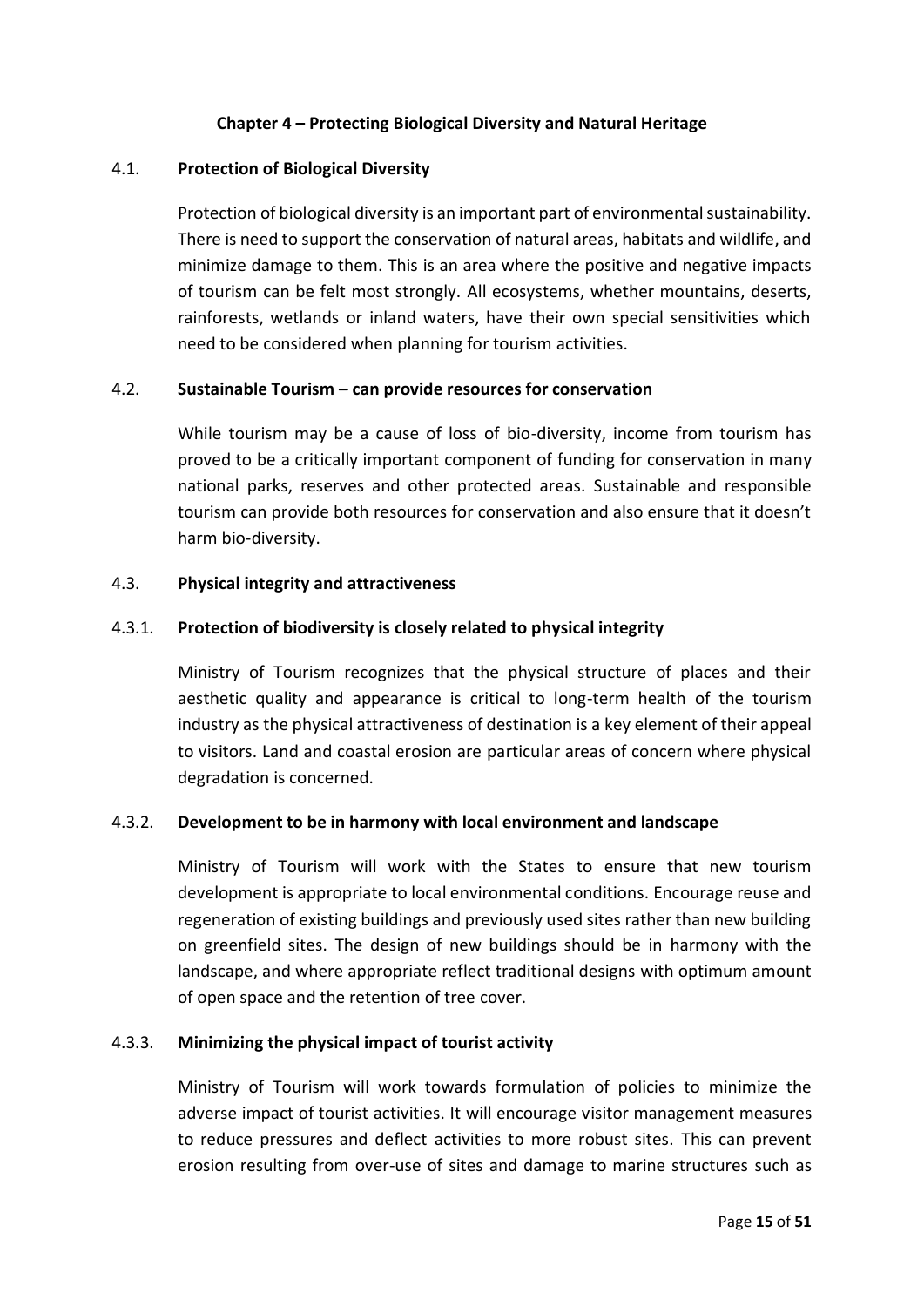coral reefs, from diving or boating activities. It will encourage educational activity to change behaviour such as not to through litter, cause willful damage such as graffiti and develop codes of conduct for tourists.

# 4.3.4. **Maintaining high quality rural and urban landscapes as a tourism resource**

Ministry of Tourism will encourage the States and the Destinations to maintain the integrity and attractiveness of tourist destinations, including towns and rural areas, by influencing development and maintenance in general. It will further aim at controlling intrusive new development, such as unsightly buildings, activities that will damage landscapes, such as mineral extraction or destruction of forests. It will take initiatives for maintaining the fabric and facades of properties, especially historic buildings, maintaining traditional rural landscapes and features, avoiding the proliferation of advertisements and signing and maintaining the quality of public open spaces.

# <span id="page-17-0"></span>4.4. **National Parks and Protected Areas**

Ministry of Tourism will work with national parks and other protected areas to strengthen the protection from the negative impacts of tourism, and to focus on sustainable tourism that increases visitor awareness and support for conservation. Tourism provides a source of income and an opportunity for a sustainable livelihood for park-based communities. Following efforts will be made in this direction:

- (i). Preparing national guidelines on sustainable tourism in protected areas.
- (ii). Establishing structures for joint working on tourism with relevant stakeholders, including preparing sustainable tourism strategies that integrate with park management plans and link to regional and national strategies.
- (iii). Guaranteeing the availability and use of financial resources for park management.
- (iv). Optimizing the level and use of park admissions to support a range of objectives, including biodiversity conservation.
- (v). Developing partnership agreements and concession-based relationships with local communities and private sector operators that offer clear benefits to conservation and habitat management, as well as to communities and users.
- (vi). Creating networks of protected areas, and their branding for sustainable tourism.

#### <span id="page-17-1"></span>4.5. **Promoting development and management of ecotourism**

Ecotourism, by definition, is a form of tourism that entails responsible travel to natural areas which conserves the environment and sustains the well-being of local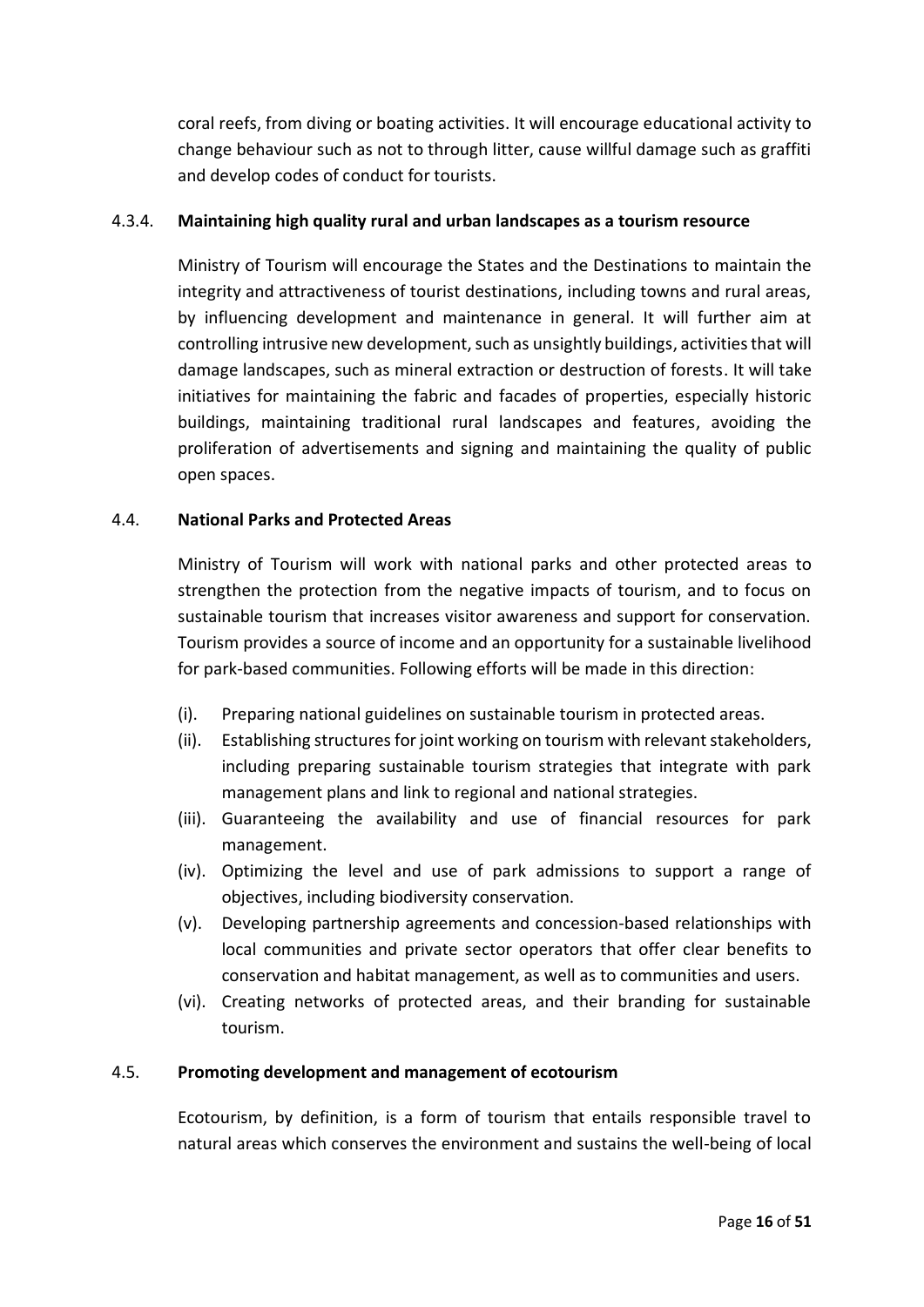people. It should therefore be encouraged in the interests of conservation. Governments will:

- (i). Bring together tourism and conservation stakeholder for the development and careful management of ecotourism at a national and local level.
- (ii). Ensure that products or new projects that are promoted as 'ecotourism' comply with the above definition. This may require application of relevant tools such as certification.
- (iii). Encourage well planned and executed ecotourism projects in natural areas, including visitor facilities and interpretation, through technical support, marketing and other appropriate measures.

# <span id="page-18-0"></span>4.6. **Using tourism to encourage landholders to practice sustainable land management**

Rural landholders can earn additional income from tourism, either directly or indirectly. This may involve providing accommodation or other services on the land, income from the sale of produce into the tourism supply chain, or income from engagement in tourism off the land (e.g. acting as guides). Tourism can stimulate more sustainable land management by providing a new income source (as an alternative to unsustainable practices such as logging or slash and burn agriculture) and can encourage landholders to conserve wildlife or produce organic food, as these are valued by visitors. There is need to provide support, advice and other incentives to encourage landholders to manage their land more sustainably.

#### <span id="page-18-1"></span>4.7. **Encourage private parks and nature reserves**

Ministry of Tourism will work with other Stakeholders to encourage private parks and nature reserves with following guidelines:

- (i). Ensuring that private parks do not siphon away resources, including tourism income, to the detriment of conservation in public parks.
- (ii). Ensuring that private parks maintain high conservation and tourism standards.
- (iii). Integrating the management of private and public parks into a single biodiversity plan.

#### <span id="page-18-2"></span>4.8. **Minimizing damage to natural heritage from tourism**

Ministry of Tourism will focus on raising the awareness through education and interpretation and visitor management—controlling visitor numbers and behaviour such as physical damage, wildlife disturbance, littering etc. Following actions will help in minimizing damage:

- (i). Good quality guiding, where possible involving local people.
- (ii). Interpretative events.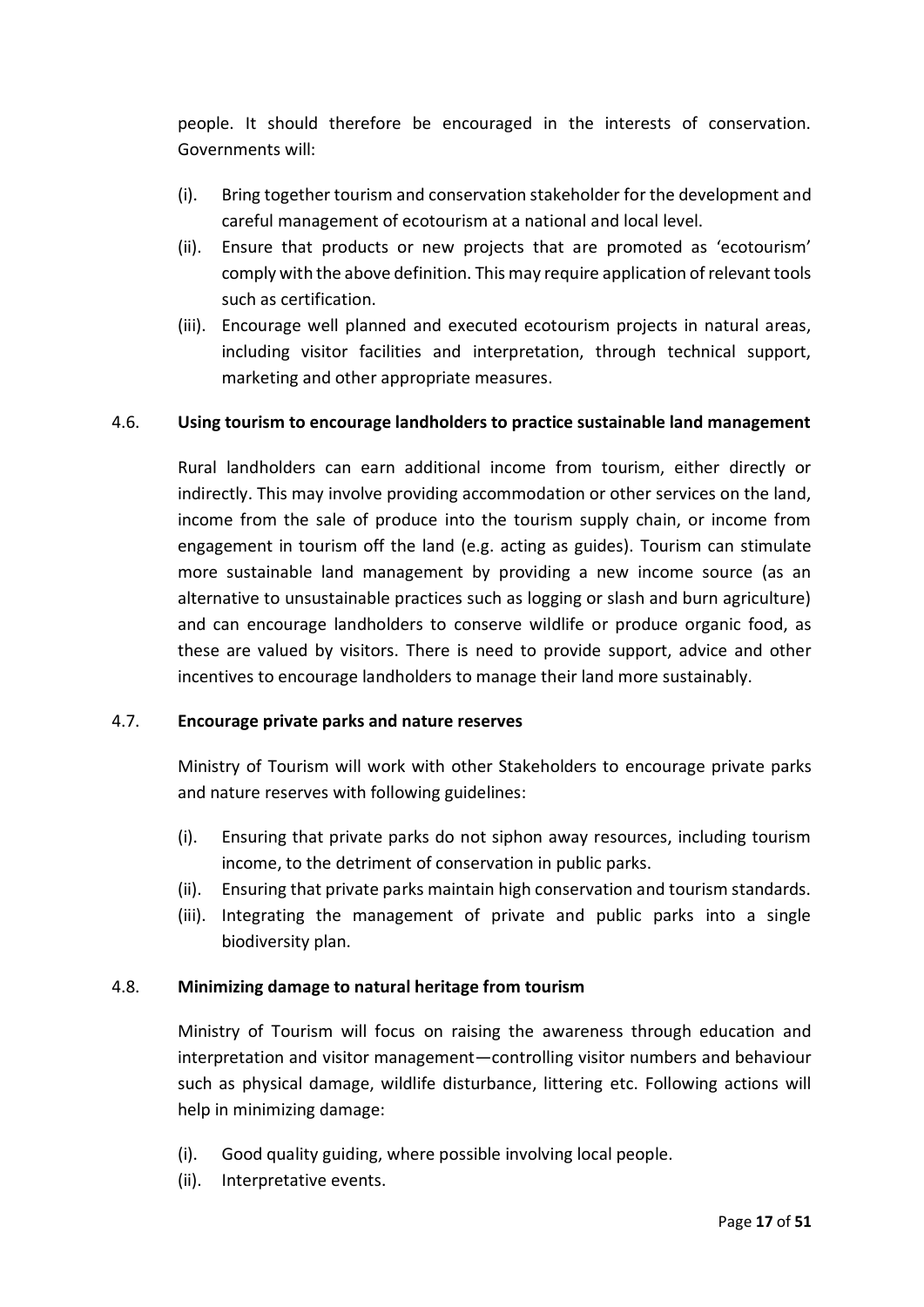- (iii). Visitor centres, where appropriate, containing creative interpretative facilities.
- (iv). Relevant information pre-arrival.
- (v). Educational activity amongst local people and potential domestic markets.
- (vi). Better knowledge amongst tourism enterprises that they can pass on to their staff and guests.

#### <span id="page-19-0"></span>4.9. **Raising support for conservation from visitors and enterprises**

Many tourism enterprises recognize the importance of ongoing conservation activity to the visitor experience; others should be encouraged to do so. Enterprises will be encouraged to support biodiversity, through maintaining habitats on their own properties and supporting local conservation initiatives, in cash or kind. Financial support for conservation activity can also be raised from tourists and is providing an increasingly important source of income. Tourists can also become engaged in practical ways, for example through participating in conservation holidays.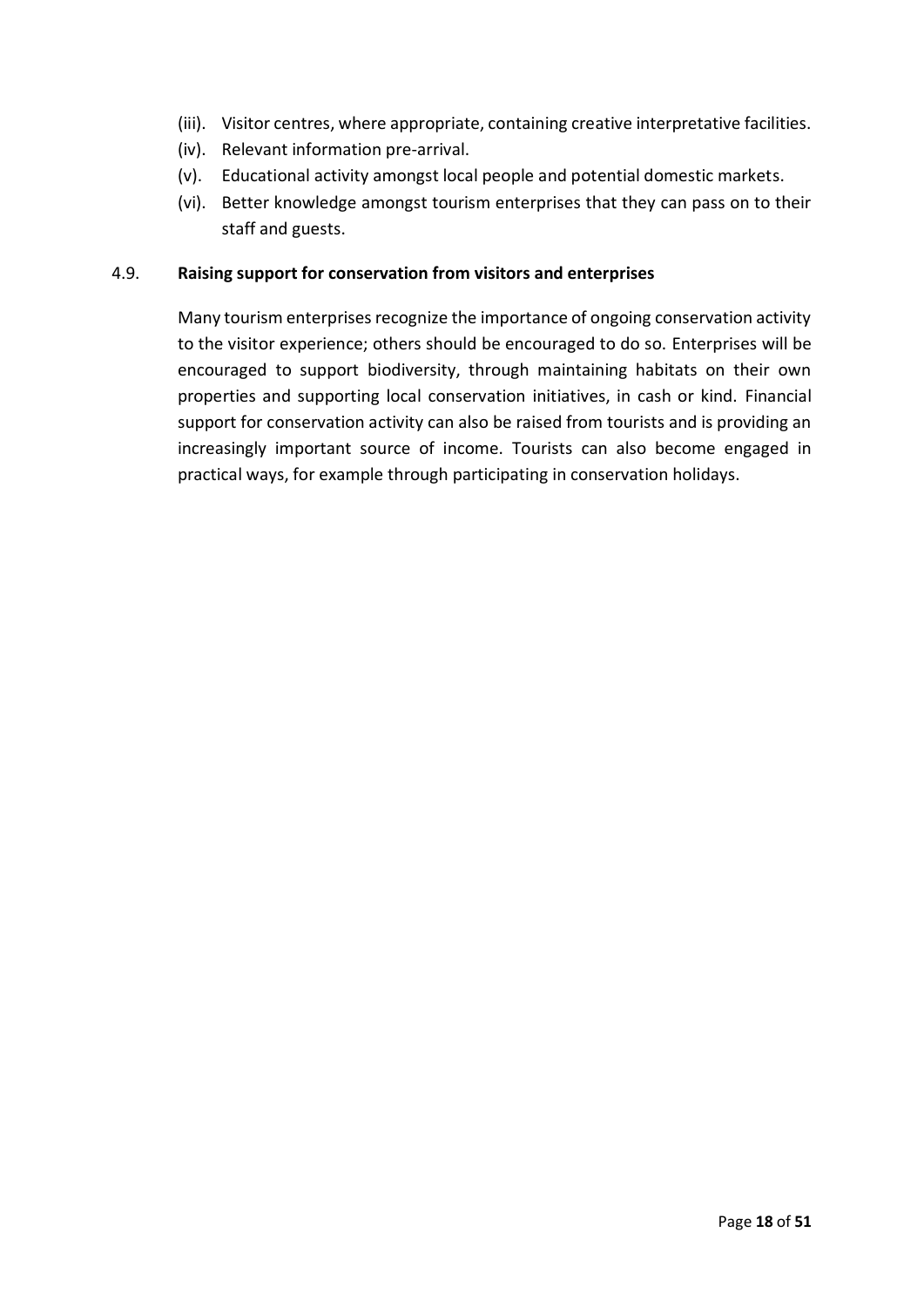#### **Chapter 5 - Promoting Economic Sustainability**

#### <span id="page-20-0"></span>5.1. **Economic Sustainability**

<span id="page-20-1"></span>Ministry of Tourism recognizes economic sustainability as a key principle for sustainable tourism as laid down by UNWTO. In order to achieve economic sustainability, there is need to ensure viable, long-term economic operations, providing socio-economic benefits to all stakeholders that are fairly distributed, including stable employment and income-earning opportunities and social services to host communities, and contributing to poverty alleviation.

#### <span id="page-20-2"></span>5.2. **Competitiveness of destinations and enterprises and visitor satisfaction**

# 5.2.1. **Competitiveness and visitor satisfaction – essential for sustainability**

Ministry of Tourism recognizes that the viability and competitiveness of tourism destinations and enterprises is important to ensure sustainable tourism. It will ensure that they are able to continue to prosper and deliver benefits in the long term. It further recognizes that visitor experience is key to long-term viability of a destination or enterprise. Satisfied visitors return to the destinations and also recommend others to visit. This means delivering an experience that meets or exceeds expectations.

#### 5.2.2. **Identifying source markets**

Ministry of Tourism will carry out market research on an ongoing basis to guide tourism development in the country. It will identify markets that will continue to deliver business in long term, needs of potential consumers, develop ability to adapt to trends and changes in source market conditions, travel patterns and tastes.

#### 5.2.3. **Delivering visitor satisfaction**

Ministry of Tourism will strengthen the quality and accreditation systems for every component of the visitor experience, including mechanisms for checking, identifying and improving it. It will provide for regular feedback from the visitors. It will pay attention to value for money and the overall competitiveness of the destination.

#### 5.2.4. **Ease of doing business and overall business climate**

Ministry of Tourism will work towards creating ease of doing business for tourism enterprises and provide stable business climate. It will continuously work on streamlining regulatory requirements, ease the compliance burden and rationalization of the taxation. The Ministry will particularly support MSMEs in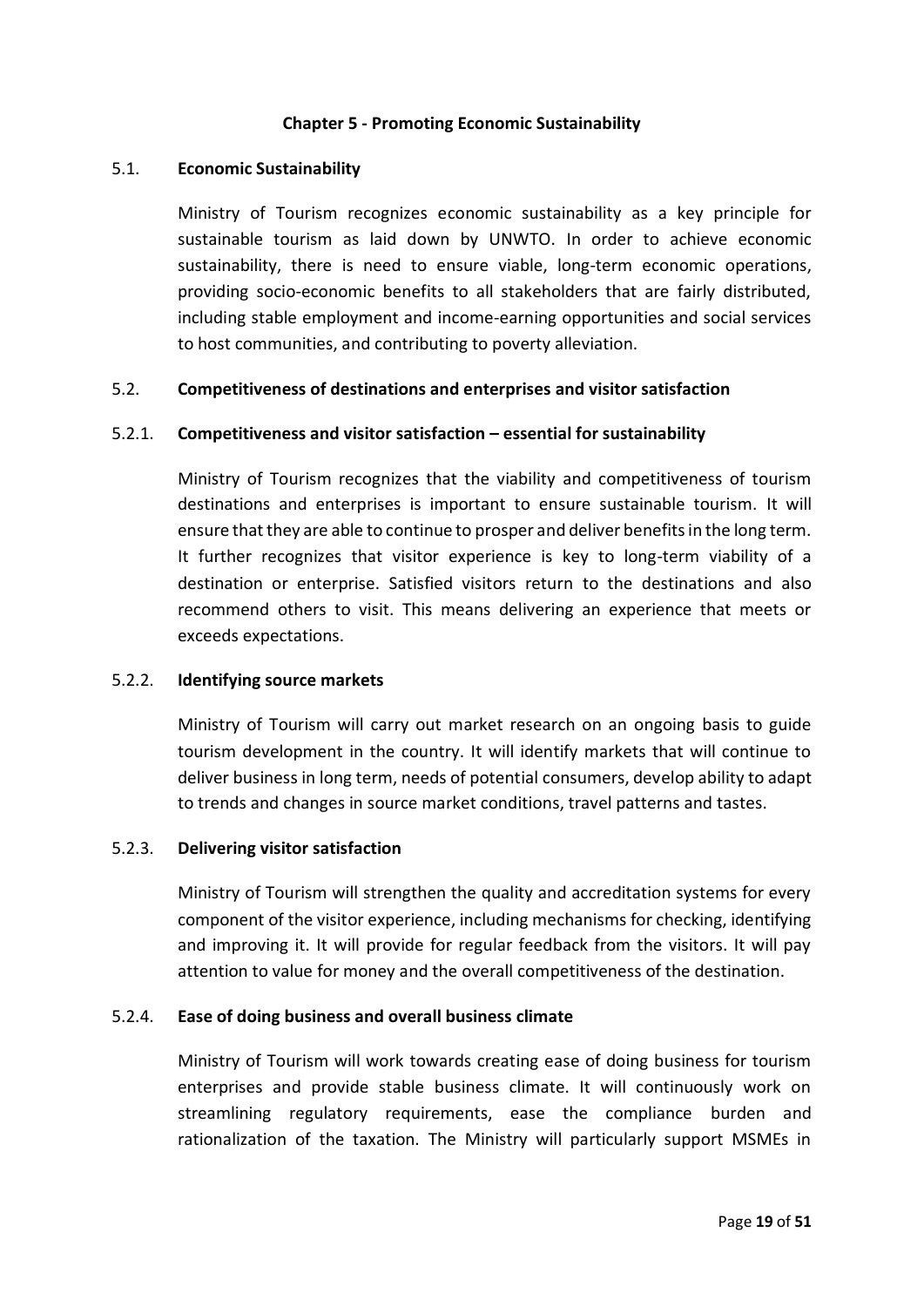market access and market development including support for digital technologies for market access. Skill needs of the enterprises will also be effectively met.

# 5.2.5. **Delivering business support**

Ministry of Tourism will provide necessary support on training, marketing and other enterprise requirements particularly to MSMEs. The schemes will be tailored to needs and avoid a culture of dependency on financial assistance. Funding schemes will be designed to help businesses and projects towards self-sufficiency.

# <span id="page-21-0"></span>5.3. **Maintaining and projecting an attractive destination**

# 5.3.1. **Government has a key role in maintaining an attractive destination**

The Ministry of Tourism recognizes that the viability of individual enterprises is also considerably affected by how the destination as a whole is perceived by visitors. The government has a key role in maintaining an attractive destination. Three critical aspects of this are a positive and consistent image, safety and security and overall environment quality.

# 5.3.2. **A positive and consistent image of the destination**

Ministry of Tourism will work towards **a positive and consistent image** of India as tourist destination. It will undertake effective destination branding, promotion of the brand and ensure that the nature and quality of experience match the brand image. Media management is an important part of this.

#### 5.3.3. **Safety and security at the destination**

Ministry of Tourism will coordinate with the States towards safety and security related issues and enhance the perception of India as a safe and secure destination. The Ministry will pay requisite attention to matters such as levels of policing, health care available to visitors, quality of information available and support services for visitors in need of assistance. Travel advice relating to safety, issued by governments in source countries, can have a considerable impact on the performance of the tourism economy in recipient countries.

#### 5.3.4. **Overall environmental quality**

Ministry will work towards improving overall environmental quality of tourist destinations in India. The attractiveness of the natural and cultural environment in a destination and the general level of amenity and maintenance are of fundamental importance to the viability of tourism enterprises.

#### <span id="page-21-1"></span>5.4. **Local Prosperity**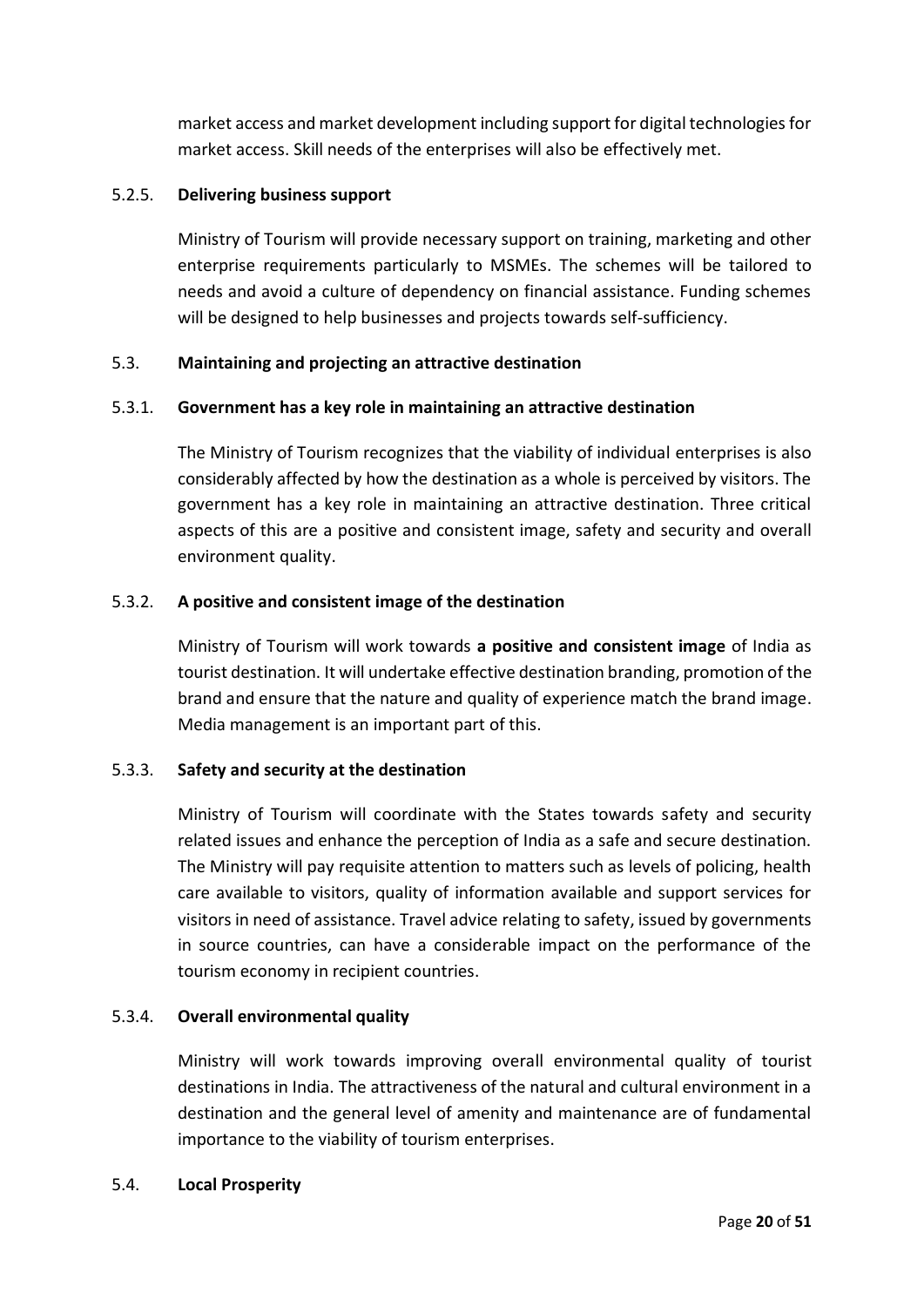#### 5.4.1. **Maximising contribution of tourism to local economy**

The Ministry recognizes that an important principle of sustainable development is to maximize the contribution of tourism to the economic prosperity of the host destination, including the proportion of visitor spending that is retained locally. Local prosperity means ensuring that tourism is well integrated within the economy and is developed alongside other sectors. It is also important to avoid over-dependency on tourism, while ensuring that it can provide a consistent and reliable source of income. The Ministry will undertake the following measures to promote local prosperity.

# 5.4.2. **Reducing leakages**

Ministry will frame policies for capacity building and financial support programs for MSMEs to support locally owned businesses to retain a higher proportion of profits within the community. Strengthening access to digital technologies will provide a range of opportunities for direct contact and booking for MSMEs.

Encourage employment of local labour, which will increase local prosperity. Ministry will provide necessary training and education to make local people employable.

# 5.4.3. **Strengthening links between businesses**

Strengthening links between businesses means addressing the local supply chain. Ministry will work towards strengthening local service providers and products to develop local supply chains. Ministry will encourage clusters and networking of businesses thereby achieving more for themselves and for local community.

Ministry will encourage people being involved in multiple occupations including tourism. This will make them less dependent on tourism, which may be seasonal. This will be in line with the holistic principles of sustainable development.

#### 5.4.4. **Influencing levels of visitor spending**

Local prosperity can be strengthened by demand-side policies, which seek to attract higher spending markets. Some market segments are more likely than others to spend money within destinations visited. Increase length of stay as well as the availability of spending opportunities and visitors' awareness of them. This can be achieved by promoting longer stay markets and encouraging existing visitors to stay longer, at the time or on return visits. It may involve seeking an optimum level of attractions, events and other activities and outlets to retain visitor interest.

The provision of effective local information services can increase visitors' awareness of places to visit and things to do, thereby raising the level of spending. Promote the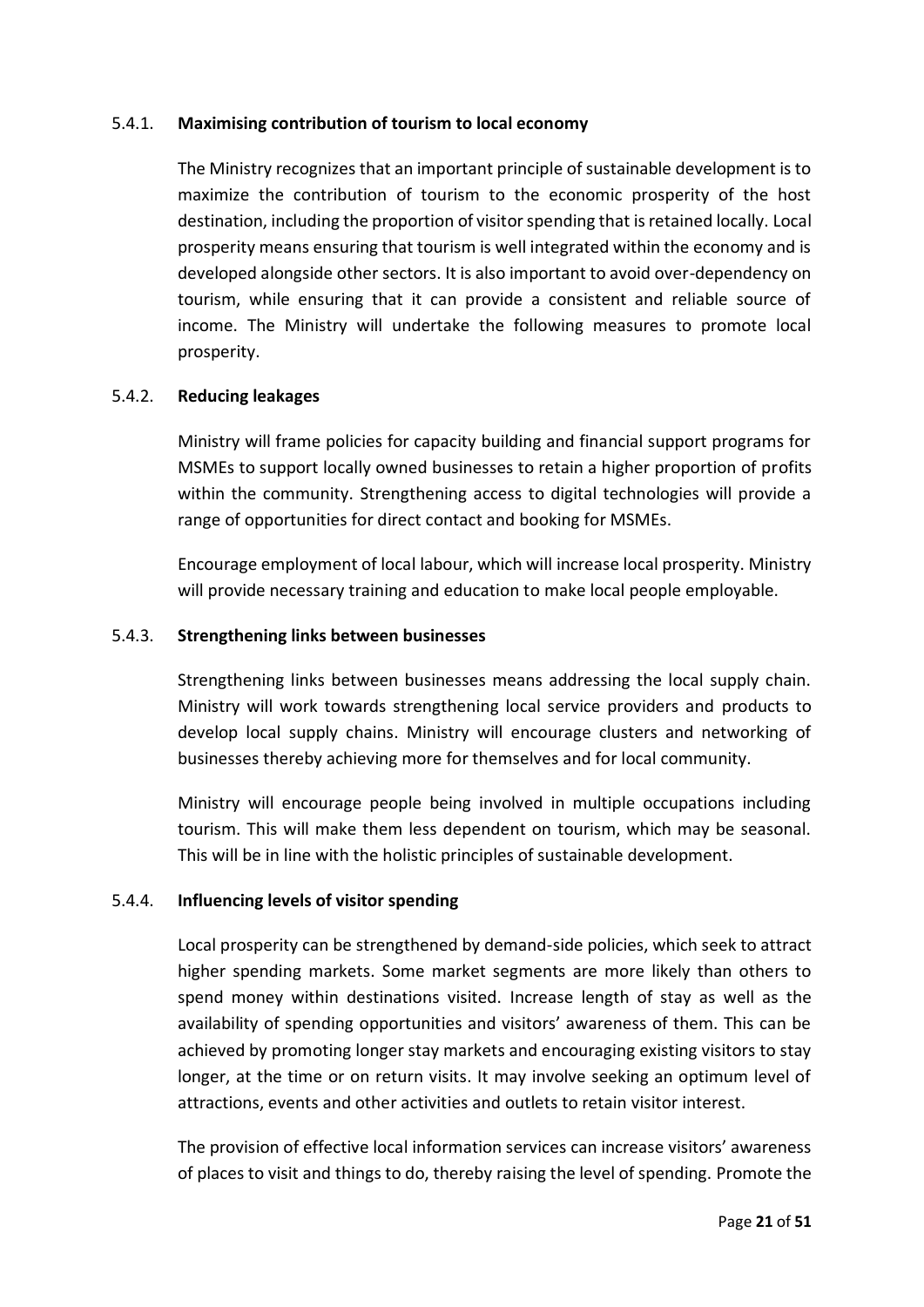purchasing of local products. This means strengthening the whole retailing process as well as the quality, price, distribution and display of local products such as food, drink and handicrafts.

#### <span id="page-23-0"></span>5.5. **Employment Quality**

# 5.5.1. **Promote Year-round, full-time jobs**

Ministry will work towards quality of employment by increasing employment opportunities and the proportion of year-round, full-time jobs. Ministry will work with Industry to extend the season through measures such as: targeting markets most likely to travel in the offseason; discounted seasonal offers; organizing events at less busy times of the year; encouraging attractions to stay open longer etc.

# 5.5.2. **Setting realistic Labour standards**

It is important to set labour standards that can be realistically attained by both domestic and international operators, providing a level playing field between them and ensuring maximum compliance by everyone.

# 5.5.3. **Skill training and career advancement**

Encouraging enterprises to provide skills training programmes and career advancement. Ministry of Tourism will encourage tourism enterprises to provide training to their employees and the Ministry will provide requisite support. Ministry of Tourism will also strengthen human resource development and training programmes, in local destinations or for groups of enterprises. The Ministry will also encourage enterprises to offer formal employment contracts to their employees and focus on long term development of tourism enterprises.

# 5.5.4. **Minimum age, safety and health standards**

The Ministry of Tourism will also work towards ensuring the minimum age for admission to employment or work in order to secure the effective abolition of child labour. Enterprises will also have to provide adequate safety and health standards and programmes for employees.

#### <span id="page-23-1"></span>5.6. **Social Equity**

#### 5.6.1. **Socio-economic opportunities to disadvantaged people**

Ministry of Tourism will promote tourism policies to benefit disadvantaged people by delivering economic and social benefits to them. Tourism is well placed to reach disadvantaged people, mainly because it is a labour-intensive service industry with relatively low entry barriers and an activity that takes place in situ within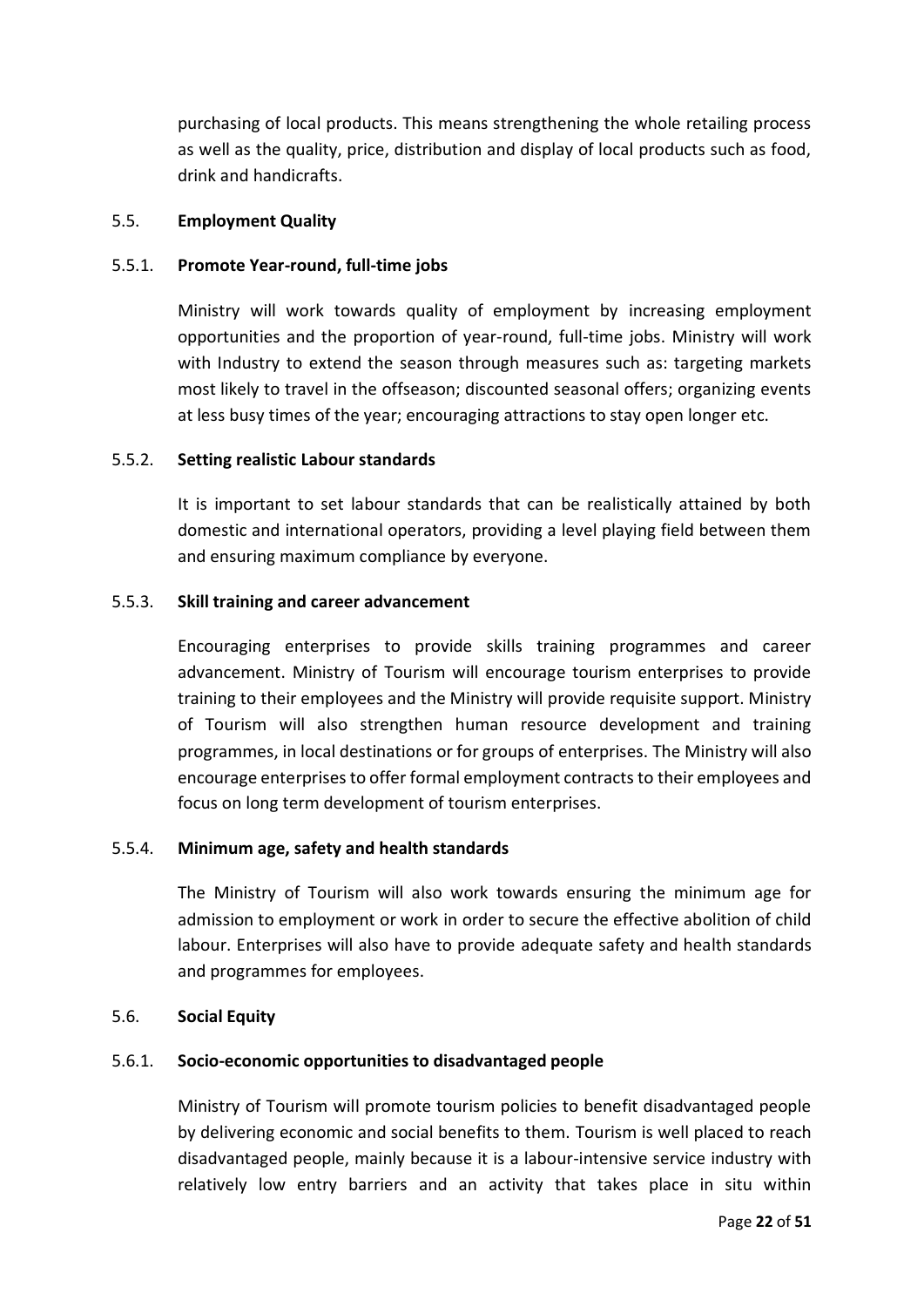communities. In addition to bringing income, the interaction it entails between people can bolster dignity and self-esteem.

# 5.6.2. **Education and training to disadvantaged people**

Providing education and training that is relevant and accessible to disadvantaged people will make them employable and open up opportunities. Tourism enterprises will be encouraged to pay particular attention to the nature of their sources, and to work with poor communities (e.g. marginal farming communities) on developing reliable supply streams for the tourism industry.

# 5.6.3. **Supporting development of enterprises by disadvantaged people**

Disadvantaged people often gain access to visitors and seek to earn income from them through activities such as street trading, personal guiding services or providing simple accommodation, etc. This can be strengthened through capacity building, attention to quality, licensing, better information for tourists, and supporting the development of enterprises by disadvantaged people.

#### <span id="page-24-0"></span>5.7. **Visitor Fulfilment**

# 5.7.1. **A safe, satisfying and fulfilling experience to all without discrimination**

Sustainable tourism will require to provide a safe, satisfying and fulfilling experience for visitors, without discrimination by gender, race, disability or in other ways. Social dimension and equity principles make visitor satisfaction and fulfilment to be viewed as an aim in its own right, rather than simply as a means to economic benefit. It is also about the responsibilities that destinations have towards the wellbeing of their guests. Improving access for all means ensuring that tourism facilities and infrastructure are accessible and usable by people with special needs.

#### 5.7.2. **Maintaining a duty of care to visitors**

Duty of care to visitors means being concerned for their safety and security in the destination and in enterprises. Issues include fire prevention, health and hygiene, awareness raising, prevention and preparedness for disasters (natural and industrial) adaptation to the effects of natural hazards and protection from crime and terrorism. There should also be clear procedures for registering and handling visitors' complaints and for solving problems that they encounter such as loss of possessions or the need for emergency medical attention.

#### <span id="page-24-1"></span>5.8. **Monitoring and addressing visitor satisfaction and the quality of experience**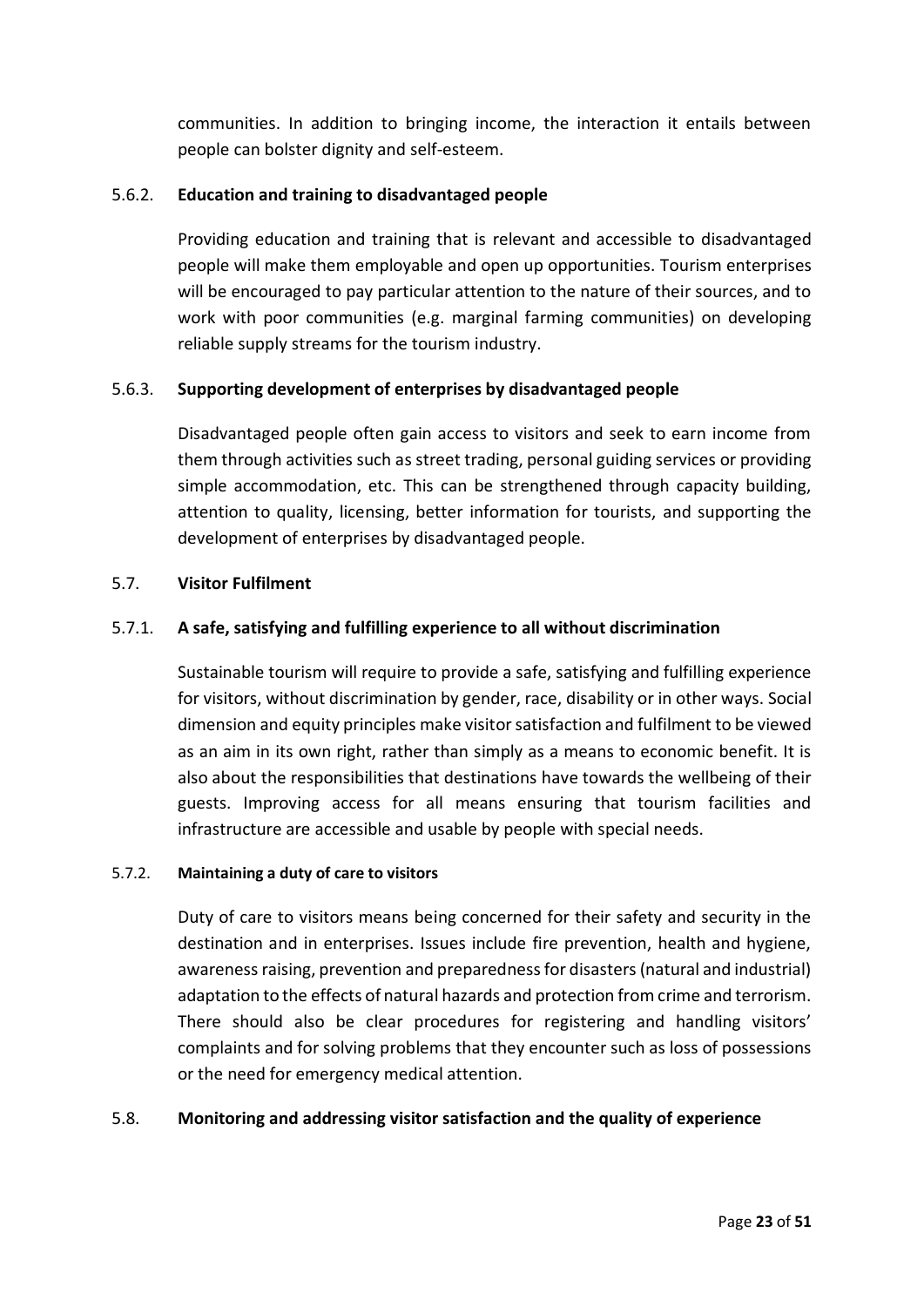Regular survey of visitors to destinations and encouraging enterprises to obtain feedback from their guests. Although tourists' motivations for travel vary, particular attention should be paid to encouraging and enabling them to learn about and appreciate the cultures and environments they visit. This is an important part of meeting the aim of visitor fulfilment; it also assists in meeting other aims relating to social and environmental impact within the host destination.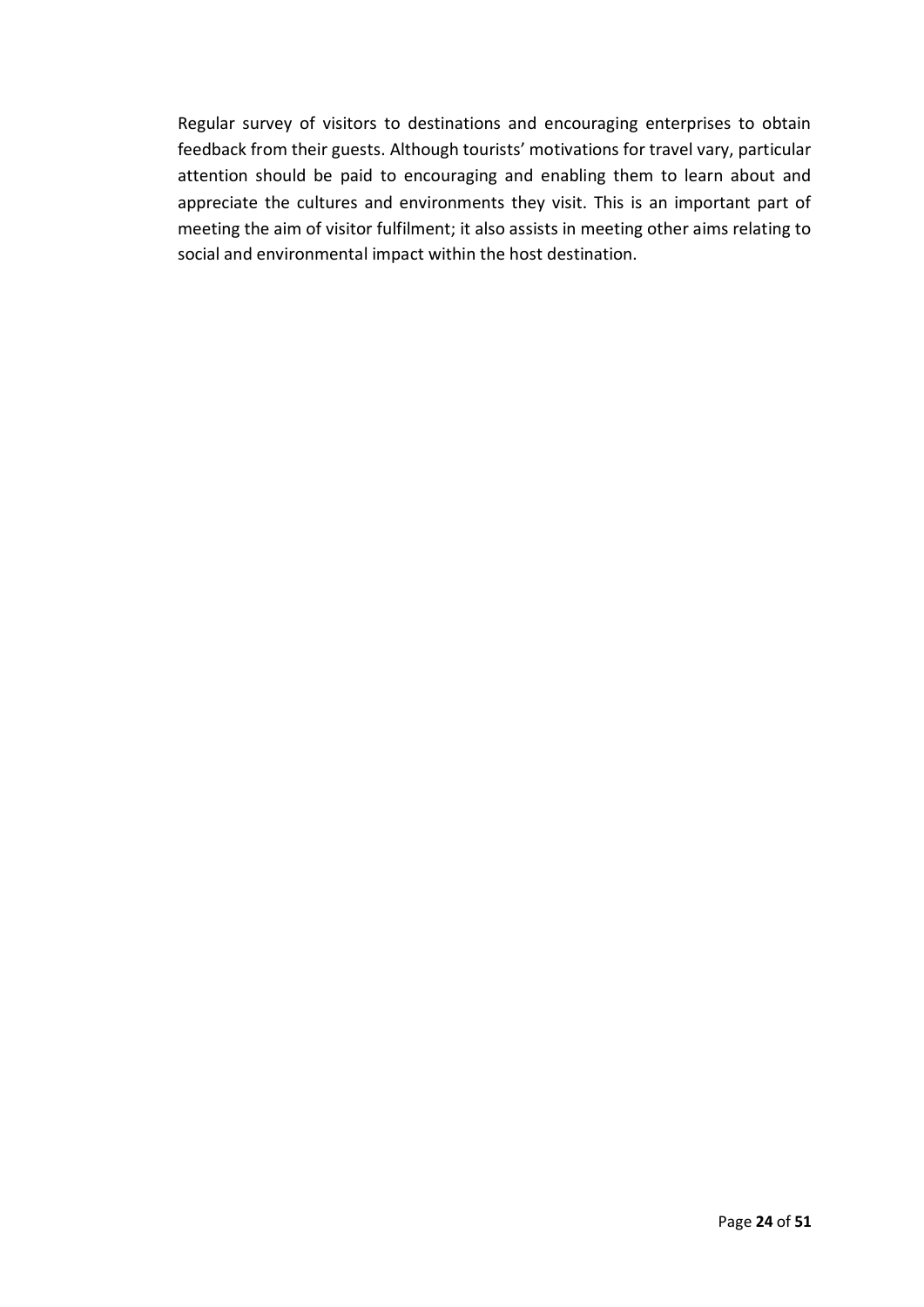# **Chapter 6 – Promoting Socio-Cultural Sustainability**

#### <span id="page-26-1"></span><span id="page-26-0"></span>6.1. **Sustainable Tourism – promotes respect for local cultural**

- 6.1.1. Sustainable tourism aims to respect and enhance the historic heritage, authentic culture, traditions and distinctiveness of host communities. Respect for, and understanding of, cultural diversity between nations and peoples is a key principle of sustainable development. Tourism can be a considerable force for the conservation of historic and cultural heritage and can stimulate arts, crafts and other creative activities within communities.
- 6.1.2. By providing a source of income based around local culture, tourism can encourage communities to value their cultural heritage more highly. However, it is important to guard against the falsification and degradation of culture and heritage in the way they are promoted to tourists.

#### <span id="page-26-2"></span>6.2. **Ensuring effective management and conservation of heritage sites**

Significant historic and cultural sites are a major component of visitor appeal. Although such sites are often dependent on visitor income for their management and conservation, many are also suffering from visitor pressure that threatens to damage their fabric and devalue the quality of the visitor experience. Following measures will be taken in this regard:

#### (i). **Conserving historic and cultural heritage features**

Conserving historic and cultural heritage features will be important for sustainability. Promoting the inclusion of sites on the World Heritage Convention list is appropriate in certain situations.

#### (ii). **Effective visitor management**

Effective visitor management will include a range of techniques such as spreading and deflecting demand, physical site management etc. to reduce any adverse impact on the destination.

#### (iii). **Avoiding or managing intrusive collateral activities**

Effective management of various informal markets, street sellers and vendors whether local or from outside the destination needs to be ensured.

#### (iv). **Securing more money from visitors for conservation**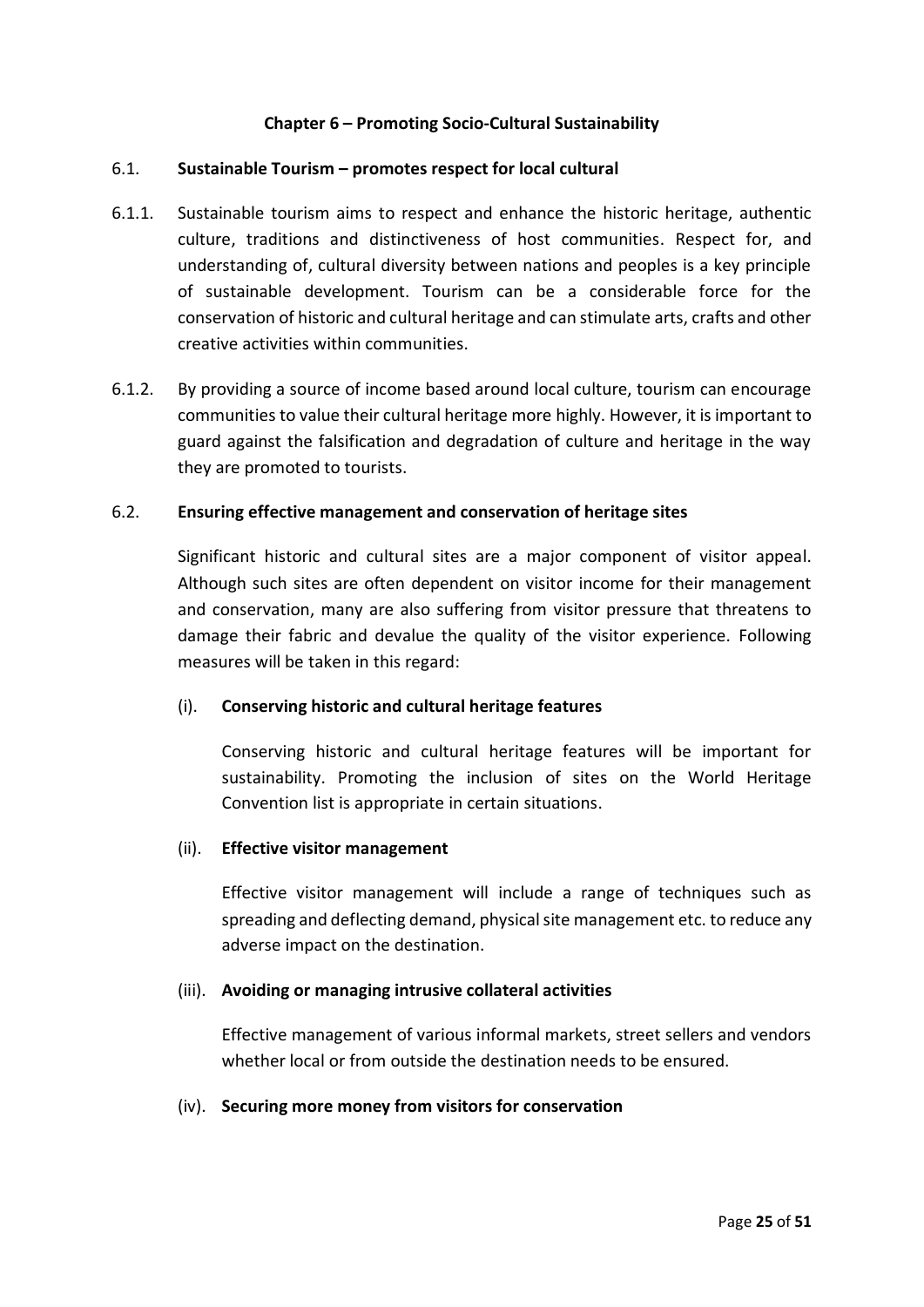Destinations can enhance income by promoting greater use, management of admission income, provision of well managed retail outlets, encouraging voluntary donations, etc.

#### (v). **Seeking ways to benefit local communities living close to heritage sites**

This will help towards conservation as well as improving local livelihoods.

# <span id="page-27-0"></span>6.3. **Working with communities on promotion of culture and traditions**

Cultural richness can be strengthened and interpreted in a variety of creative ways. Greater respect and understanding for local cultures can be achieved through improved information for guests and hosts and interaction between them. However, in all these activities, sensitivity is required and commodification or devaluing of local culture must be avoided. The focus would be on the following:

- (i). Developing interpretative programmes and events based on the heritage and distinctiveness of the area.
- (ii). Conceiving creative, sensitive and viable visitor attractions where local culture and traditions can be showcased.
- (iii). Incorporating aspects of local cultural heritage and distinctiveness into various elements of visitor experience, such as furnishing in tourism establishments, local cuisine in restaurants, traditional designs in architecture, and art and sculpture in public spaces.
- (iv). Capacity building with local communities regarding visitor interpretation and issues of quality and authenticity.
- (v). Capacity building with the private sector to help them and their guests to bridge potential culture gaps.
- (vi). Informing tourists about local traditions and local culture before and during the trip.
- (vii). Informing local communities about the culture of their potential visitors.
- (viii). Guarding against the sale and purchase of items of cultural value as souvenirs.

#### <span id="page-27-1"></span>6.4. **Local Control**

Fully engage the local community in the development of tourism policies and plans. This should involve local government institutions and there should be a process of wider consultation and participation for the community and other stakeholders.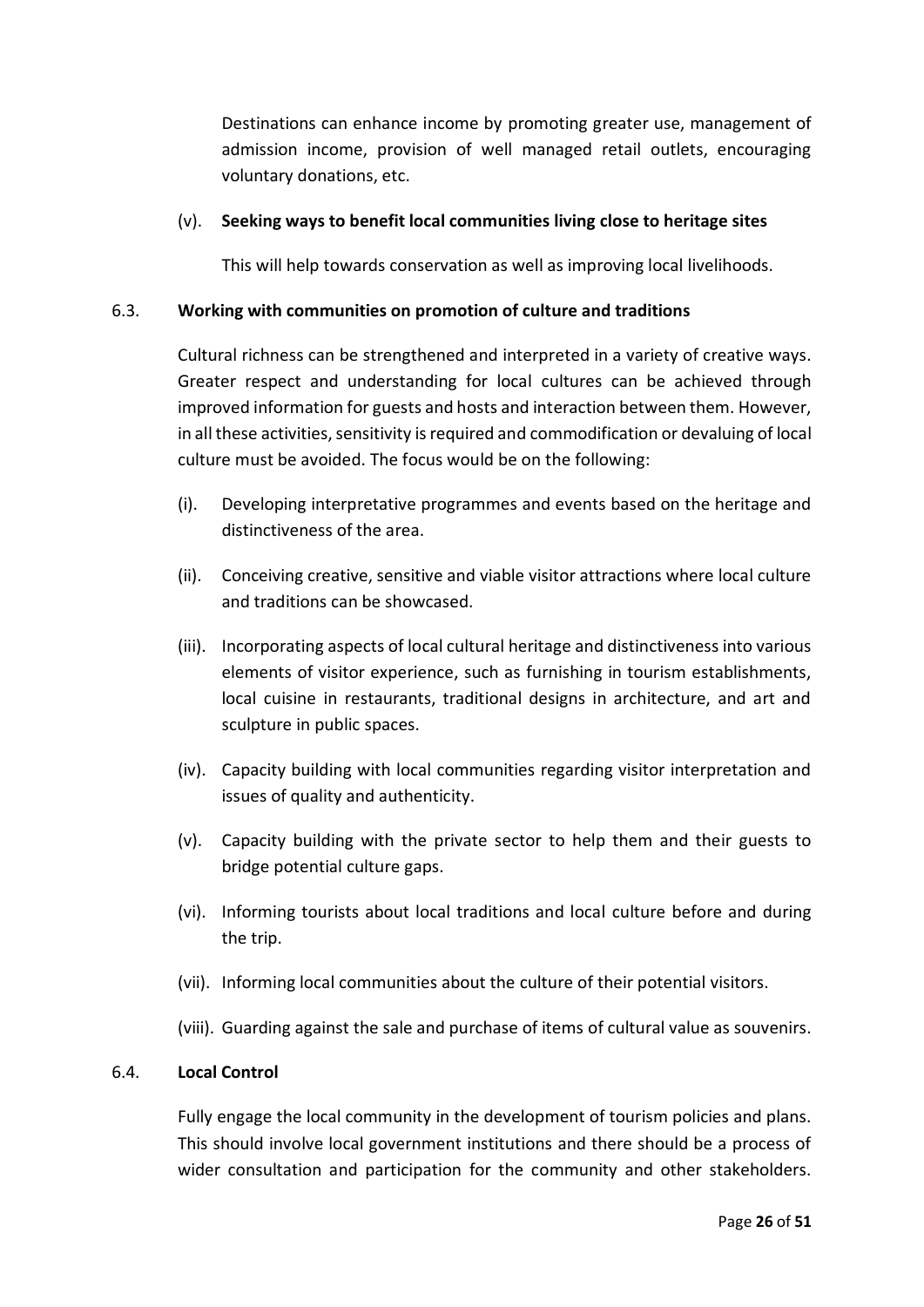Strengthen the capacity of local governance bodies and improve their knowledge of tourism and its sustainability. Raise public awareness of the ways in which tourism can affect communities. Respect and recognise traditional tribal empowerment, backing this up with legal empowerment. Respect for indigenous people's beliefs and traditions and consulting with them on how to portray their culture to tourists.

# <span id="page-28-0"></span>6.5. **Community Wellbeing**

# 6.5.1. **Strengthen quality of life in local communities**

Sustainable tourism requires to maintain and strengthen the quality of life in local communities, including social structures and access to resources, amenities and life support systems, avoiding any form of social or environmental degradation or exploitation.

# 6.5.2. **Enhance positive impact of tourism on communities**

Tourism can impact the social wellbeing of communities in many ways, both positively and negatively. Tourism can provide jobs, bring the additional investment and spending brought by tourism can support a wide variety of amenities that add to the quality of local people's lives. These include essential services such as water and energy, roads and transport services, health services, shops, garages, leisure and entertainment facilities, and outdoor amenities.

#### 6.5.3. **Reduce negative impact of tourism on communities**

Conversely, the presence of visitors can put pressure on facilities and services, adding to the cost of their provision and maintenance, reducing the enjoyment of them by local people and making access to them difficult or even impossible. Tourism developments and activity also sometimes interfere with other sources of livelihood and disrupt access to them.

#### 6.5.4. **Getting the balance right in the volume, timing and location of visits**

The difference between a negative and a positive community reaction to tourism depends to a significant extent on the volume of visitors in an area at any one time and how this relates to the size of the local population. It may also be affected by the degree of concentration or geographical spread. The concept of the social carrying capacity of a destination is relevant here, and policies should maintain an optimum number of visitors. This can be done by keeping abreast of community reactions and using appropriate indicators such as volume of visits, traffic counts, number of complaints from local people, level of litter, etc.

#### 6.5.5. **Reducing congestion**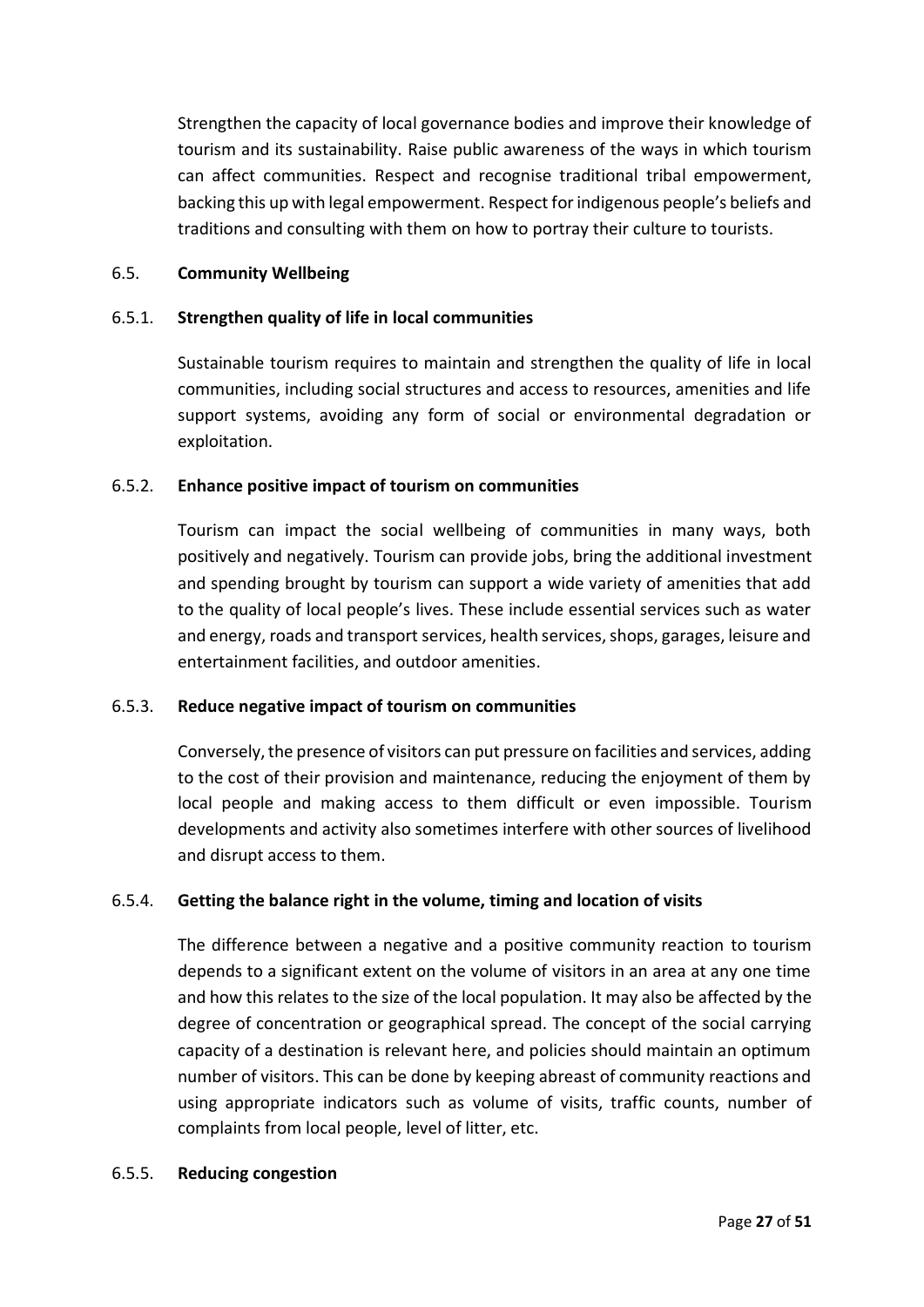Congestion, especially at peak times, caused by the volume of visitors and/or their vehicles, can be a primary threat to community wellbeing. It is important to have effective visitor management policies and actions. There is need for managing demand and reducing seasonality by marketing and pricing techniques to promote off-season visits, or by promoting alternative locations to spread visits within and outside of the destination. Improving traffic management through physical changes, signage, information, and promotion of alternative transport options.

### 6.5.6. **Careful planning and management of tourism enterprises and infrastructure**

Planning the scale, design and siting of new tourism development, to take account of the overall amenity of the destination and the location of residential areas and other activities within the community. Planning the development of infrastructure, including transport, water and energy supplies, which should be designed to meet the combined needs of visitors and the community. Maximizing the availability of open space and other amenity areas, including beaches, that are accessible for use by residents and visitors.

# 6.5.7. **Promoting mutual use of facilities and services by residents and tourists**

Where possible, facilities and amenities developed for tourists should also be made available to members of the local community. In some locations, visitor spending can make the difference in ensuring viability of community services and facilities, such as local shops and village halls. Use of such services by tourists should be encouraged through information, events, etc.

# 6.5.8. **Influencing the behaviour of tourists towards local communities**

In order to avoid problems faced by communities as a result of tourism due to behaviour of individual tourists or particular groups, there is need to provide information to the tourists on the nature of host community, their values and any particular sensitivities that should be respected. There is need to regulate certain aspects of visitor behaviour, such as noise and littering and maintaining an appropriate level of policing. Physical control measures to facilitate good behaviour, such as provision of litter bins and information boards in several languages, if necessary are also required.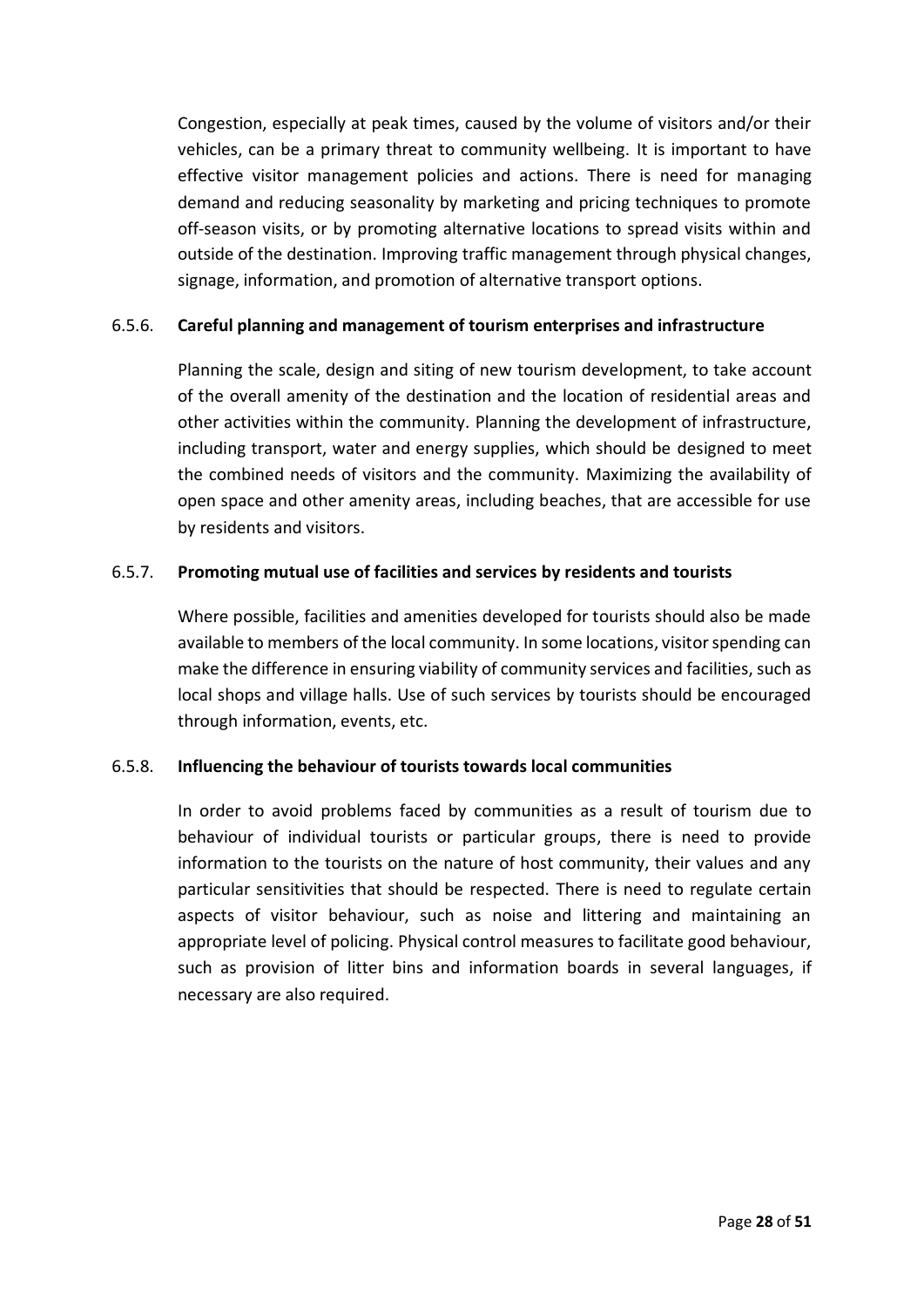#### **Chapter 7 – Certification Scheme for Sustainable Tourism**

#### <span id="page-30-0"></span>7.1. **Sustainable Tourism Criteria of India (STCI)**

<span id="page-30-1"></span>In order to mainstream sustainability in tourism sector, it is important to measure the adoption of principles of sustainable tourism in various destinations, products and industry whether accommodation providers or tour operators. Ministry of Tourism has adopted Sustainable Tourism Criteria of India based on global practices adopted to the needs of the country.

# <span id="page-30-2"></span>7.2. **Finalization of Scheme for Certification as per STCI**

The Ministry will finalize the Scheme for Certification for sustainable tourism as per STCI principles and indicators for destinations, accommodation sector and tour operators in consultation with Industry. The Ministry will work with Industry and reputed non-government organizations in seeking their technical expertise for promotion of sustainable tourism.

The Ministry will also initiate action to create Sustainable Tourism Criteria for India and Indicators for other tourism service providers, which have not been covered so far.

#### <span id="page-30-3"></span>7.3. **Digitalization and branding of Certification Schemes**

The entire process of STCI certification shall be end to end digital. The Certification will have an attractive branding and it will be aggressively promoted by the Ministry of Tourism through all its channels including incredible India website and mobile application.

#### <span id="page-30-4"></span>7.4. **State Support for Implementation of the Scheme**

The Ministry of Tourism will work with the State Governments to build capacity of the industry to prepare them for certification. The State governments will be encouraged to prioritize destinations for certification of sustainability.

#### <span id="page-30-5"></span>7.5. **Ranking of the States on Sustainable Tourism**

The Ministry of Tourism will conduct ranking of the States, with the key objective to foster competitiveness and encourage States to work proactively towards developing sustainable tourism. It will be implemented as a capacity development exercise to encourage mutual learning among all states and to provide support in policy formulation and implementation. The States may be suitably classified into leaders, aspiring leaders and emerging States. The ranking exercise will be carried out with professional support and through independent experts from various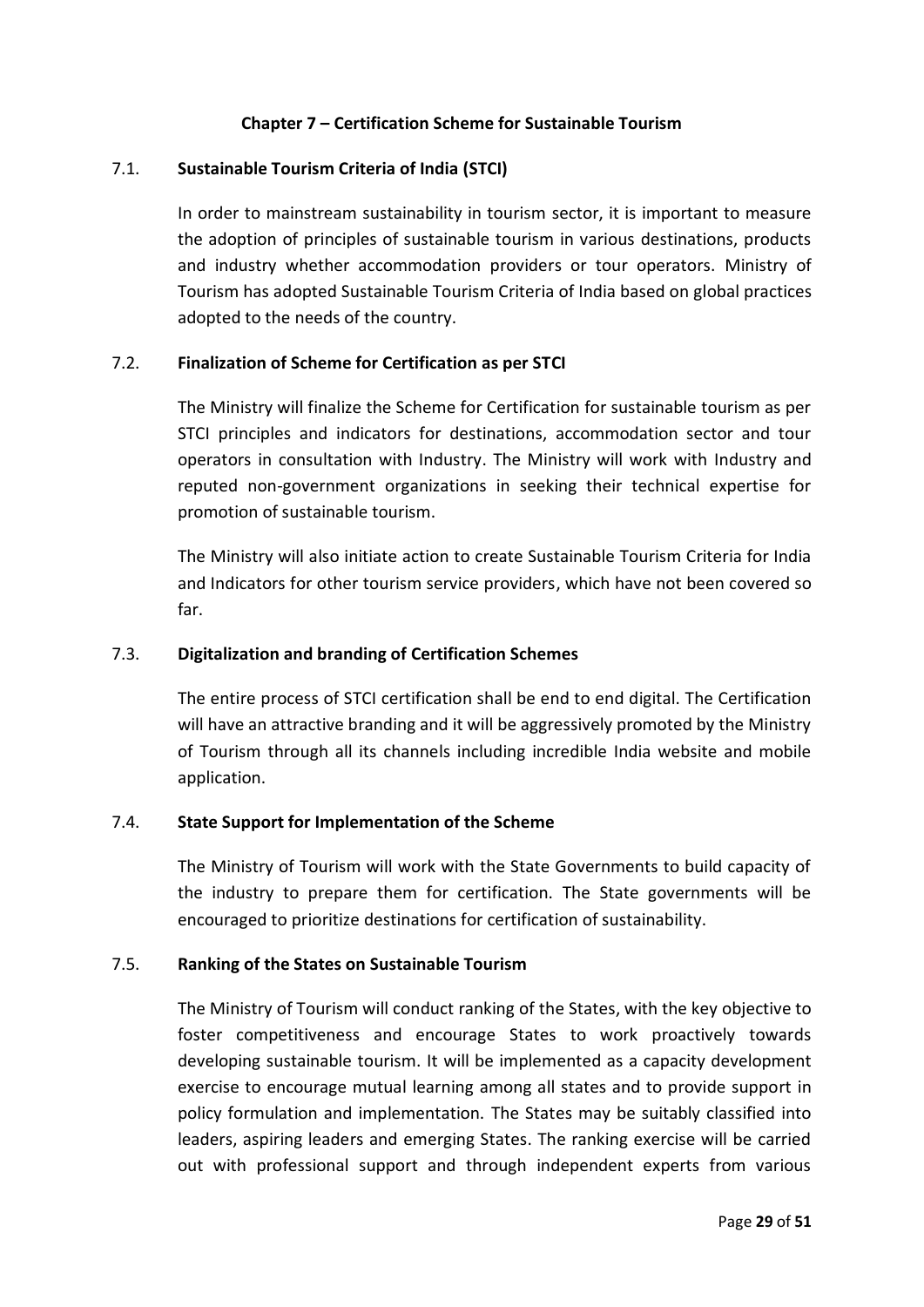Institutions both Government and Private. The Ministry of tourism will provide necessary training to the officials and other stakeholders and handhold the States for their participation in the exercise.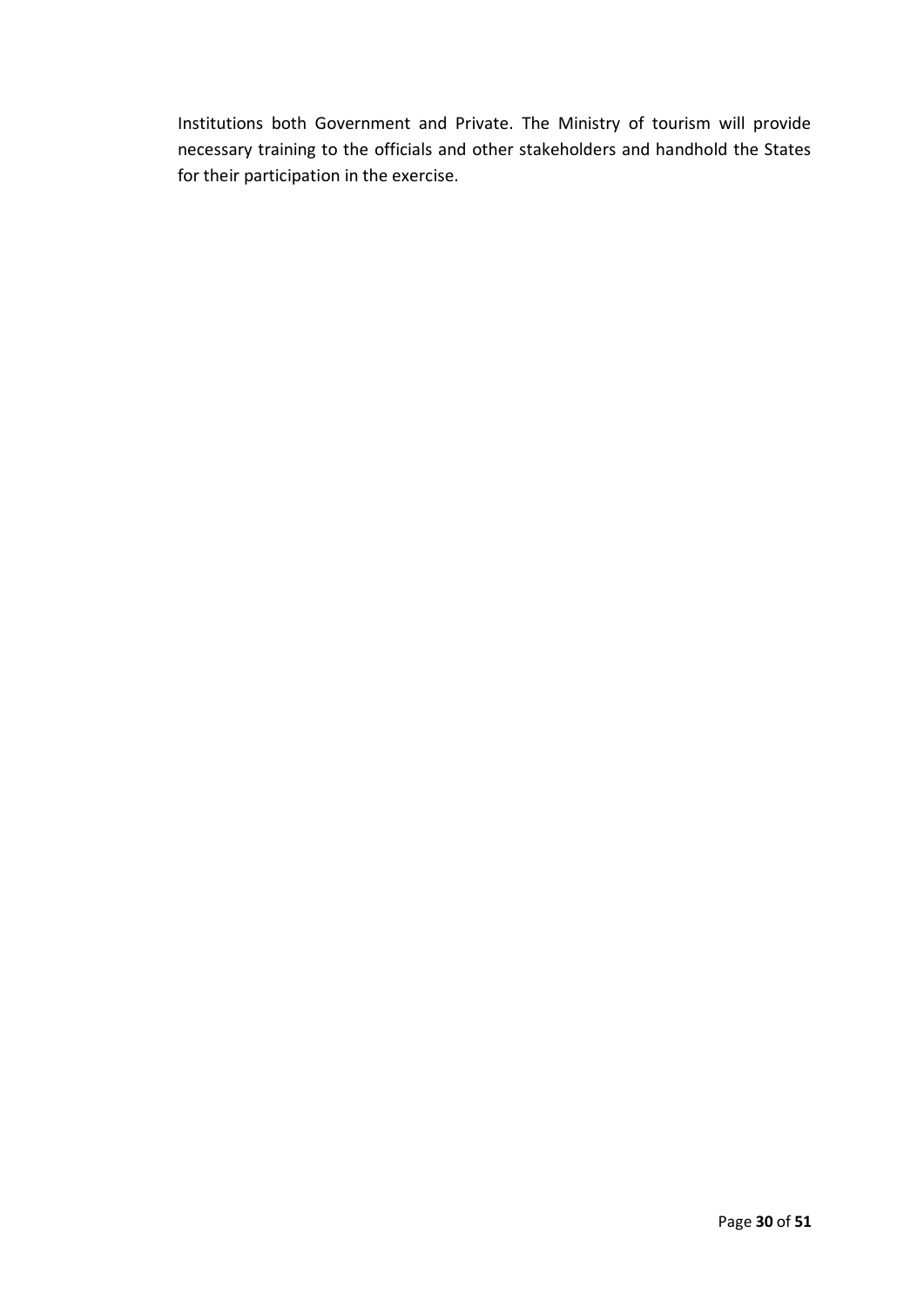#### **Chapter 8 – IEC and Capacity Building**

#### <span id="page-32-1"></span><span id="page-32-0"></span>8.1. **Information, Education and Communication**

#### 8.1.1. **The need for IEC**

Sustainable and responsible tourism is an evolving area and there is great need for a well-planned Information, Education and Communication (IEC) campaign to create awareness, understanding and acceptance of sustainable tourism amongst all stakeholders. The campaign will have to be spearheaded by the Central Government and State Governments will full support of the industry and other Stakeholders including local government functionaries, forest and wildlife officials, local communities and non-government organizations working in the field.

#### 8.1.2. **Development of IEC material**

Ministry of Tourism with the assistance from technical experts will devise overall IEC material, which can be customised and expanded by the State Governments keeping in view their specific needs and requirements. The material will be both digital and print and will be made available on websites, social media and other channels.

#### 8.1.3. **State support for sensitization and training**

In addition to IEC material being made available through various channels, the Ministry will work with the States to organize sensitization and training workshops for various stakeholders including Government and Private Sector officials, NGOs and local communities/ institutions. Apart from various aspects of sustainable and responsible tourism, it will also cover the need for enhancing the visitor experience and value chain enhancement for competitive advantage. This tourism focus should be an essential component of each destination.

# <span id="page-32-2"></span>8.2. **Capacity Building**

The Ministry of Tourism will support the State Governments in building the capacity of the industry and government agencies for sustainable tourism. Ministry of Tourism will support State Governments in undertaking various skill development and entrepreneurship development activities as identified for meeting the needs of the local community. The State Government will also facilitate them in placement and starting their own venture.

#### <span id="page-32-3"></span>8.3. **National and State Resource Centres**

The Ministry of Tourism will set up a National Resource Centre as a source of capacity and expertise at the National level for sustainable tourism, adventure tourism and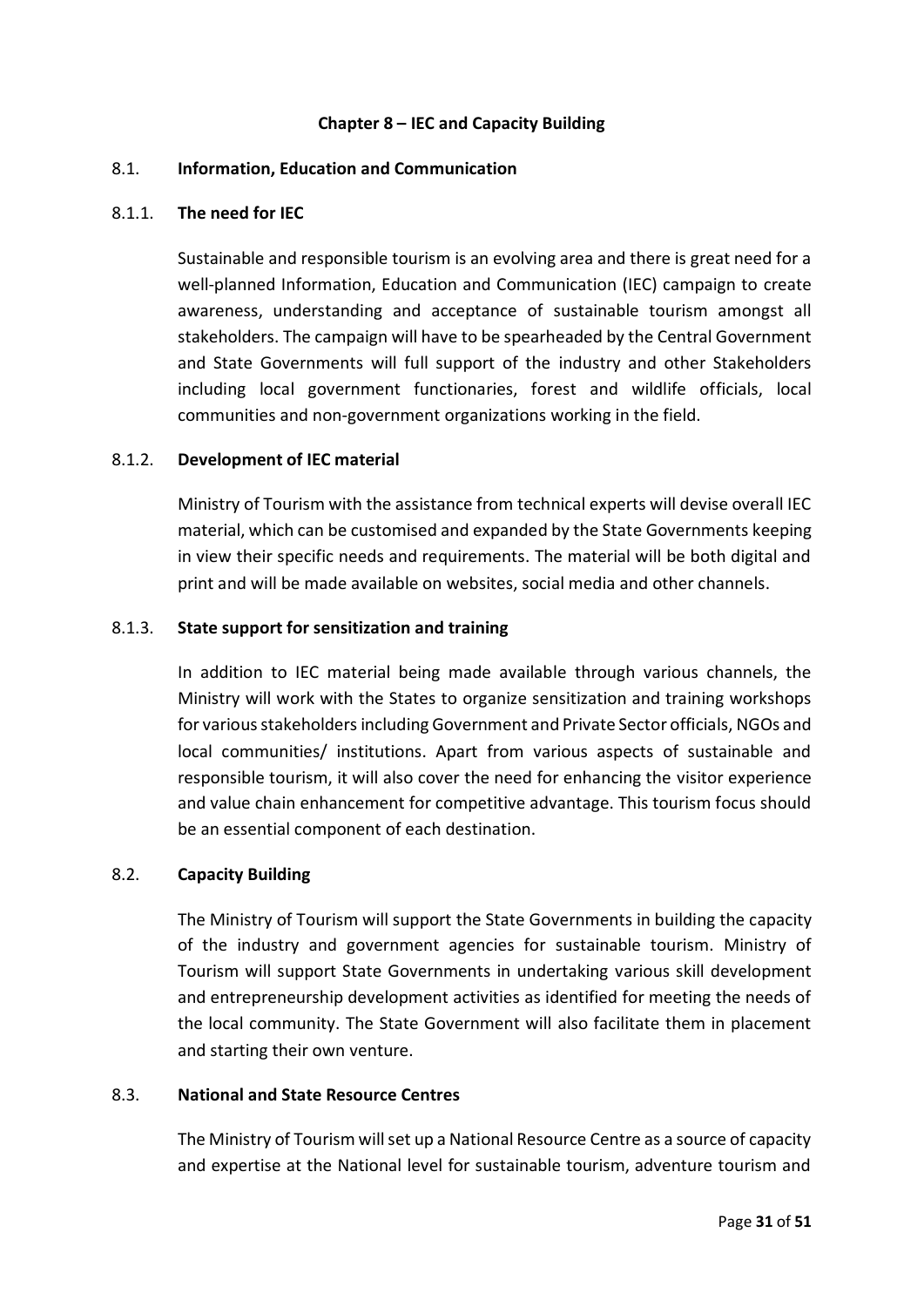ecotourism. Similarly, the Ministry will also encourage the State Governments to set up State Resource Centres. These resource centres along with other identified institutions will help in developing adequate material, preparing a pool of master trainers, training of trainers and other capacity building initiatives.

# <span id="page-33-0"></span>8.4. **Education, Research & Training on Sustainable Tourism**

Education and Skill training will cover various aspects of sustainable Tourism such as awareness of over tourism impacts, environmental impact and concept of carrying capacity, community participation, indigenous solutions and tourism offerings, entrepreneurship and community development initiatives at local level (Vocal for Local).

# <span id="page-33-1"></span>8.5. **Dedicated Promotional Campaign**

There is a need to have a dedicated promotional campaign for positioning India as a sustainable and responsible tourism destination. India has to focus on utilising its natural heritage. These campaigns should be planned in partnership with Industry Stakeholders. Every State has its own unique offerings and therefore the States have to plan their own campaign to popularise the State as sustainable tourism destination.

# <span id="page-33-2"></span>8.6. **Campaign for Responsible Travellers**

While supply side interventions are required, there is also a need to work on demand side by making the traveller aware of sustainable and responsible tourism. Responsible behaviour by travellers and demand for more sustainable tourism will greatly influence the industry to adopt sustainability in their businesses. The Ministry in partnership with the States, Industry and Destinations will launch a campaign for responsible traveller.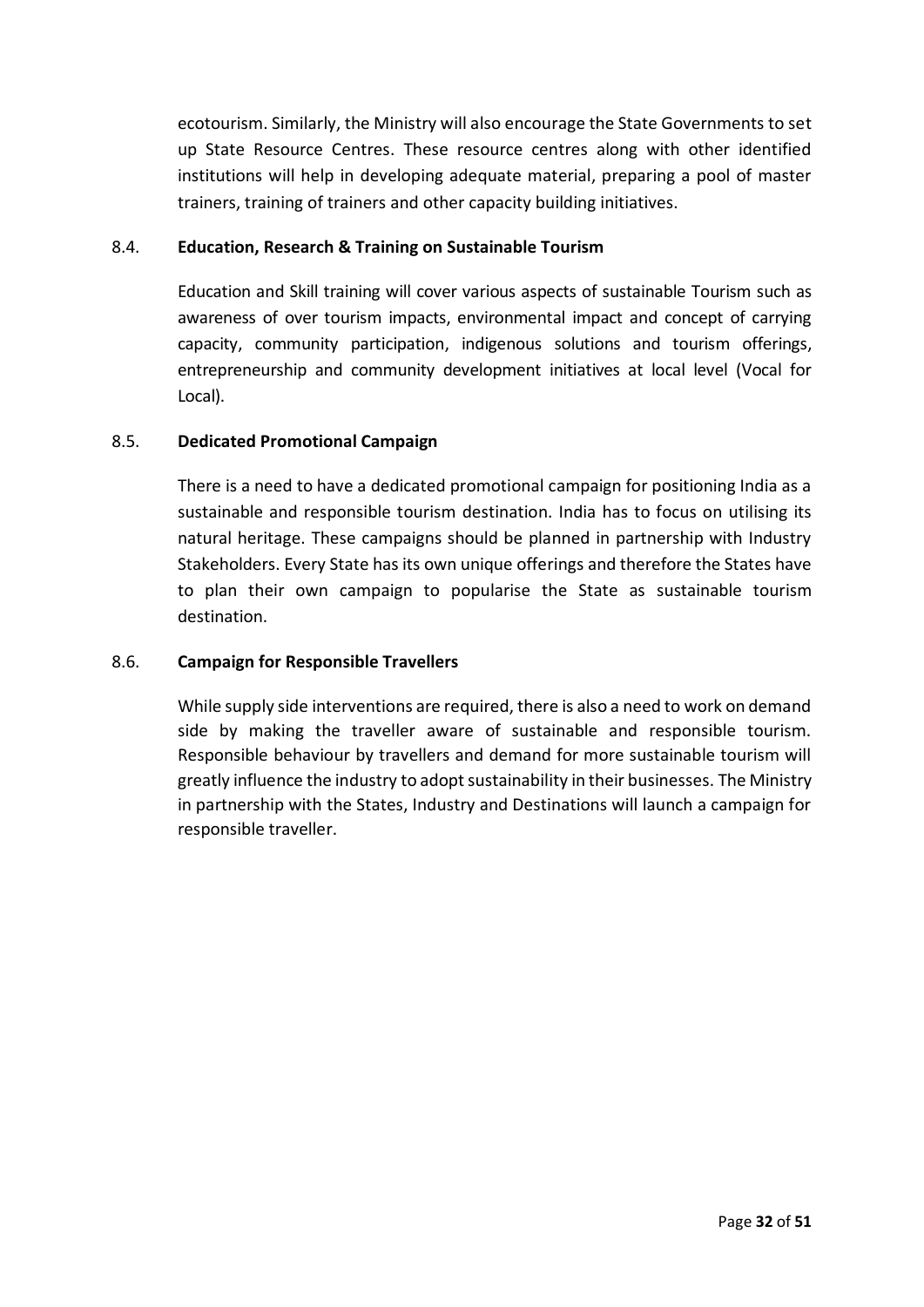#### **Chapter 9 – Governance and Institutional Framework**

#### <span id="page-34-0"></span>9.1. **Action Plan**

<span id="page-34-1"></span>Ministry of Tourism will prepare a detailed National Action Plan in consultation with relevant Ministries, State Governments and Industry Stakeholders for implementation of the Strategy. The Action plan will be reviewed and monitored in accordance with the laid down governance mechanism for the same. State Governments will prepare State specific policy and action plan for development of sustainable tourism. The Ministry will help with model policies and action plans for guidance of the States.

#### <span id="page-34-2"></span>9.2. **Governance**

In order to ensure that the Strategy is effectively implemented, there is need to review the progress and resolve the issues. Following institutional structure will be followed for the same.

# (i). **Vision Group under Union Minister for Tourism**

A Vision Group on Sustainable Tourism under the Union Minister for Tourism will be set up. The Vision Group will include all the Stakeholder Ministries, States, Industry, NGO and Experts. It will provide overall vision and guidance for the development of Sustainable Tourism in the Country.

#### (ii). **IMCCT**

Inter-Ministerial Coordination Committee under Cabinet Secretary, already in place, will review and resolve inter-Ministerial issues, which may arise and provide guidance for greater convergence of Central Schemes.

#### (iii). **National Board on Sustainable Tourism under Secretary (Tourism)**

National Board on Sustainable Tourism under Secretary (Tourism) will be set up. The National Board will include the representatives of the Key Ministries, leading States in sustainable tourism and representatives from Industry, NGO and Experts.

The Board will guide the operationalisation and implementation of various strategic initiatives to strengthen the ecosystem for development of sustainable tourism in the Country:

- (i) Certification Schemes
- (ii) Safety guidelines
- (iii) Capacity building
- (iv) Marketing and promotion
- (v) Private Sector Participation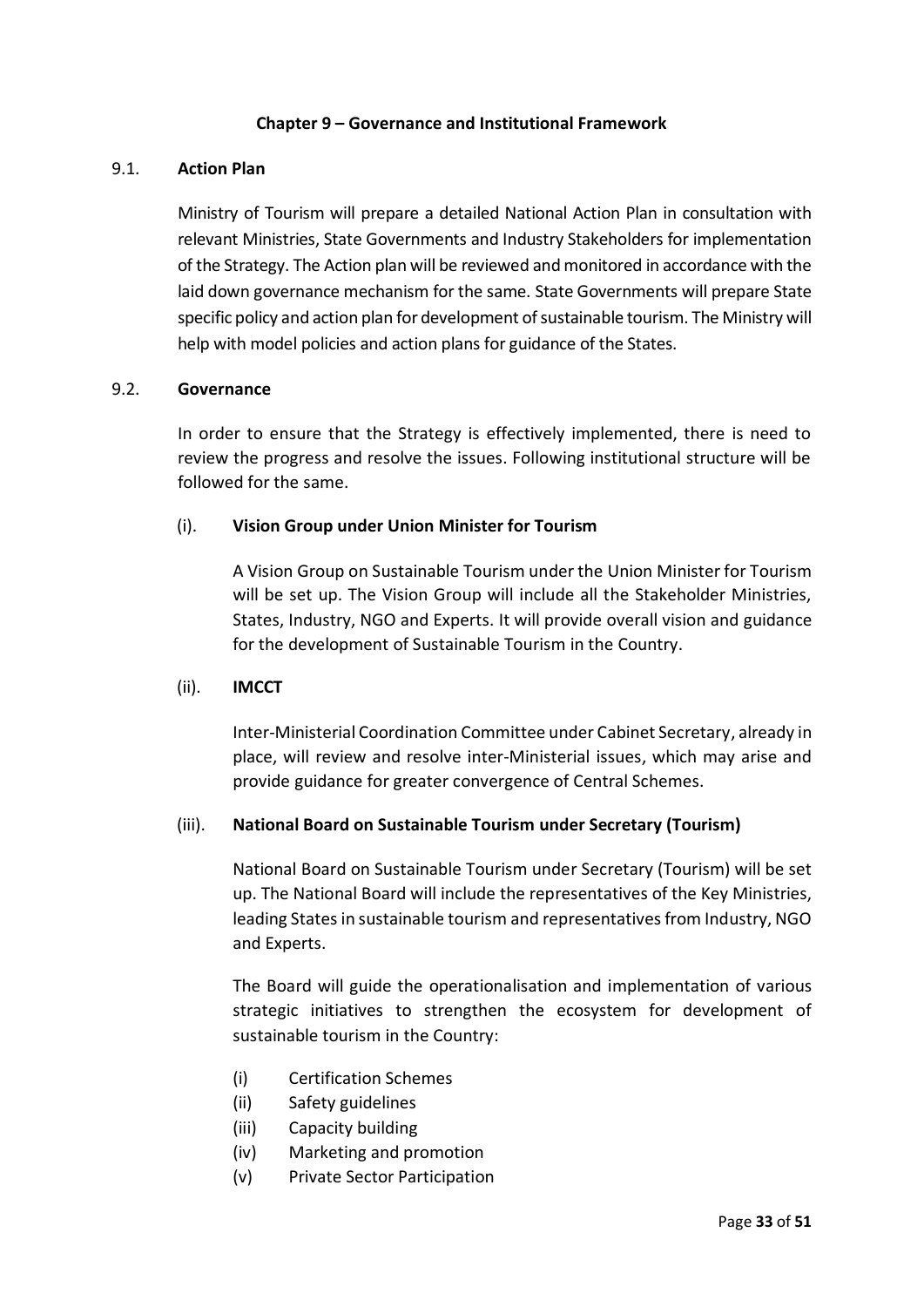- (vi) Specific strategies
- (vii) Any other measures for sustainable tourism

# (iv). **State Steering Committee under Chief Secretary**

The States will set up a State Steering Committee under Chief Secretary. The Committee will have representation from all the relevant Departments at the State level, representatives of Industry, NGOs and Experts.

The Committee will coordinate, review and resolve issues regarding implementation of strategy and other State specific issues for development and promotion of sustainable tourism.

#### (v). **District level Committee**

The States will set up a district level Committee under District Collector to coordinate and review progress and provide impetus to development of sustainable and responsible tourism at the district level.

#### <span id="page-35-0"></span>9.3. **National Nodal Agency**

Ministry of Tourism will designate National Nodal Agency to support the Ministry of Tourism in coordinating and evolving strategy and actionable plans and schemes for promotion and development of Sustainable Tourism in the Country. The Nodal agency will in particular assist the Ministry in undertaking the following functions:

- (i). Preparation of detailed Action Plan for implementation of the Strategy.
- (ii). Identifying national and global best practice and prepare tool kits for their replication by the States
- (iii). Benchmarking State policies and standards and prepare model policies and standards
- (iv). Capacity Building measures including setting up of Resource Centres and Centres of Excellence
- (v). Facilitating adoption of digital technologies for sustainable tourism
- (vi). Formulation of dedicated scheme to support development of sustainable tourism in the Country
- (vii). Any other support, which can facilitate the Ministry of Tourism in development of sustainable tourism in the Country.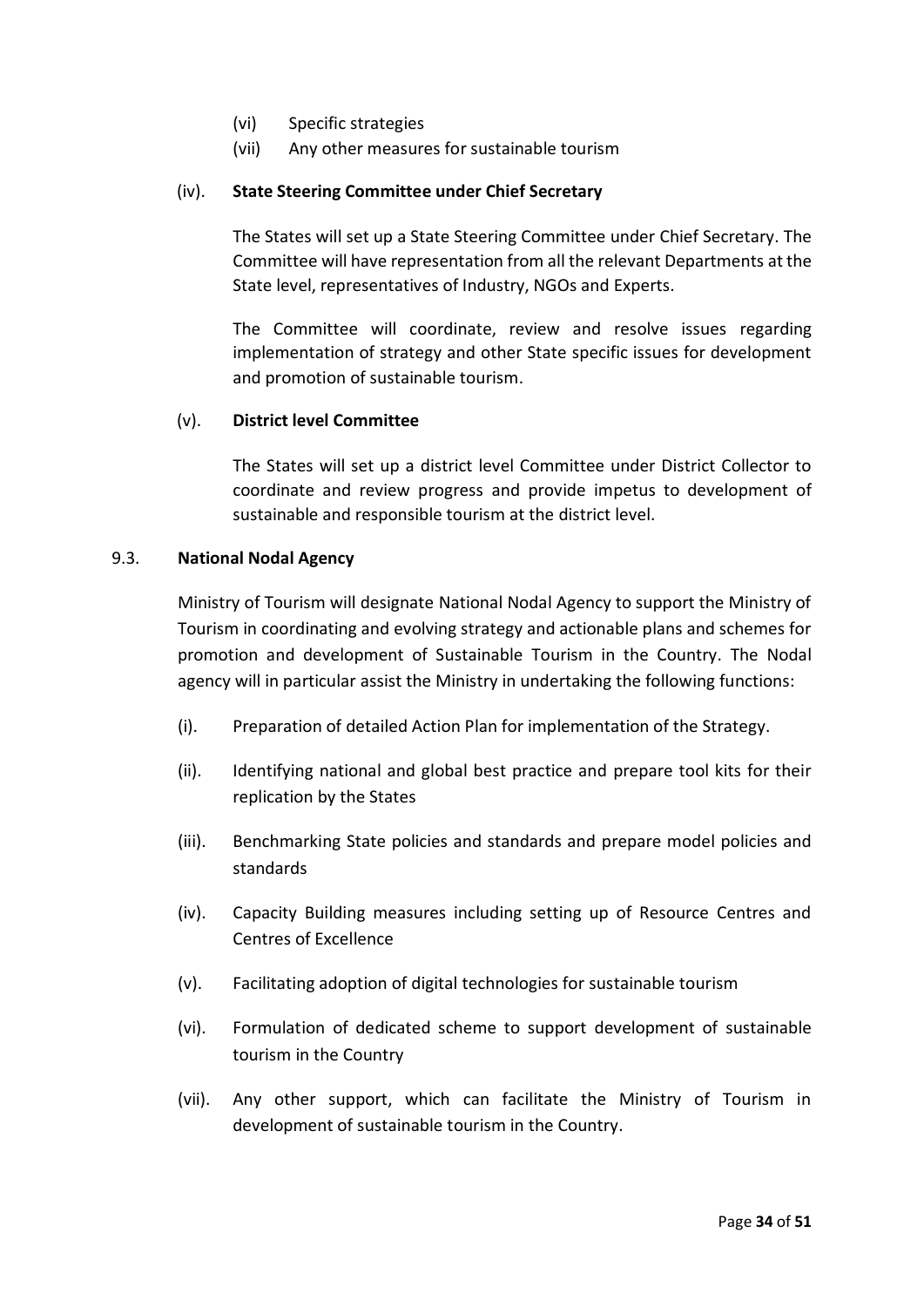The Nodal agency will set up appropriate structures and professional staffing for supporting the Ministry of Tourism in the implementation of the strategy. The Ministry will provide necessary budgetary support to the Nodal Agency through various schemes for promotion and development of tourism.

#### <span id="page-36-0"></span>9.4. **State Nodal Agency**

Each State/ UT may also designate a State Nodal Agency which can assist the State Department of Tourism in the promotion and development of Sustainable tourism. The State Nodal Agency will assist the State Tourism Department in the implementation:

- (i). Collaboration with national nodal agency
- (ii). Replicating national and global best practices
- (iii). Framing State policies for sustainable tourism
- (iv). Facilitating adoption of digital technologies for sustainable tourism
- (v). Formulation of State schemes for development of sustainable tourism

The Ministry of Tourism will work with the States and designated State Nodal Agency to provide necessary financial and technical support under various schemes of the Ministry.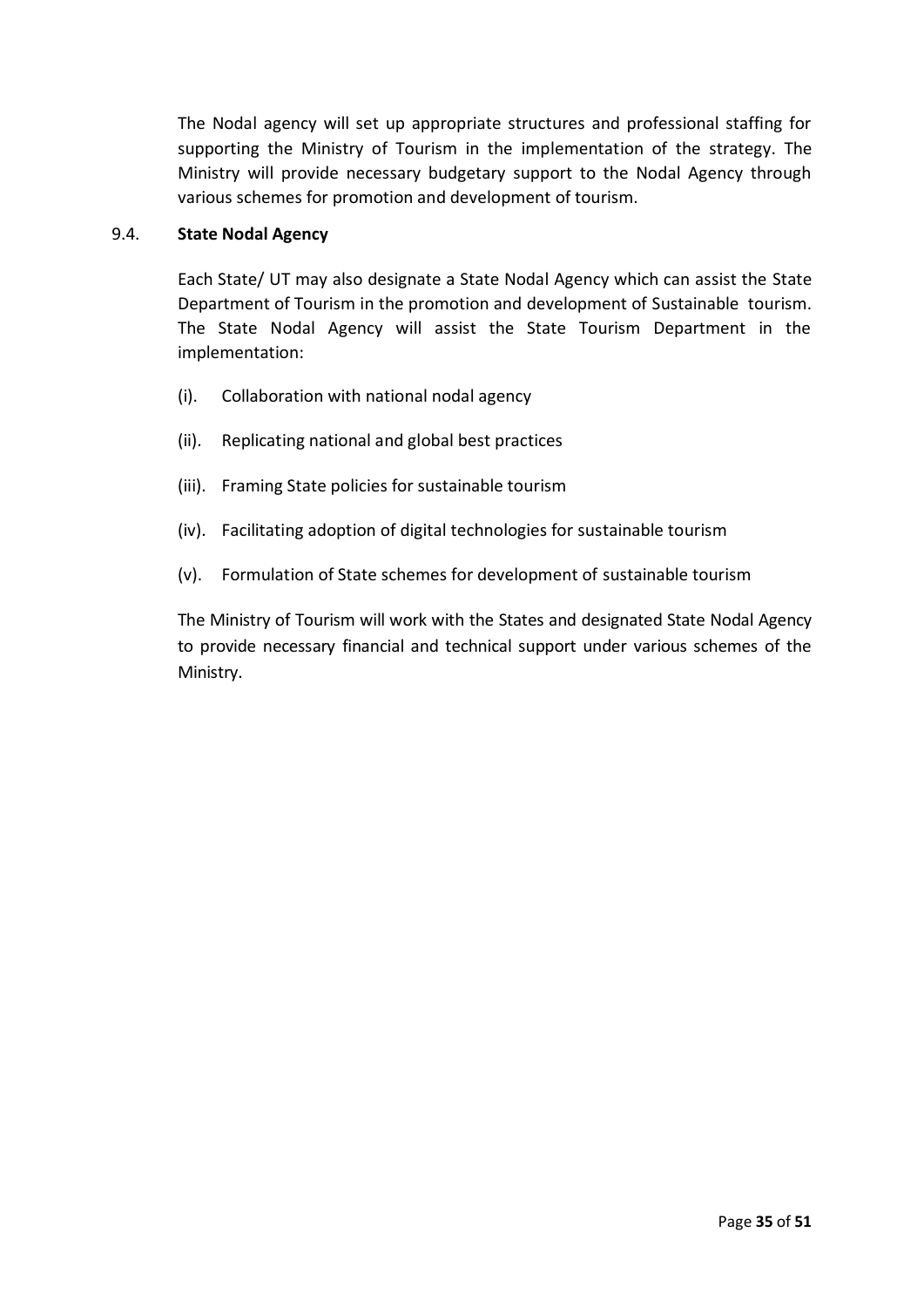<span id="page-37-0"></span>**Annexure**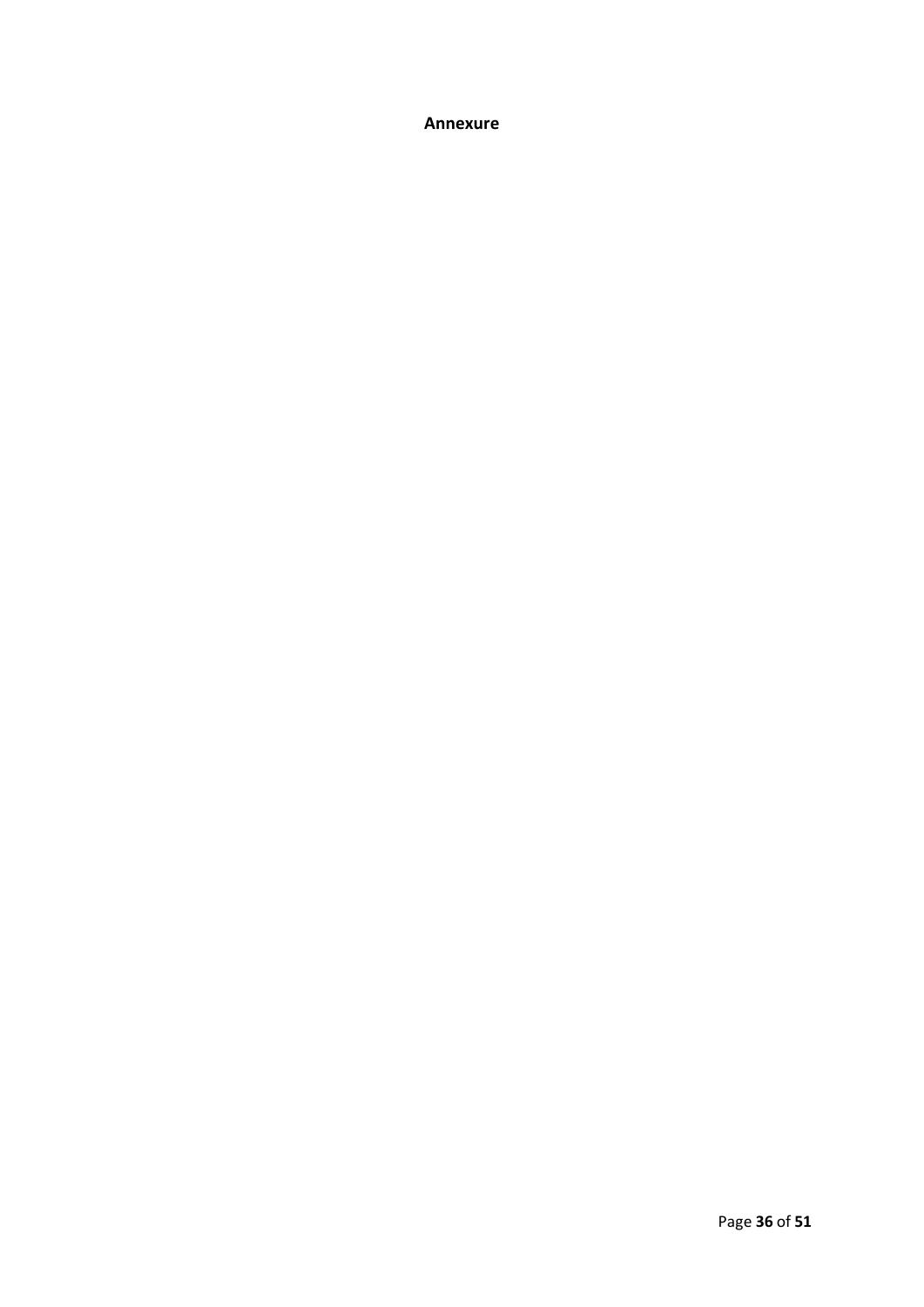#### **Annexure 1 – Potential of Tourism to achieve Sustainable Development Goals**

# <span id="page-38-0"></span>**1. SDG 1: No Poverty**

As one of the largest and fastest growing economic sectors in the world, tourism is well-positioned to foster economic growth and development at all levels and provide income through job creation. Sustainable tourism development, and its impact at community level, can be linked with national poverty reduction goals, those related to promoting entrepreneurship and small businesses, and empowering less favoured groups, particularly youth and women.

#### **2. SDG 2: Zero Hunger**

Tourism can spur agricultural productivity by promoting the production, use and sale of local produce in tourist destinations and its full integration in the tourism value chain. In addition, agro-tourism, a growing tourism segment, can complement traditional agricultural activities. The resulting rise of income in local communities can lead to a more resilient agriculture while enhancing the value of the tourism experience.

### **3. SDG 3: Good health and well being**

Tourism's contribution to economic growth and development can also have a knockon effect on health and well-being. Foreign earnings and tax income from tourism can be reinvested in health care and services, which should aim to improve maternal health, reduce child mortality and prevent diseases, among others.

# **4. SDG 4: Quality education**

A well-trained and skilful workforce is crucial for tourism to prosper. The sector can provide incentives to invest in education and vocational training and assist labour mobility through cross-border agreements on qualifications, standards and certifications. In particular youth, women, senior citizens, indigenous peoples and those with special needs should benefit through educational means, where tourism has the potential to promote inclusiveness, the values of a culture of tolerance, peace and non-violence, and all aspects of global exchange and citizenship.

#### **5. SDG 5: Gender Equality**

Tourism can empower women in multiple ways, particularly through the provision of jobs and through income-generating opportunities in small and larger-scale tourism and hospitality related enterprises. As one of the sectors with the highest share of women employed and entrepreneurs, tourism can be a tool for women to unlock their potential, helping them to become fully engaged and lead in every aspect of society.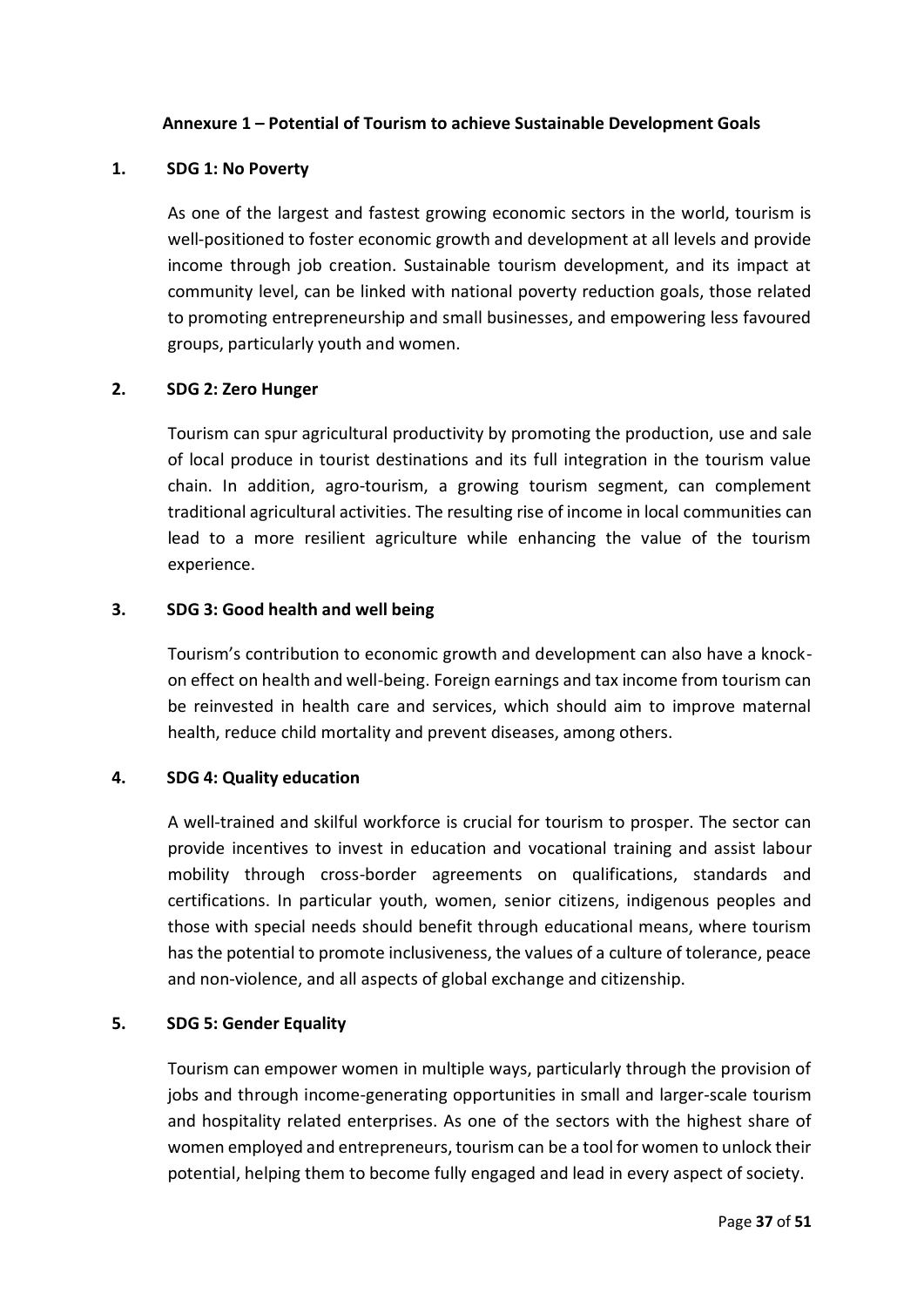#### **6. SDG 6: Clean Water and Sanitation**

Tourism can play a critical role in achieving water access and security, as well as hygiene and sanitation for all. The efficient use of water in the tourism sector, coupled with appropriate safety measures, wastewater management, pollution control and technology efficiency can be key to safeguarding our most precious resource.

#### **7. SDG 7: Affordable and Clean Energy**

As a sector that requires substantial energy input, tourism can accelerate the shift toward renewable energy and increase its share in the global energy mix. Consequently, by promoting sound and long-term investments in sustainable energy sources, tourism can help to reduce greenhouse gas emissions, mitigate climate change and contribute to innovative and new energy solutions in urban, regional and remote areas.

#### **8. SDG 8: Decent Work and Economic Growth**

Tourism is one of the driving forces of global economic growth and currently provides for 1 in 11 jobs worldwide. By giving access to decent work opportunities in the tourism sector, society –particularly youth and women – can benefit from increased skills and professional development. The sector's contribution to job creation is recognized in Target 8.9 "By 2030, devise and implement policies to promote sustainable tourism that creates jobs and promotes local culture and products".

#### **9. SDG 9: Industry, Innovation and Infrastructure**

Tourism development relies on good public and privately supplied infrastructure and an innovative environment. The sector can also incentivize national governments to upgrade their infrastructure and retrofit their industries, making them more sustainable, resource-efficient and clean, as a means to attract tourists and other sources of foreign investment. This should also facilitate further sustainable industrialization, necessary for economic growth, development and innovation.

#### **10. SDG 10: Reduced Inequalities**

Tourism can be a powerful tool for community development and reducing inequalities if it engages local populations and all key stakeholders in its development. Tourism can contribute to urban renewal and rural development and reduce regional imbalances by giving communities the opportunity to prosper in their place of origin. Tourism is also an effective means for developing countries to take part in the global economy. In 2014, Least Developed Countries (LDCs) received US\$ 16.4 billion in exports from international tourism, up from US\$ 2.6 billion in 2000, making the sector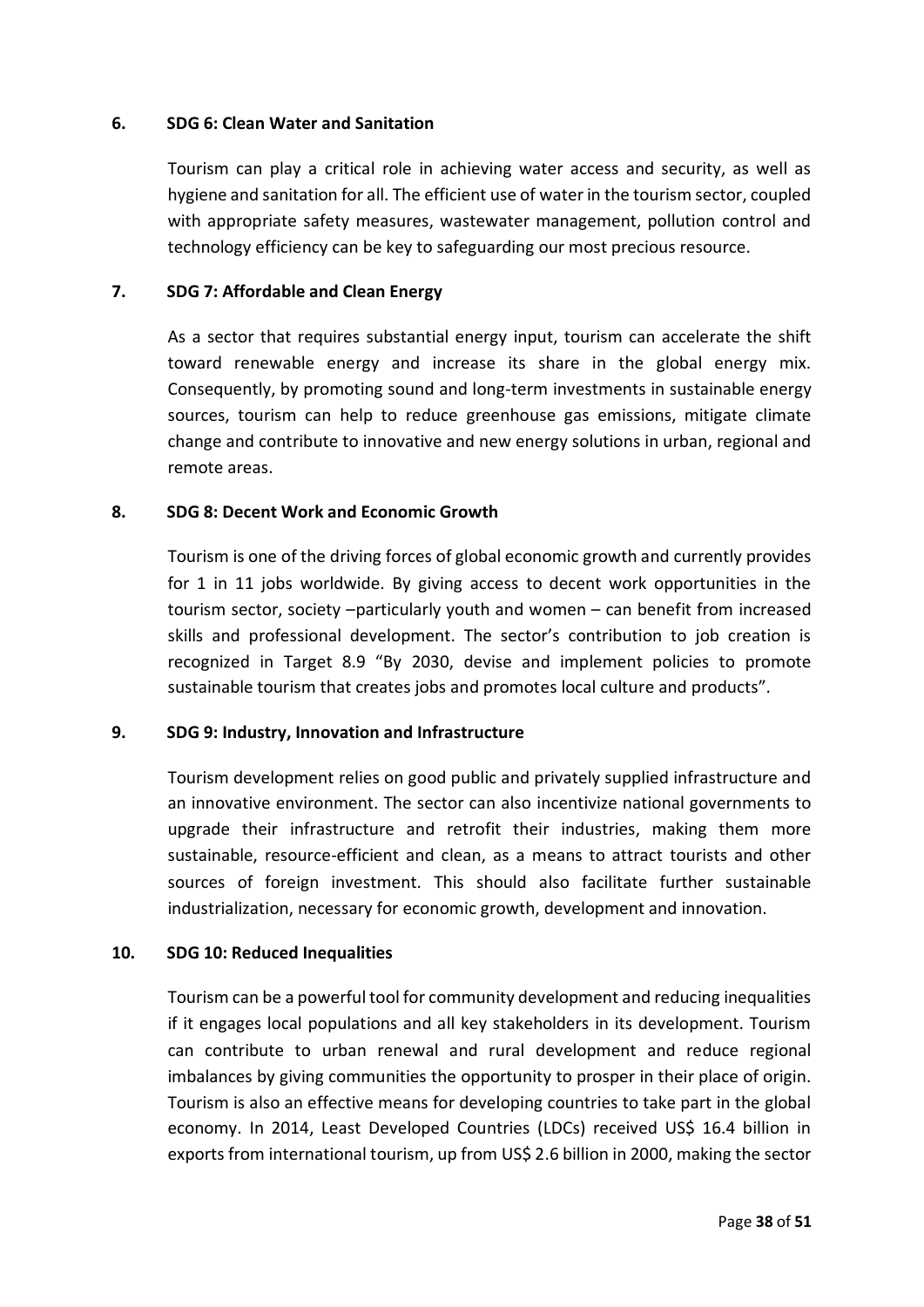an important pillar of their economies (7% of total exports) and helping some to graduate from the LDC status.

# **11. SDG 11: Sustainable Cities and Communities**

A city that is not good for its citizens is not good for tourists. Sustainable tourism has the potential to advance urban infrastructure and universal accessibility, promote regeneration of areas in decay and preserve cultural and natural heritage, assets on which tourism depends. Greater investment in green infrastructure (more efficient transport facilities, reduced air pollution, conservation of heritage sites and open spaces, etc.) should result in smarter and greener cities from which not only residents, but also tourists, can benefit.

# **12. SDG 12: Responsible Consumption and Production**

A tourism sector that adopts sustainable consumption and production (SCP) practices can play a significant role in accelerating the global shift towards sustainability. To do so, as set in Target 12.b of Goal 12, it is imperative to "Develop and implement tools to monitor sustainable development impacts for sustainable tourism which creates jobs, promotes local culture and products". The Sustainable Tourism Programme (STP) of the 10-Year Framework of Programmes on Sustainable Consumption and Production Patterns (10YFP) aims at developing such SCP practices, including resource efficient initiatives that result in enhanced economic, social and environmental outcomes.

#### **13. SDG 13: Climate Action**

Tourism contributes to and is affected by climate change. It is, therefore, in the sector's own interest to play a leading role in the global response to climate change. By lowering energy consumption and shifting to renewable energy sources, especially in the transport and accommodation sector, tourism can help tackle one of the most pressing challenges of our time.

#### **14. SDG 14: Life Below Water**

Coastal and maritime tourism, tourism's biggest segments, particularly for Small Island Developing States' (SIDS), rely on healthy marine ecosystems. Tourism development must be a part of Integrated Coastal Zone Management in order to help conserve and preserve fragile marine ecosystems and serve as a vehicle to promote a blue economy, in line with Target 14.7: "by 2030 increase the economic benefits to SIDS and LDCs from the sustainable use of marine resources, including through sustainable management of fisheries, aquaculture and tourism".

#### **15. SDG 15: Life on Land**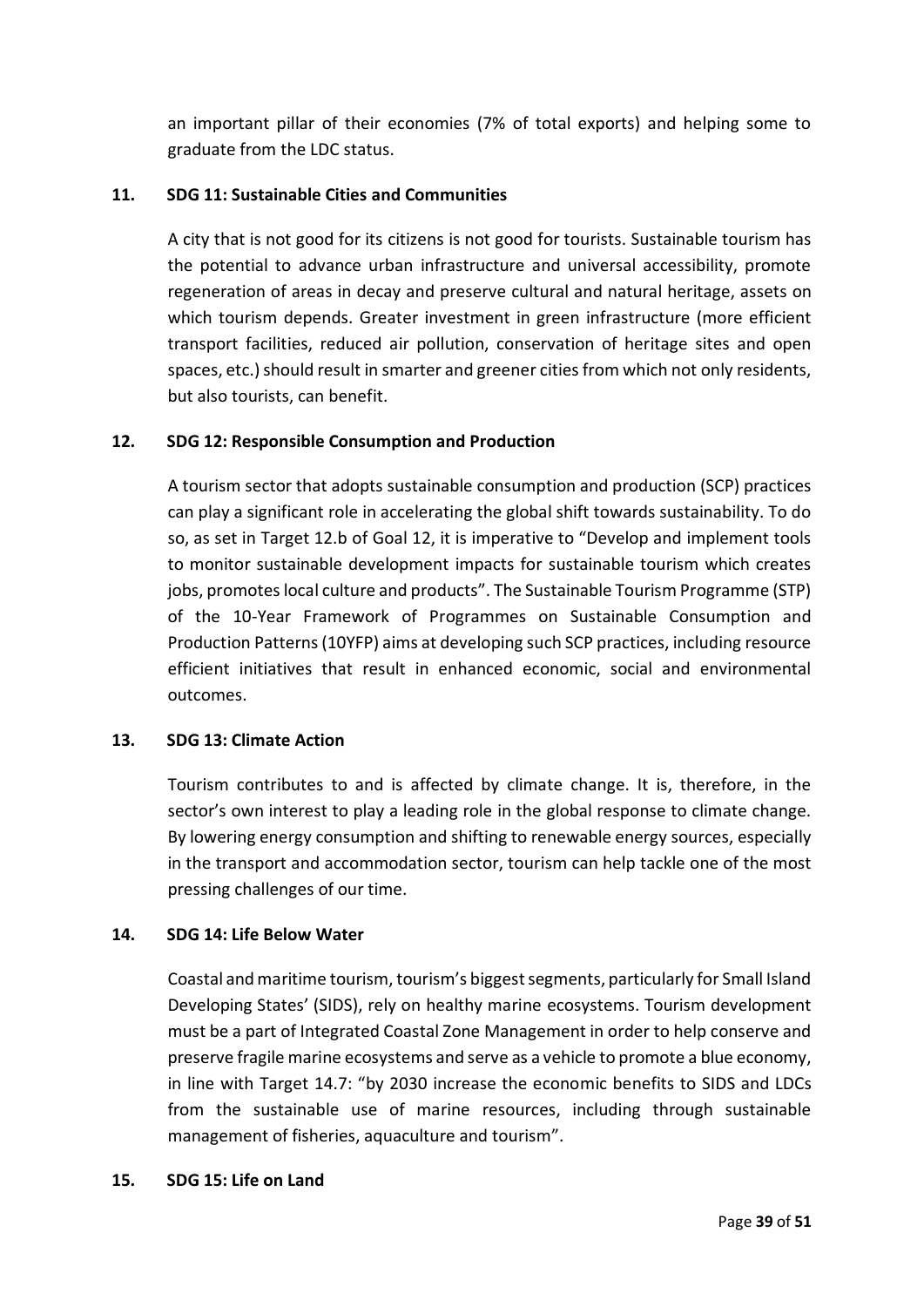Majestic landscapes, pristine forests, rich biodiversity, and natural heritage sites are often main reasons why tourists visit a destination. Sustainable tourism can play a major role, not only in conserving and preserving biodiversity, but also in respecting terrestrial ecosystems, owing to its efforts towards the reduction of waste and consumption, the conservation of native flora and fauna, and its awareness-raising activities.

#### **16. SDG 16: Peace and Justice**

As tourism revolves around billions of encounters between people of diverse cultural backgrounds, the sector can foster multicultural and inter-faith tolerance and understanding, laying the foundation for more peaceful societies. Sustainable tourism, which benefits and engages local communities, can also provide a source of livelihood, strengthen cultural identities and spur entrepreneurial activities, thereby helping to prevent violence and conflict to take root and consolidate peace in postconflict societies.

# **17. SDG 17: Partnership for the Goals**

Due to its cross-sectorial nature tourism has the ability to strengthen private/ public partnerships and engage multiple stakeholders – international, national, regional and local – to work together to achieve the SDGs and other common goals. Indeed, public/public cooperation and public/private partnerships are a necessary and core foundation for tourism development, as is an increased awareness in the role of tourism in the delivery on the post-2015 Development Agenda.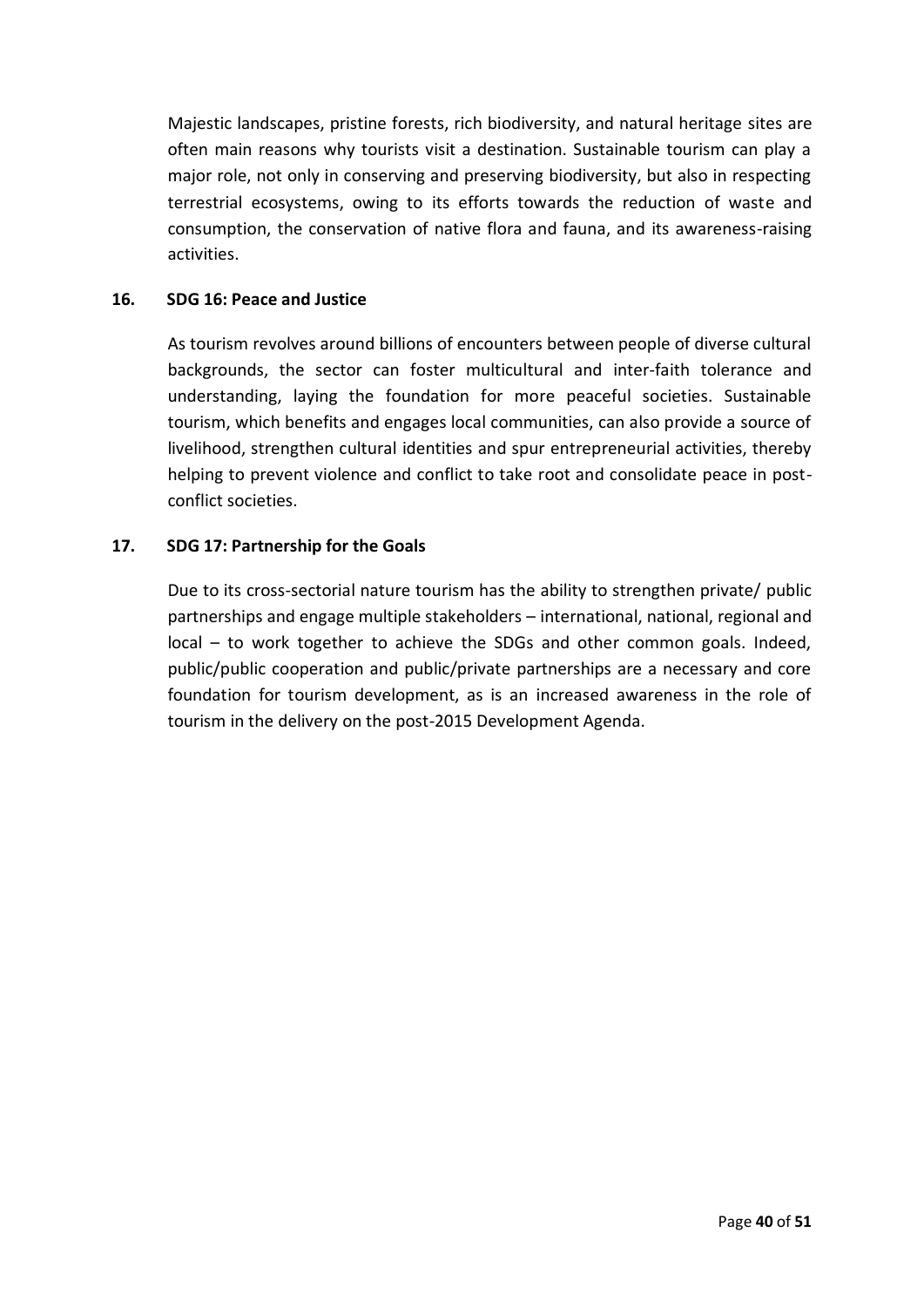# **Annexure 2 – Sustainable Tourism Criteria of India for Destinations (Illustrative)**

#### <span id="page-42-0"></span>**1. Sustainable Management**

#### **1.1. Management structure and framework**

#### 1.1.1. Destination management responsibility

In order to promote sustainable tourism at any destination, existence of a destination management organization is essential, which could be responsible for a coordinated approach to sustainable tourism. The DMO should ensure involvement of the private sector, public sector and civil society. The DMO should be given the responsibility for the management of socio- economic, cultural and environmental issues. It should be provided requisite funding, staff and capability for sustainable tourism.

#### 1.1.2. Destination management strategy and action plan

There should be a multi-year destination management strategy and action plan based on sustainability principles. The strategy includes an identification and assessment of tourism assets and considers socio-economic, cultural and environmental issues and risks.

#### 1.1.3. Monitoring and reporting

The destination should put in a place a system to monitor and respond to socioeconomic, cultural and environmental issues and impacts arising from tourism. There should be regular monitoring, evaluation and reporting of the actions and outcomes.

#### **1.2. Stakeholder engagement**

#### 1.2.1. Enterprise engagement and sustainability standards

Tourism-related enterprises should be regularly informed about sustainability issues and encouraged in making their operations more sustainable. Adoption of sustainability standards should be encouraged and a list of sustainability certified enterprises should be published.

#### 1.2.2. Resident engagement and feedback

Public participation in sustainable destination planning and management should be enabled and promoted. Satisfaction of local residents with tourism sustainability should be monitored. There should also be a system for enhancing local understanding of sustainable tourism opportunities.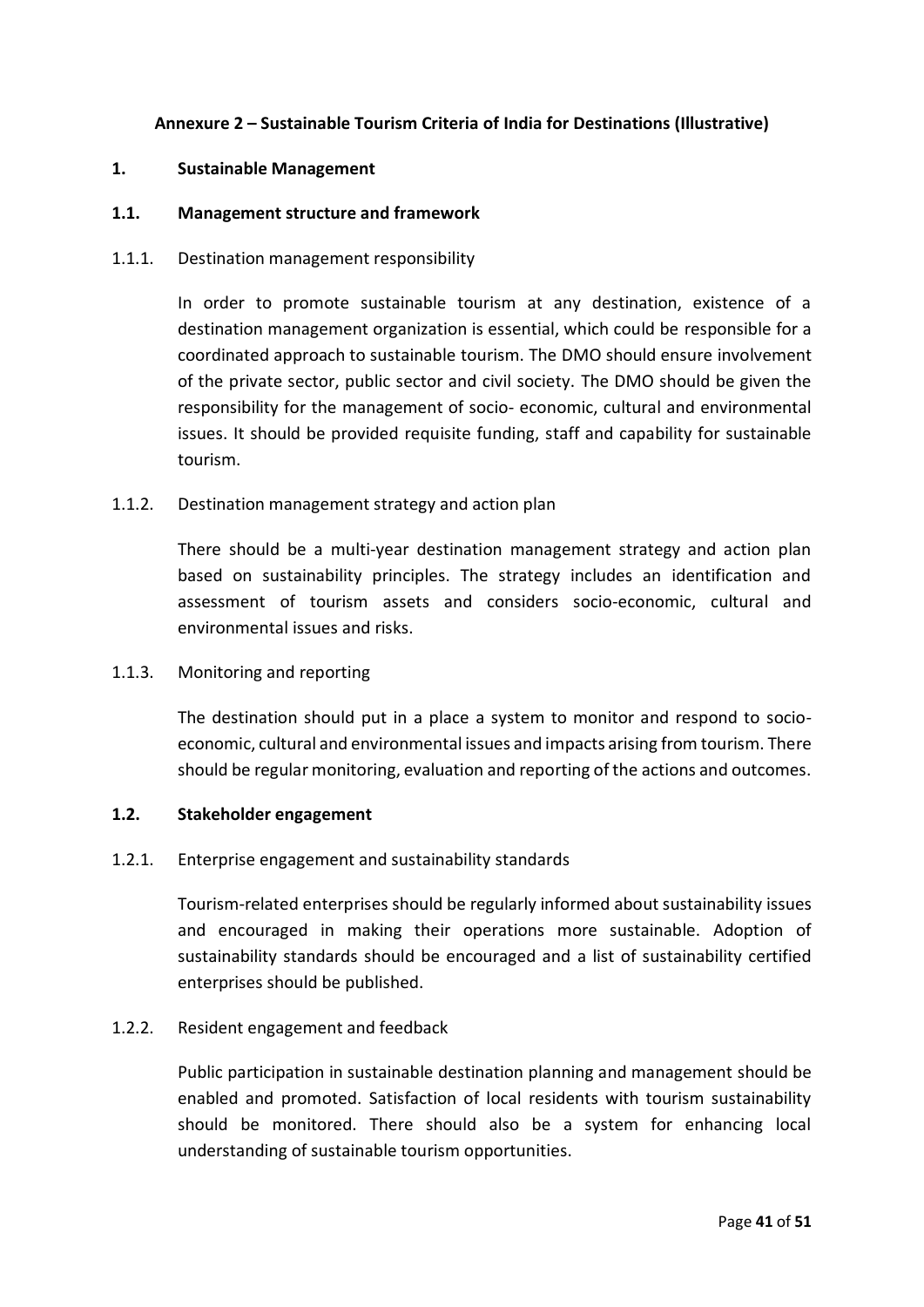#### 1.2.3. Visitor engagement and feedback

Visitor satisfaction with the quality and sustainability of the destination experience should be monitored and reported. Visitors are informed about sustainability issues in the destination and the part that they can play in addressing them.

1.2.4. Promotion and information

Promotion and visitor information material about the destination should be accurate with regard to sustainability claims.

#### **1.3. Managing pressure and change**

1.3.1. Managing visitor volumes and activities

There should be a system of visitor management and manage the volume and activities of visitors and to reduce or increase them as necessary at certain times and in certain locations, working to balance the needs of the local economy, community, cultural heritage and environment.

1.3.2. Planning regulations and development control

There is need to have planning guidelines, regulations and/or policies which control the location and nature of development, require environmental, economic, and socio-cultural impact assessment and integrate sustainable land use, design, construction, and demolition. These are widely communicated and enforced.

1.3.3. Climate change adaptation

The risks and opportunities associated with climate change should be identified and climate change adaptation strategies are pursued for the siting, design, development and management of tourism facilities.

1.3.4. Risk and crisis management

A crisis management and emergency response plan that is appropriate to the destination must be prepared. Key elements are communicated to residents, visitors, and enterprises.

#### **2. Socio Economic Stability**

#### **2.1. Delivering local economic benefits**

2.1.1. Measuring the economic contribution of tourism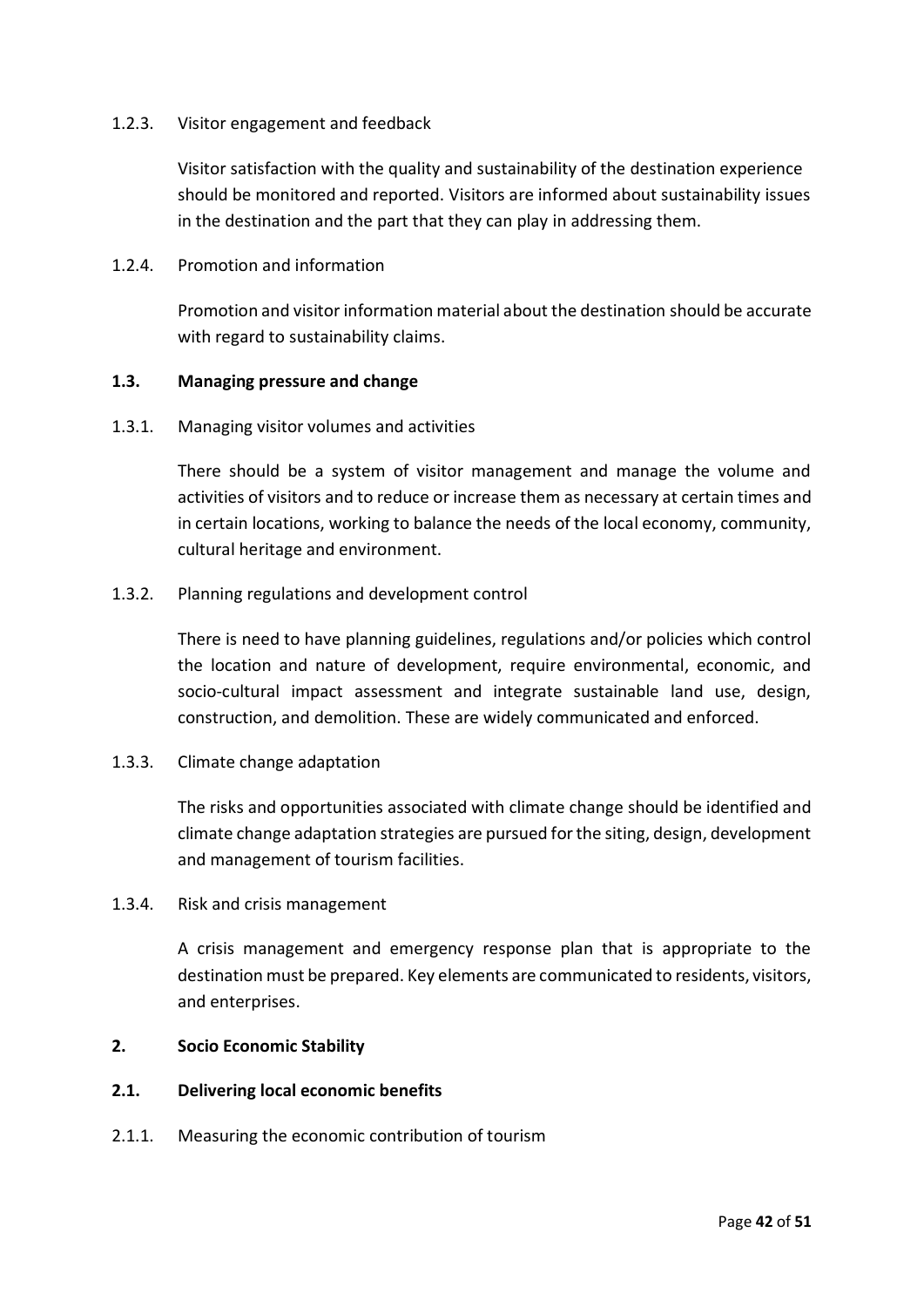The direct and indirect economic contribution of tourism to the destination's economy is monitored and publicly reported. Appropriate measures may include levels of visitor volume, visitor expenditure, employment and investment and evidence on the distribution of economic benefits.

#### 2.1.2. Decent work and career opportunities

Career opportunities and training in tourism should be encouraged. The destination's tourism enterprises commit to providing equality of opportunity for local employment, training and advancement, a safe and secure working environment, and a living wage for all.

#### 2.1.3. Supporting local entrepreneurs and fair trade

Retention of tourism spending in the local economy should be encouraged through supporting local enterprises, supply chains and sustainable investment. Development and purchase of local sustainable products based on fair trade principles should be encouraged. These may include food and beverages, crafts, performance arts, agricultural products, etc.

#### **2.2. Social wellbeing and impacts**

#### 2.2.1. Support for community

A system to enable and encourage enterprises, visitors, and the public to contribute to community and sustainability initiatives in a responsible manner.

#### 2.2.2. Preventing exploitation and discrimination

There should be established code of conduct to prevent and report on human trafficking, modern slavery and commercial, sexual, or any other form of exploitation, discrimination and harassment of or against anyone, particularly children, adolescents or women.

#### 2.2.3. Safety and security

A system to monitor, prevent, publicly report, and respond to crime, safety, and health hazards that addresses the needs of both visitors and residents.

#### 2.2.4. Access for all

Where practical, sites, facilities and services, including those of natural and cultural importance, are accessible to all, including persons with disabilities and others who have specific access requirements or other special needs. Information is made available on the accessibility of sites, facilities and services.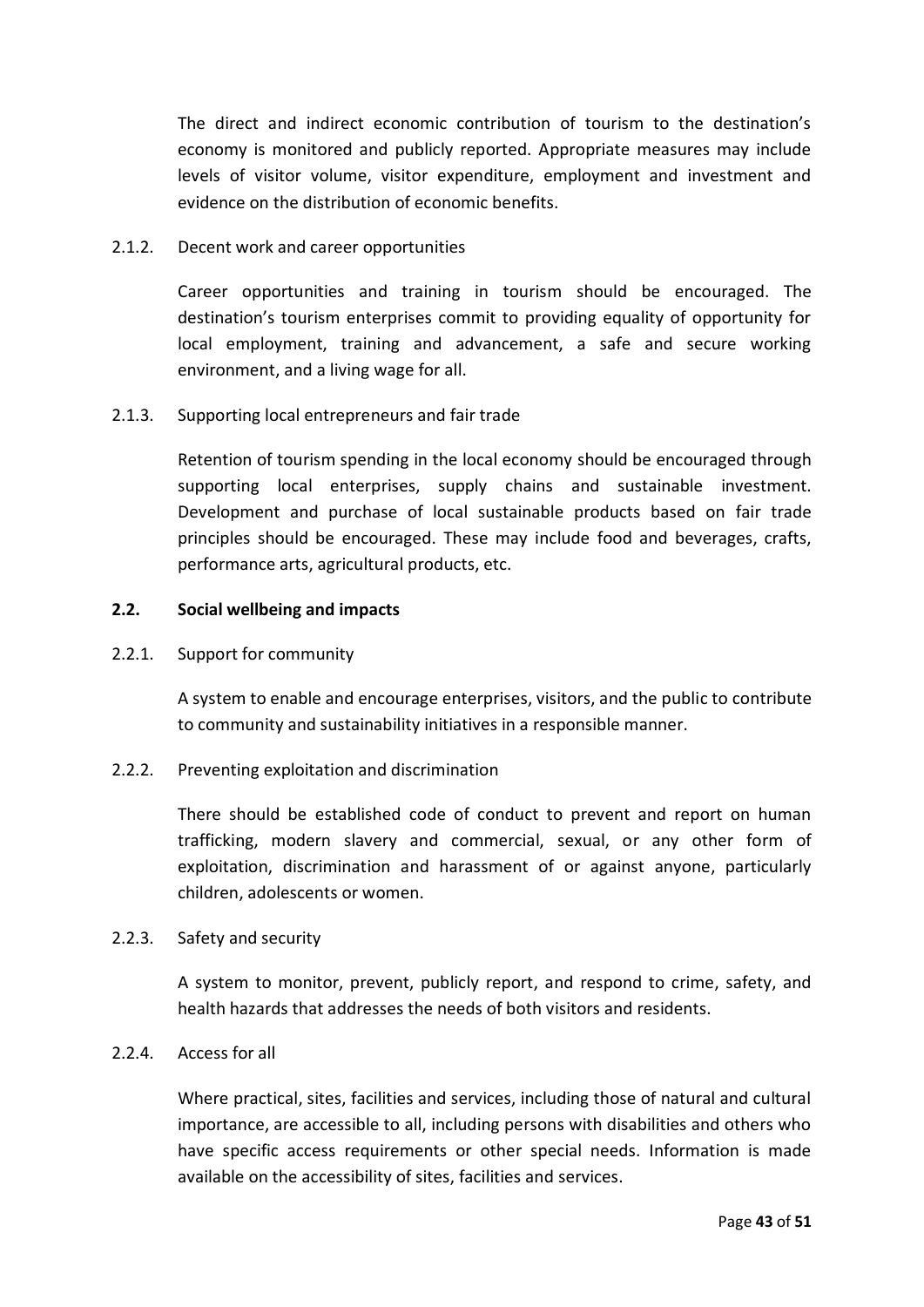#### **3. Cultural Sustainability**

#### **3.1. Protecting cultural heritage**

#### 3.1.1. Protection of cultural assets

A policy and system to be put in place to evaluate, rehabilitate, and conserve cultural assets, including built heritage and cultural landscapes.

# 3.1.2. Cultural artefacts

Compliance with the laws governing the proper sale, trade, display, or gifting of historical and archaeological artefacts. The laws are enforced and publicly communicated, including to tourism enterprises and visitors.

# 3.1.3. Intangible heritage

There should be encouragement to intangible cultural heritage, including local traditions, arts, music, language, gastronomy and other aspects of local identity and distinctiveness. The presentation, replication and interpretation of living culture and traditions is sensitive and respectful, seeks to involve and benefit local communities, and provides visitors with an authentic and genuine experience.

#### 3.1.4. Traditional access

Local community should have access to natural and cultural sites.

#### 3.1.5. Intellectual property

Protection and preservation of intellectual property rights of communities and individuals should be encouraged.

#### **3.2. Visiting cultural sites**

#### 3.2.1. Visitor management at cultural sites

A system for the management of visitors should be developed within and around cultural sites, which takes account of their characteristics, capacity and sensitivity and seeks to optimize visitor flow and minimize adverse impacts. Guidelines for visitor behaviour at sensitive sites and cultural events should be made available to visitors, tour operators and guides before and at the time of the visit.

#### 3.2.2. Site interpretation

Accurate interpretative material is provided which informs visitors of the significance of the cultural and natural aspects of the sites they visit. The information is culturally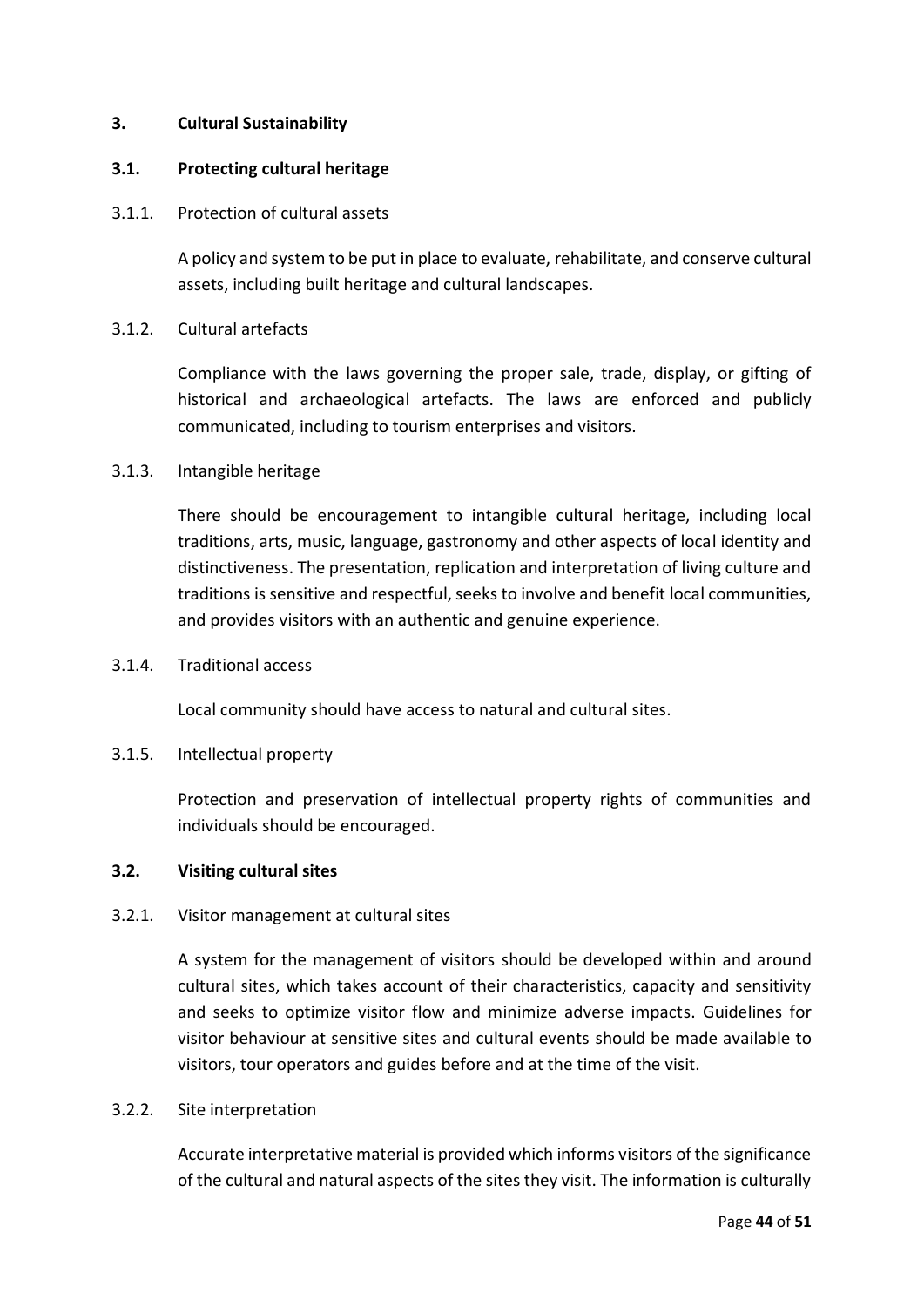appropriate, developed with host community collaboration, and clearly communicated in languages pertinent to visitors and residents.

#### **4. Environment Sustainability**

#### **4.1. Conservation of natural heritage**

4.1.1. Protection of sensitive environments

There should be a system to monitor, measure and respond to the impacts of tourism on the natural environment, conserve ecosystems, habitats and species, and prevent the introduction and spread of invasive species.

4.1.2. Visitor management at natural sites

There should be a system for the management of visitors within and around natural sites, which takes account of their characteristics, capacity and sensitivity and seeks to optimize visitor flow and minimize adverse impacts. Guidelines for visitor behaviour at sensitive sites should be made available to visitors, tour operators and guides before and at the time of the visit.

#### 4.1.3. Wildlife interaction

Compliance with applicable laws and standards for wildlife interactions should be ensured. Interactions with free roaming wildlife, taking into account cumulative impacts, are non-invasive and responsibly managed to avoid adverse impacts on the animals concerned and, on the viability, and behaviour of populations in the wild.

4.1.4. Species exploitation and animal welfare

Compliance with applicable laws and standards that seek to ensure animal welfare and conservation of species (animals, plants and all living organisms).

#### **4.2. Resource management**

4.2.1. Energy conservation

There should be a target to reduce energy consumption, improve efficiency in its use, as well as increase the use of renewable energy. A system to encourage enterprises to measure, monitor, reduce, and publicly report their contribution to these targets.

#### 4.2.2. Water stewardship

Encourage enterprises to measure, monitor, publicly report and manage water usage. Water risk in the destination is assessed and documented. In cases of high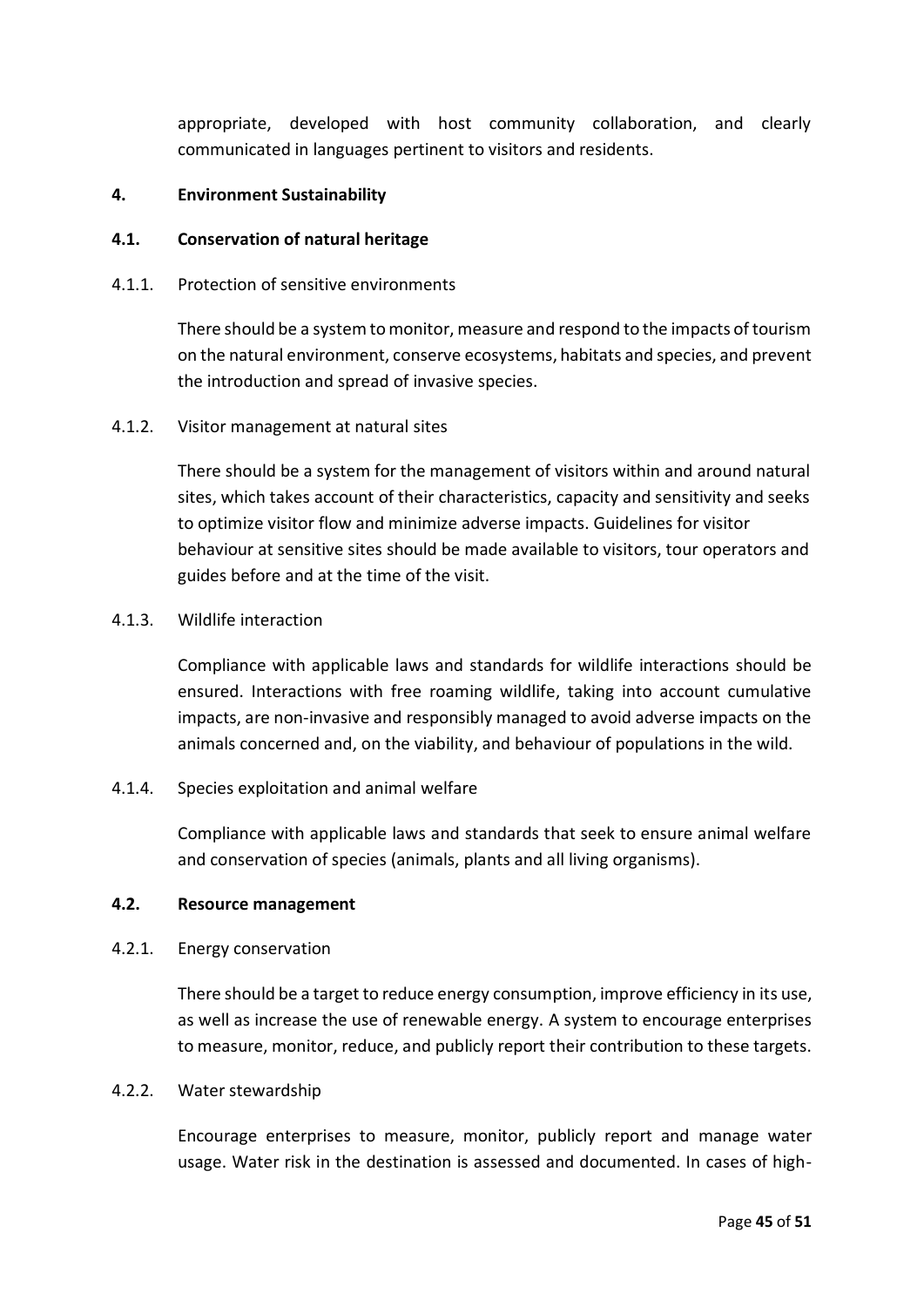water risk, water stewardship goals are identified and actively pursued with enterprises, to ensure that tourism use does not conflict with the needs of local communities and ecosystems.

#### 4.2.3. Water quality

Water quality should be monitored for drinking, recreational and ecological purposes using quality standards. The monitoring results are publicly available, and there is a system to respond in a timely manner to water quality issues.

#### **4.3. Management of waste and emissions**

#### 4.3.1. Wastewater

There should be clear and enforced guidelines in place for the siting, maintenance and testing of discharge from septic tanks and wastewater treatment systems.

#### 4.3.2. Solid waste

The destination measures and reports on its generation of waste and sets targets for its reduction. It ensures solid waste is properly treated and diverted from landfill, with provision of a multiple-stream collection and recycling system which effectively separates waste by type. The destination encourages enterprises to avoid, reduce, reuse, and recycle solid waste, including food waste. Action is taken to eliminate or reduce single-use items, especially plastics. Any residual solid waste that is not reused or recycled is disposed of safely and sustainably.

#### 4.3.3. GHG emissions and climate change mitigation

The destination has targets to reduce greenhouse gas emissions, and implements and reports on mitigation policies and actions. Enterprises are encouraged to measure, monitor, reduce or minimise, publicly report and mitigate greenhouse gas emissions from all aspects of their operation (including from suppliers and service providers). Offsetting of any remaining emissions is encouraged.

#### 4.3.4. Low-impact transportation

The destination has targets to reduce transport emissions from travel to and within the destination. An increase in the use of sustainable, low-emissions vehicles and public transport and active travel (e.g., walking and cycling) is sought in order to reduce the contribution of tourism to air pollution, congestion and climate change.

#### 4.3.5. Light and noise pollution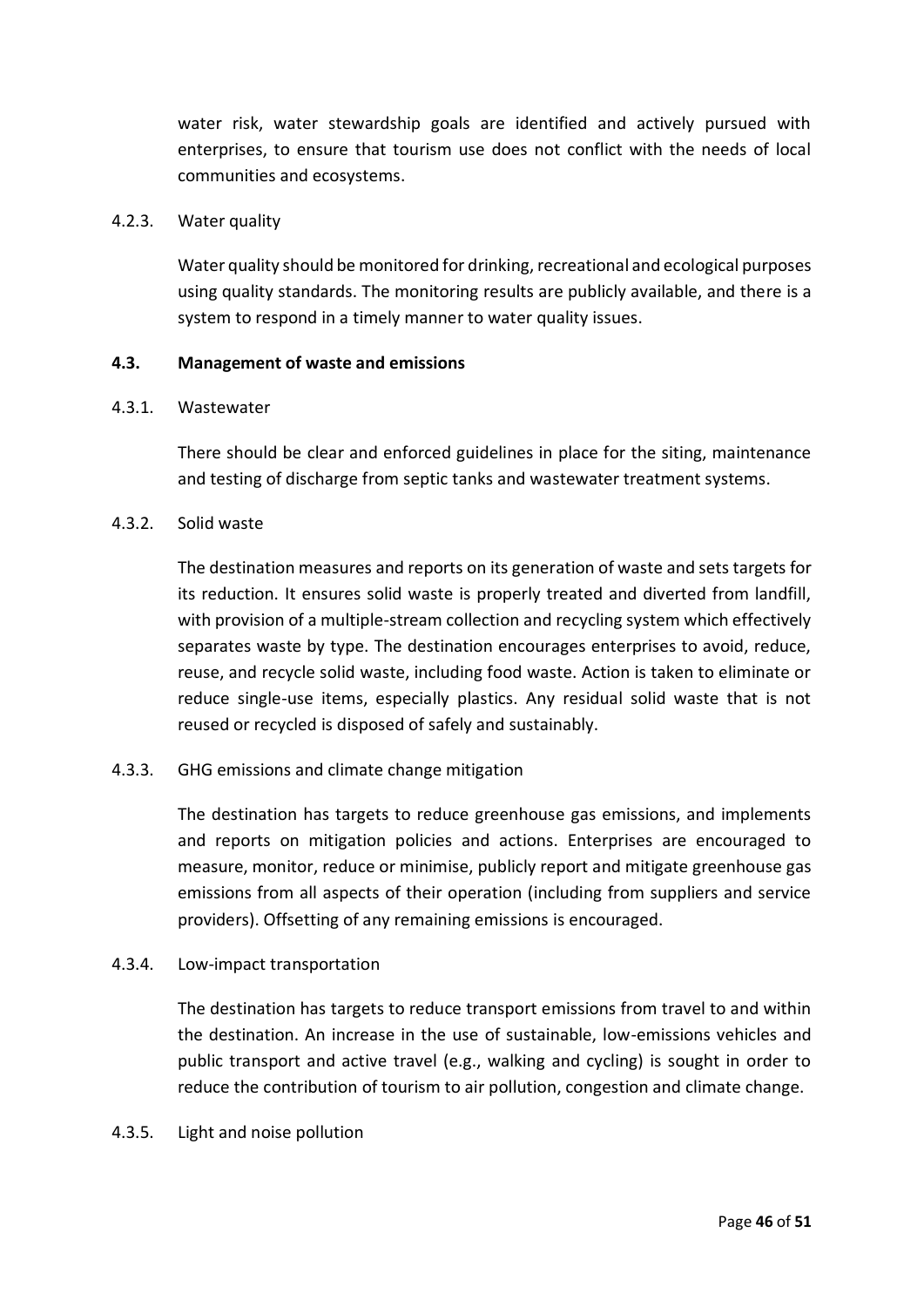The destination has guidelines and regulations to minimize light and noise pollution. The destination encourages enterprises to follow these guidelines and regulations.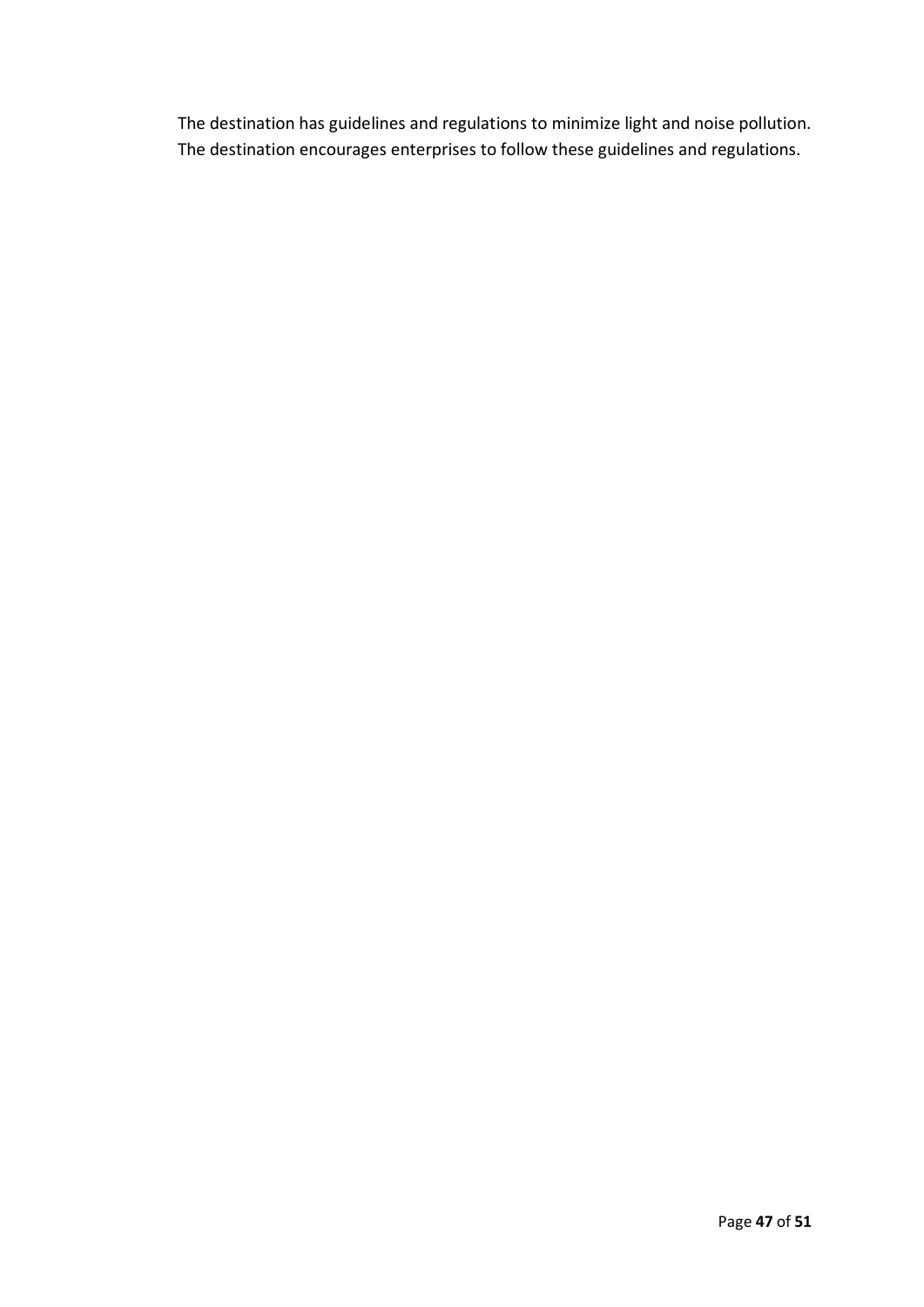# **Annexure 3 – Sustainable Tourism Criteria of India for Industry (Illustrative)**

#### <span id="page-49-0"></span>**1. Demonstrate Effective Sustainable Management**

- 1.1. The organisation has implemented a long-term sustainability management system that is suitable to its reality and scale, and that considers environmental, sociocultural, quality, health and safety issues.
- 1.2. The organisation is in compliance with all relevant national legislation and regulations
- 1.3. All personnel receive periodic training in the management of environmental, sociocultural, quality health and safety practices.
- 1.4. Customer satisfaction is measured and corrective action taken, where appropriate.
- 1.5. Promotional materials are accurate and complete and do not promise more than can be delivered by the organisation.

#### **2. Design and construction of buildings and infrastructure**

- 2.1. Comply with land usage and protected or heritage area requirements
- 2.2. Respect the natural, cultural, social, built and heritage surroundings in siting, design, impact assessment, land rights and acquisition in, so far as new construction, including additions and extensions to property, is concerned.
- 2.3. Use locally appropriate principles of sustainable construction, including local styles, skills and materials for new construction and additions or extensions to property.
- 2.4. Provide access and facilities for persons with special needs in accordance with principles of universal design.
- 2.5. Information about and interpretation of the natural surroundings, customs, local culture and cultural heritage is provided to visitors, as well as explanations of appropriate behaviour while visiting natural areas, living cultures and cultural heritage sites.

# **3. Maximise social and economic benefits to the local community and minimise negative impacts**

3.1. The organisation actively supports initiatives for social and community participation and development, including, among others, infrastructure, education, health, and sanitation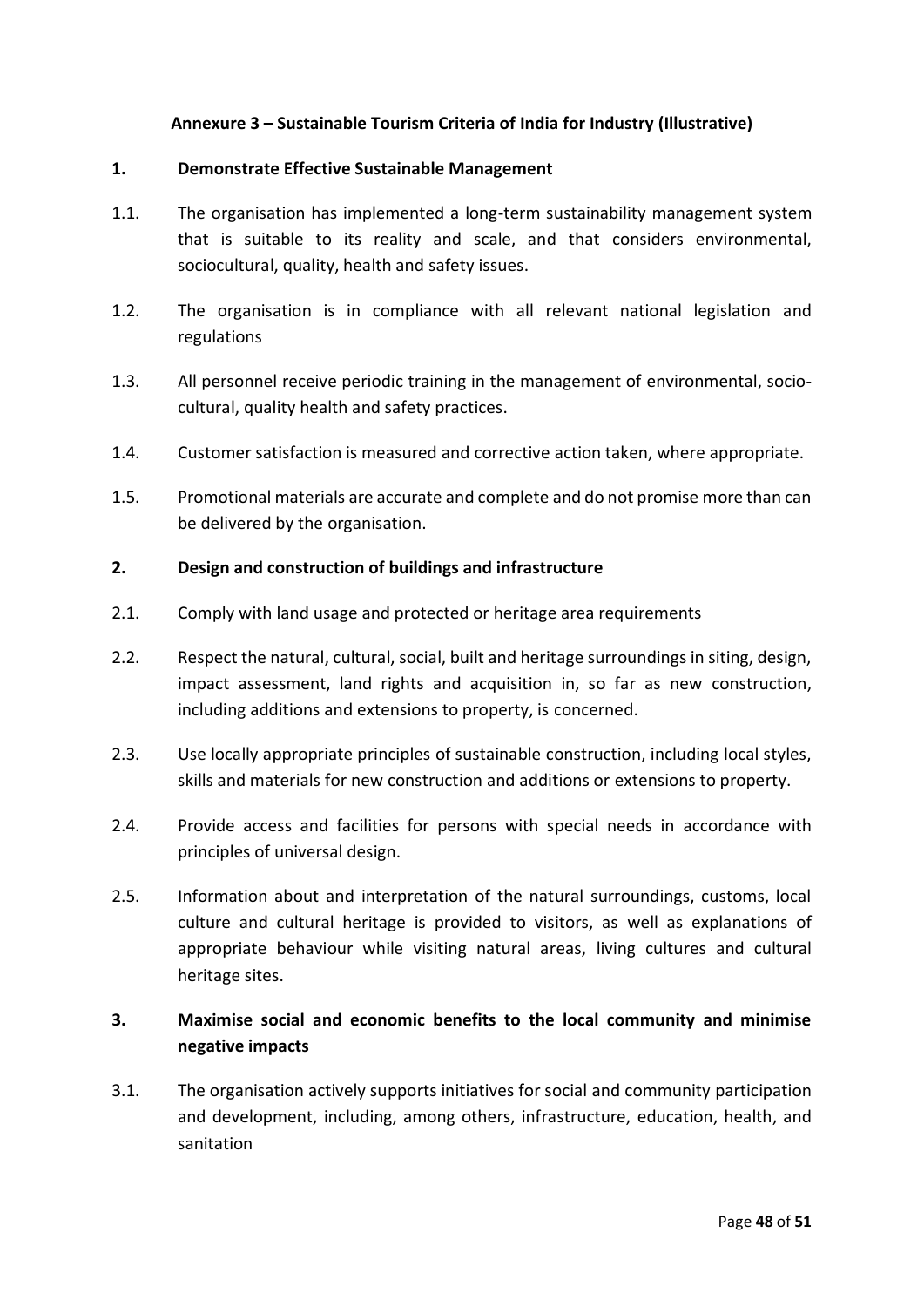- 3.2. Local residents are employed, including in management positions, wherever feasible. Training is offered, as necessary.
- 3.3. Local and fair trade services and goods, particularly from MSMEs, are purchased by the organisation, where available.
- 3.4. The organisation encourages the means for local small entrepreneurs to develop and sell sustainable products that are based on the area's nature, history, and culture (including food and drink, crafts, performance arts, agricultural products).
- 3.5. A code of behaviour for activities in indigenous and local communities has been developed, with the consent of, and in collaboration with the community and/or neighbourhood
- 3.6. The organisation has implemented a policy against commercial exploitation, particularly of children and adolescents, including sexual exploitation.
- 3.7. The organisation should provide equal opportunities in recruitment and career growth to all segments of society, irrespective of caste, creed, religion, ethnicity and gender, while completely shunning child labour.
- 3.8. All employees, including contractual labour, are treated in accordance with national legislation and are paid a fair wage, with the minimum being in accordance with the law
- 3.9. The activities of the organisation do not jeopardise the provision of basic services such as water, energy or sanitation to neighbouring communities.

# **4. Maximise benefits to cultural and historical heritage and minimise negative impacts**

- 4.1. The organisation follows established guidelines or a code of behaviour at culturally, ecologically or historically sensitive sites, in order to minimise visitor impact and maximise satisfaction
- 4.2. Historical and archaeological artifacts are not sold, traded or displayed, except as permitted by law.
- 4.3. The organisation contributes to the protection of local, historical, archaeological, culturally and spiritually important properties and sites, as well as natural phenomena, and does not impede access to them by local residents.
- 4.4. The intellectual property rights of local communities will be respected whenever the organisation uses elements of local art and tradition, architecture, or cultural heritage in its operations, design, decoration, food or shops.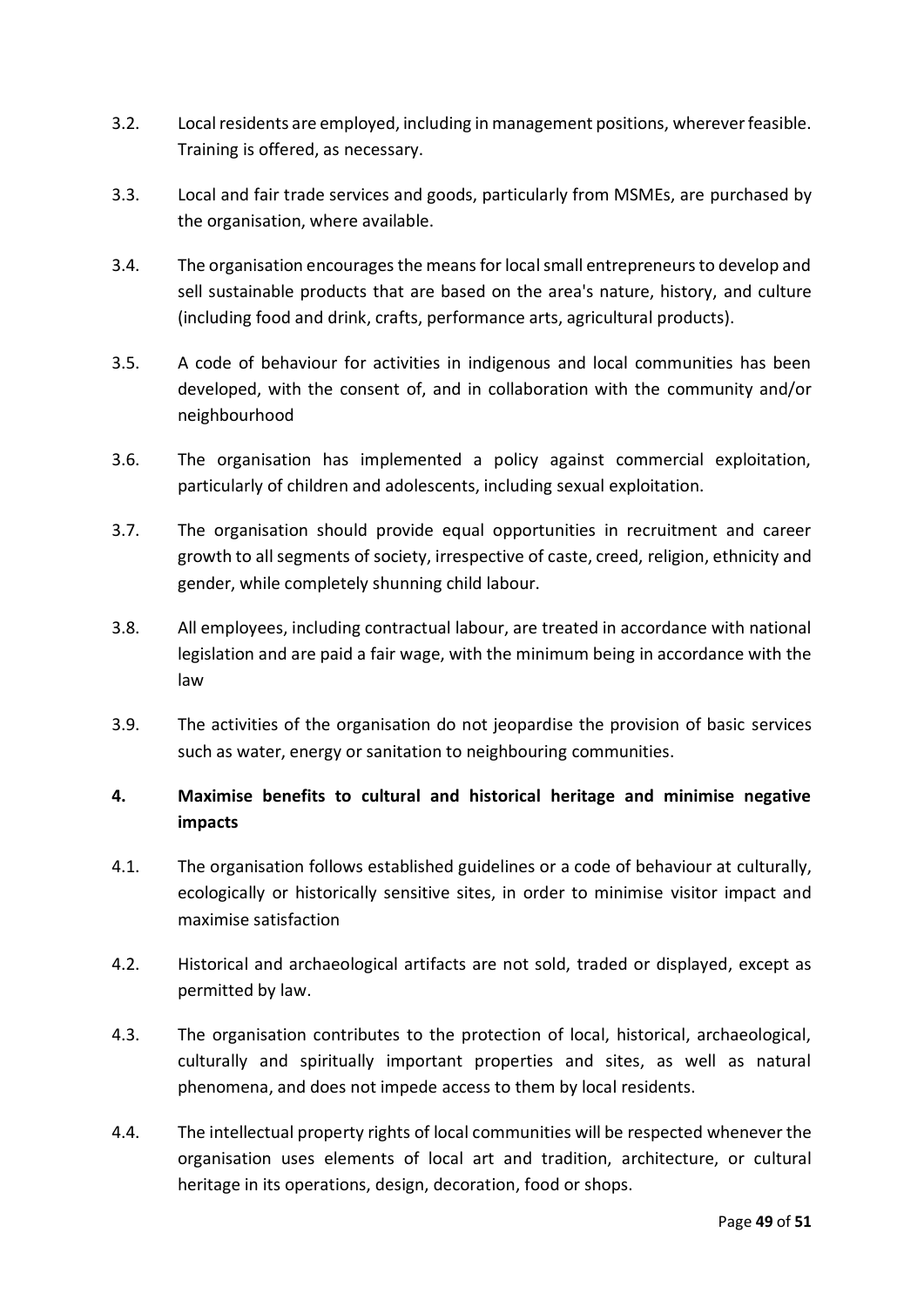#### **5. Maximise benefits to the environment and minimise negative impacts**

#### **5.1. Conserving Resources**

- 5.1.1. Purchasing policy favours environmentally responsible and eco-friendly products for building materials, capital goods, food and consumables.
- 5.1.2. The purchase of disposable and consumer goods is measured, and the organisation actively seeks ways to reduce their use.
- 5.1.3. Energy consumption should be measures, sources indicated, and measures to decrease overall consumption should be adopted, while encouraging the use of renewable energy.
- 5.1.4. Water consumption should be measured, sources indicated and measures to decrease overall consumption, should be adopted. The organisation practices rainwater harvesting wherever water tables have been receding.

#### **5.2. Reducing Pollution**

- 5.2.1. The organisation implements a step-by-step plan to identify, and then quantify, sources of greenhouse gas emissions under its control, and activate measures to offset climate change in a time-bound manner.
- 5.2.2. Wastewater, including gray water, is treated effectively and reused, where possible.
- 5.2.3. A solid waste management plan is implemented, with quantitative goals to minimise waste that is non-biodegradable, not reused or recycled.
- 5.2.4. The use of harmful substances including pesticides, harmful chemicals, swimming pool disinfectants and cleaning material is minimised; substituted, when available, by innocuous products, and all chemical use is properly managed.
- 5.2.5. The organisation implements practices to reduce pollution from noise, light, runoff, erosion, ozone-depleting compounds and air and soil contaminants.

#### **5.3. Conserving biodiversity, ecosystems and landscapes**

- 5.3.1. The organisation does not participate in, accept, allow or encourage the use of, or display or trade in endangered species of flora and fauna, except trophy displays, as permitted under the law.
- 5.3.2. No wildlife is held in captivity.